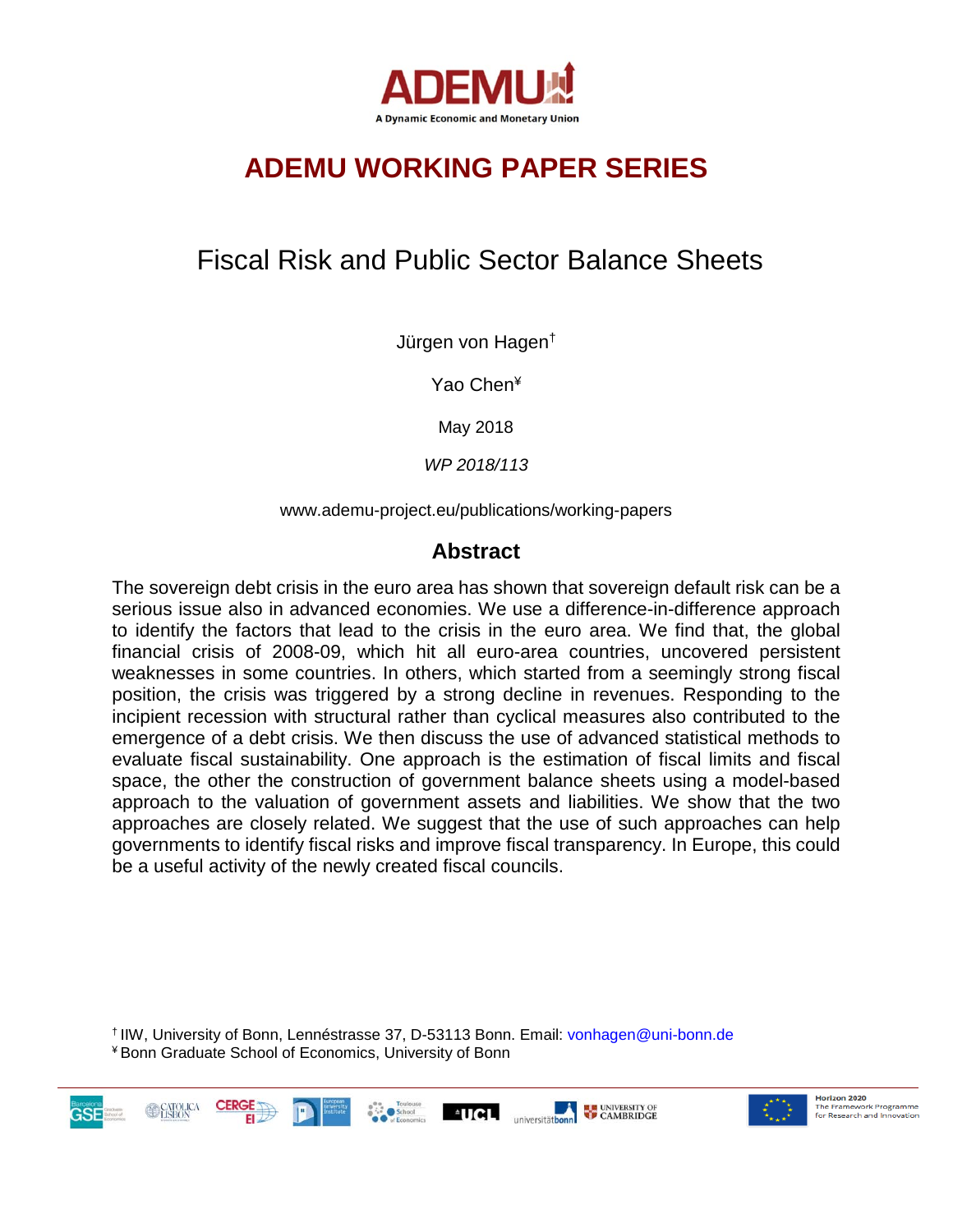

## **Acknowledgments**

The research reported here was supported financially by the European Commission under the ADEMU project which was part of the European Union's Horizons 2020 program, grant no. 649396. Of particular significance for this project was the workshop on "Fiscal Risk and Public Sector Balance Sheets" organized jointly by the Department of Economics, University of Bonn, and the Fiscal Affairs Department of the IMF in Bonn, July 6-7, 2017. I thank the Director of the Fiscal Affairs Department, Vitor Gaspar, for his support and contribution to that workshop. Thanks also to the authors and discussants at the workshop. The program, papers, and list of participants are available at https://www.iiw.uni-bonn.de/de/fiscal-risk-conference-2017 and at http://ademuproject.eu/fiscal-risk-and-public-sector-balance-sheets-conference-review/.

## *Juergen von Hagen*

\_\_\_\_\_\_\_\_\_\_\_\_\_\_\_\_\_\_\_\_\_\_\_\_\_

The authors also thank Christian Durant, Richard Hughes, Michael Evers, and Anna Grodecka for valuable and constructive comments.

This is an Open Access article distributed under the terms of the Creative Commons Attribution License Creative Commons Attribution 4.0 International, which permits unrestricted use, distribution and reproduction in any medium provided that the original work is properly attributed.



**GSE** 





The ADEMU Working Paper Series is being supported by the European Commission Horizon 2020 European Union funding for Research & Innovation, grant agreement No 649396.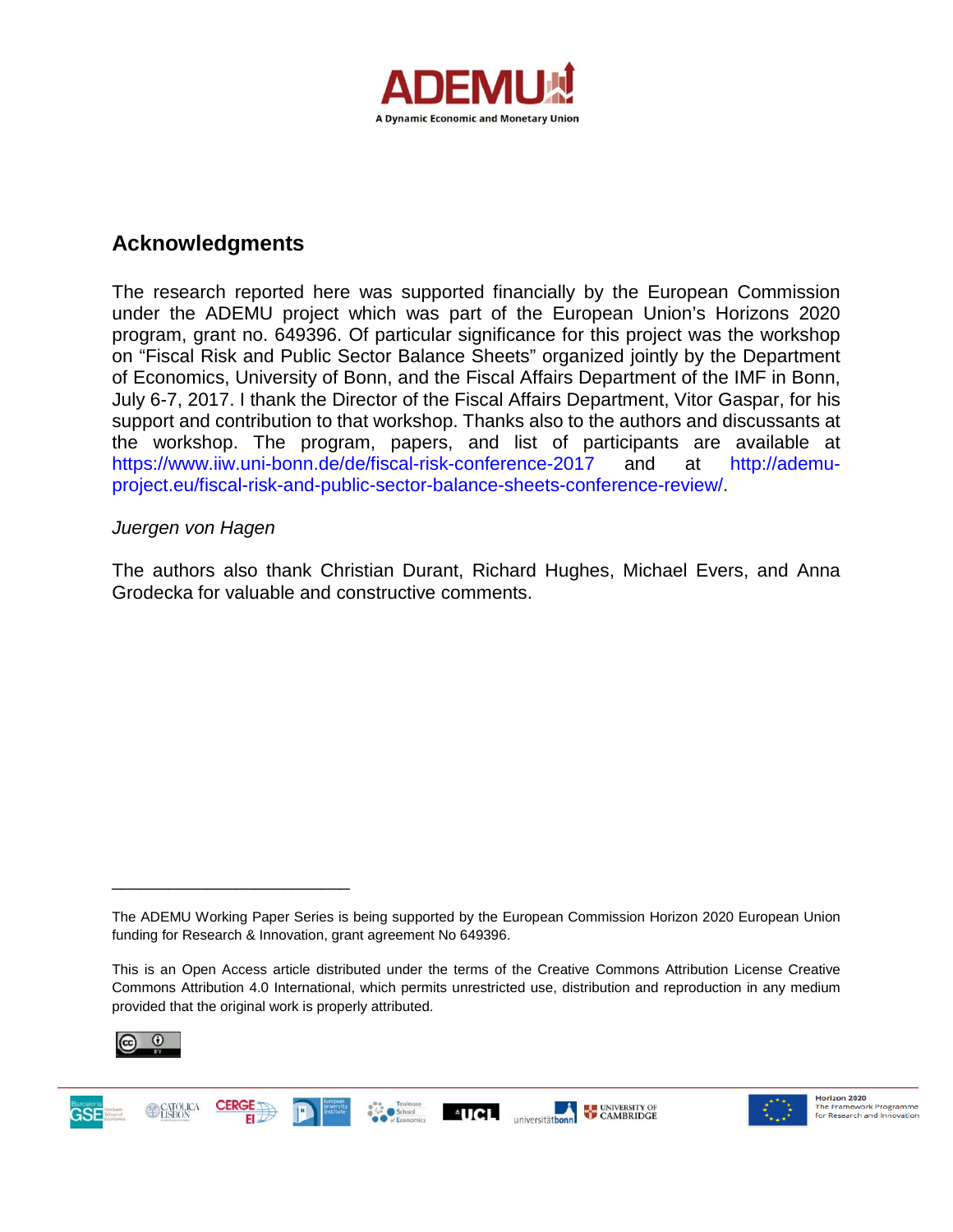## **1. Introduction**

The huge increase in public debts during the financial crisis in many developed countries has raised concerns about the sustainability of public finances, especially as it has come on top of the adverse public finance consequences of ageing societies. In the euro-area in particular, the sovereign debt crisis that started in 2010 shows that sovereign default risk can be a serious issue even in developed economies. A review of this crisis indicates that it came from three sources: persistent budgetary weaknesses, large negative revenue shocks combined with the absence of sufficiently flexible fiscal instruments to offset them, and the political expediency perceived by governments of making the public sector responsible for fraudulent behavior and excessive non-performing loans accumulated in the banking sector.<sup>[1](#page-2-0)</sup> These problems are not confined to the crisis countries in the euro area; they contributed to the increase in public debt even in countries that did not face outright public debt crises like Germany or the US and they exist in many other countries. We take the euroarea sovereign debt crisis as the starting point and case study for this paper to fiscal risk can be identified and contained.

The euro-area sovereign debt crisis was not supposed to happen. Building on the "Excessive Deficit Procedure" (EDP) of the Maastricht Treaty and the "Stability and Growth Pact" (SGP) of the late 1990s, the member states of the euro area had vested themselves with an elaborate system of fiscal rules and processes based on a host of statistical indicators in the 15 years before the global financial crisis that started in 2007 and the *Great Recession* of 2008-2009. These rules and processes aimed at assuring a high degree of fiscal discipline and the sustainability of public finances in each member state. Within this framework, euro-area governments are required to comply with conditional and unconditional fiscal targets and to report publicly and annually on their fiscal strategies, intentions, policies, and outcomes. This machinery is watched over by the European Commission and Eurostat, which has developed a common accounting framework for the public sector in the member states. Because of its strong reliance on fiscal numerology, the approach has been dubbed "government by

<span id="page-2-0"></span> $1$  The literature commonly speaks of "contingent liabilities" in this context. This term is justified insofar as it relates to government-provided disaster insurance. When it is used for bailouts of private banks and enterprises, however, it is utterly inadequate because governments are not liable for private debts and the supposed contingency is nothing but a discretionary political decision to use public funds for the benefit of private individuals.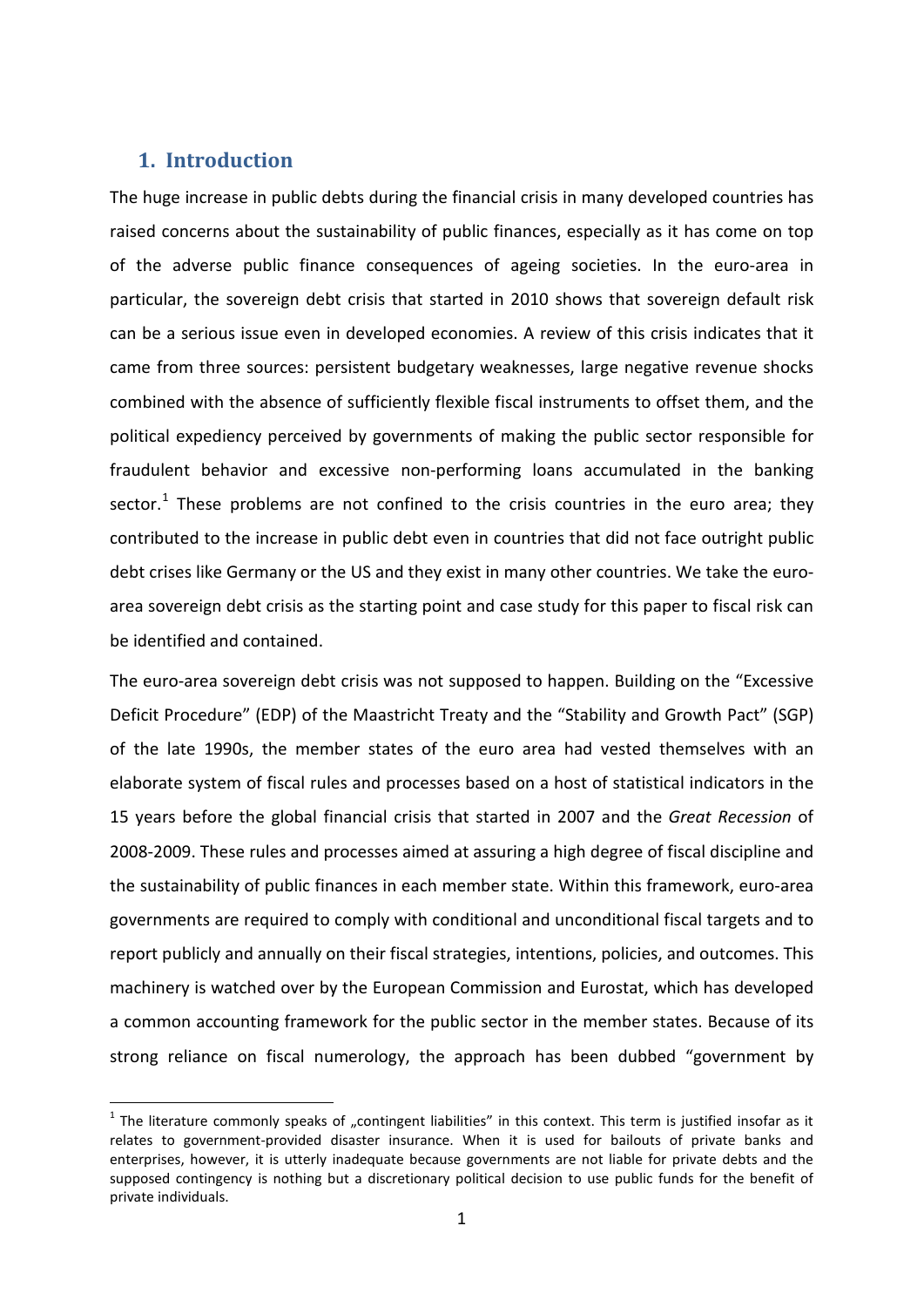statistics."<sup>[2](#page-3-0)</sup> The idea was that the commitment to common numerical rules would compensate for the lack of a strong fiscal authority coordinating the fiscal policies of the member states, an institutional deficiency that had been criticized especially by economists in the US long before the crisis. $3$ 

Since the global financial crisis of 2007-2009 and in response to the mounting problems with public debt sustainability, the EU has expanded the scope and the depth of "government by statistics" through the "Six Pack" and the "Two Pack." The "Six Pack," which entered into force on 13 December 2011, strengthens the enforcement of the EDP and the SGP, gives more weight to deviations from the 60% limit for the debt-GDP ratio, and adds new rules for government spending and a new "Macroeconomic Imbalance Procedure," which is similarly based on a range of statistical indicators.<sup>[4](#page-3-2)</sup> The "Two Pack," which entered into force on 30 May 2013, further develops the processes for monitoring the member states' public finances and their efforts to correct deviations from the norms under the EDP and the SGP. $5$  Yet, the crisis has shown that "government by statistics" has utterly failed, as it neither prevented the building up of large fiscal imbalances nor contributed much to identifying the risks in public finances that emerged with the financial crisis.

There are three main reasons for this failure. The first is that the fiscal indicators on which the European framework relies are backwards-looking rather than forward-looking. They measure the outcomes of past policies but they do not guide expectations about future developments.<sup>[6](#page-3-4)</sup> Furthermore, they provide only a very limited look at the sources of mounting public debts. For example, Jaramillo et al (2016), in an analysis of a large, global sample of episodes during which governments built up large amounts of debt in relatively short time (which they call "public debt spikes"), show that cumulated budgetary flows contribute only a small part to the increase in public debt during such episodes, the largest part coming from stock-flow adjustments.

The second reason is that the indicators focus on nominal budgetary flows and stocks of explicit financial liabilities of the government, but they disregard the true economic value of

<span id="page-3-1"></span>

<span id="page-3-0"></span><sup>&</sup>lt;sup>2</sup> Pisani-Ferry (2010, p.2)<br><sup>3</sup> See Jonung and Drea (2009) for a summary of the debate in the US<br><sup>4</sup> European Commission (2011)

<span id="page-3-2"></span>

<span id="page-3-3"></span> $<sup>5</sup>$  European Commission (2013)</sup>

<span id="page-3-4"></span> $6$  This shortcoming of traditional fiscal indicators has long been recognized in the context of evaluating the fiscal consequences of ageing societies, a topic I will not pursue in this paper. See e.g. Velculescu (2010).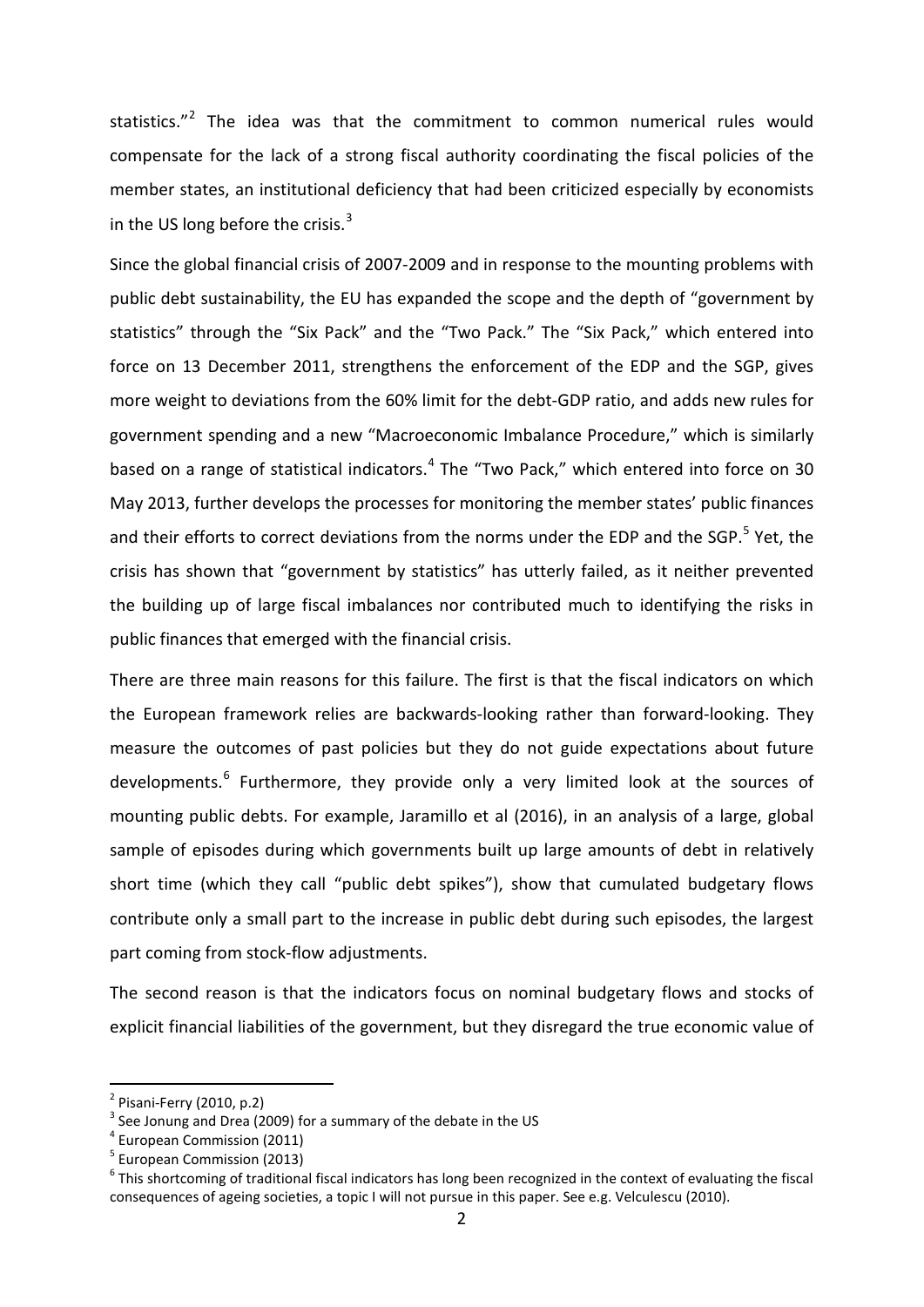these objects which must take into account the riskiness of government assets and liabilities. Furthermore, they neglect the existence of the political risk of governments desiring to provide bailouts to private institutions and the risk-based value of such implicit liabilities, which have proven highly relevant in the European sovereign debt crisis. Finally, they largely ignore the implications of budgetary operations for the net wealth of government. Milesi-Ferretti and Moriyama (2004), for example, use a balance-sheet approach to analyze the effects of fiscal adjustments in the euro-area countries on government net worth. They point out that, during the run-up to EMU, most European governments seem to have limited the growth of gross debt by reducing gross assets, reducing net wealth and making themselves more financially vulnerable as a result. If the goal of the operation is to make provisions for future spending needs, to reduce future taxation, or to improve the government's ability to react to unforeseen events, such adjustments are clearly counterproductive.

The third reason is the lack of a coherent and consistent conceptual framework within which the information from gleaned from the indicators is organized and aggregated and compliance with or deviations from the rules are analyzed. Even 20 years after the Maastricht Treaty, it remains largely unclear how adherence to the rules would assure the sustainability of public finances and how deviations from them would endanger it.<sup>[7](#page-4-0)</sup> The economics underlying European Commission's evaluations of the public finances of the member states are often unclear and questionable and the conclusions often seem to be driven by political considerations. If anything, "government by statistics" has created a culture of problem denial, allowing policymakers to argue that everything is fine as long as the numbers comply with the rules. $8$ 

In this paper, we ask how modern macroeconomic methods can contribute to avoiding sovereign debt crises. We explore this question in two directions, the estimation of fiscal limits and fiscal space on the one hand, and the evaluation of public sector balance sheets on the other. Both emphasize the role of micro-founded models and forward-looking expectations in the analysis of fiscal risks. We point out how these two approaches are linked and how they can be used to address specific questions related to fiscal risks. explore

<span id="page-4-0"></span> $<sup>7</sup>$  Schubert (2013) reminds us that the core criteria for general government debt and deficits, 60% and 3% of</sup> GDP, were the outcome of a historical coincidence.

<span id="page-4-1"></span><sup>&</sup>lt;sup>8</sup> An example is the budget debate in Portugal during October 2013, which features the argument that one of the budgetary risks for 2014 is the reclassification of state-owned enterprises as part of the general government sector. See Portuguese Ministry of Finance (2013) p 78.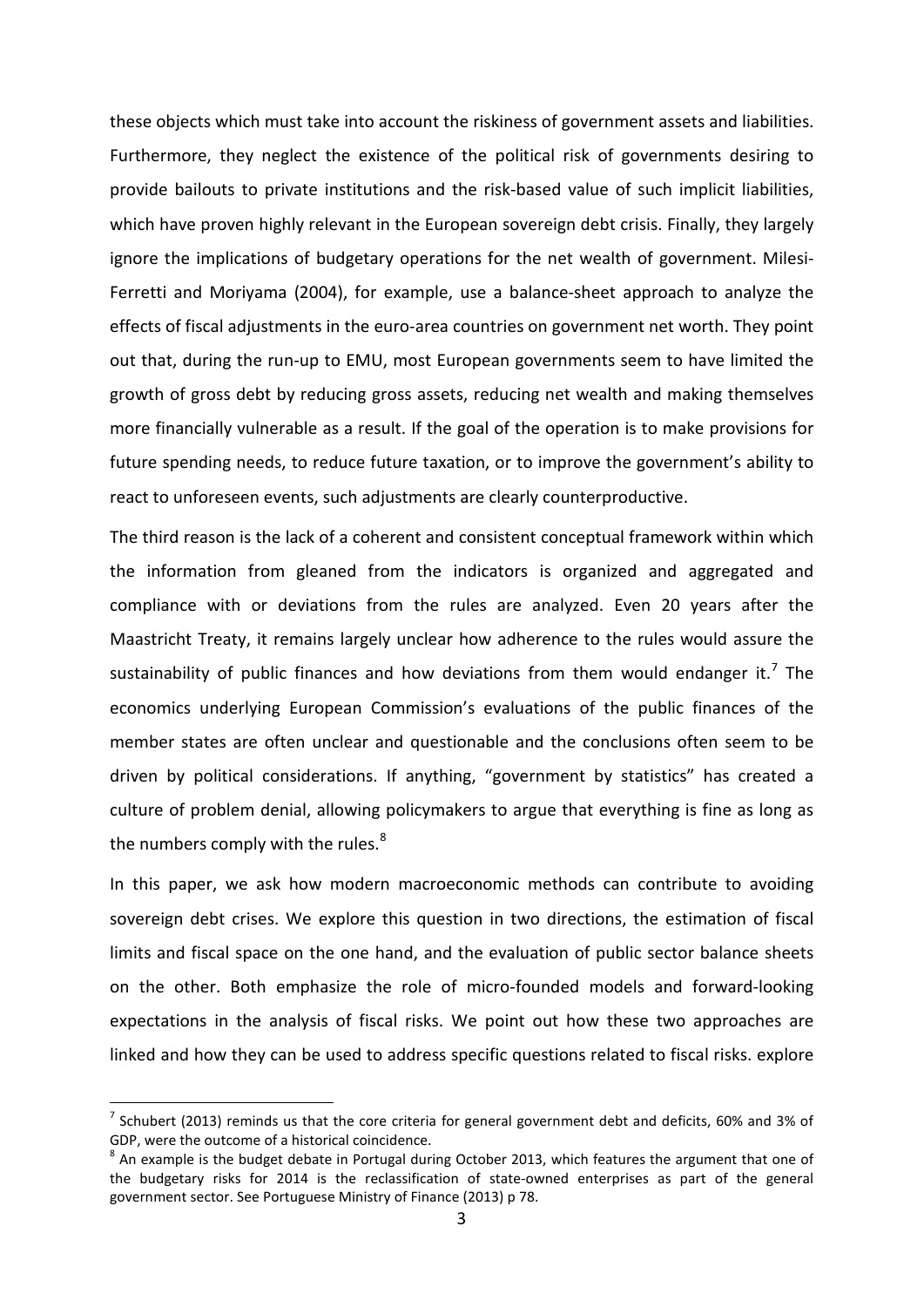the sources of fiscal risk. Section 2 begins with a brief review of recent heuristic tools developed by the IMF to evaluate fiscal risk. Section 3 takes the European debt crises as an empirical example and uses a difference-in-difference approach to identify the sources of fiscal risk it has brought to light. Section 4 discusses the estimation of fiscal limits and fiscal space first presented by Bi and Leeper (2013). Section 5 shows how this can be extended to an economic evaluation of government balance sheets. In section 6, we conclude with some considerations of political economy.

## **2. Fiscal Risk: Heuristic Approaches**

Recent work at the IMF has proposed sets of heuristic indicators to evaluate the riskiness of a government's fiscal position and its vulnerability against macroeconomic and financial shocks. It addresses the need for a transparent and consistent framework of interpretation of fiscal indicators and statistics. Cotarelli (2011) develops a fiscal "risk octagon." Each segment of the octagon measures fiscal risk in one dimension, i.e., fiscal shocks, macro shocks, contingent liabilities, long-term fiscal trends, asset and liability management, basic fiscal variables, market sentiment, and non-fiscal vulnerabilities. The octagon allows the tracking of the development of a government's position in these dimensions over time and the comparison of the positions of different governments in these dimensions at the same point in time. As a relative scale, it can show whether a government's position has become more or less risky or is more or less risky than another government's position. Yet, how far away it is from a fiscal crisis is hard to judge from this approach.

Baldacci et al. (2011a) propose thirteen fiscal indicators to evaluate the risk of a government being unable to roll-over its debt, which is what they regard as the crisis event. The indicators are divided into three clusters, one each for basic fiscal variables relating to the consistency of current and medium-term policies with fiscal solvency, for long-term fiscal trends such as economics growth and demographics, and for asset and liability management with a view towards roll-over risk. Each indicator is transformed into a standardized score based on the comparison with the same indicator for a group of other countries (advanced versus emerging economies). These scores are then aggregated to a synthetic index of fiscal stress, which can be used to identify periods of fiscal stress or as an early warning signal of fiscal crises. Baldacci et al (2011b) evaluate the performance of this early warning signal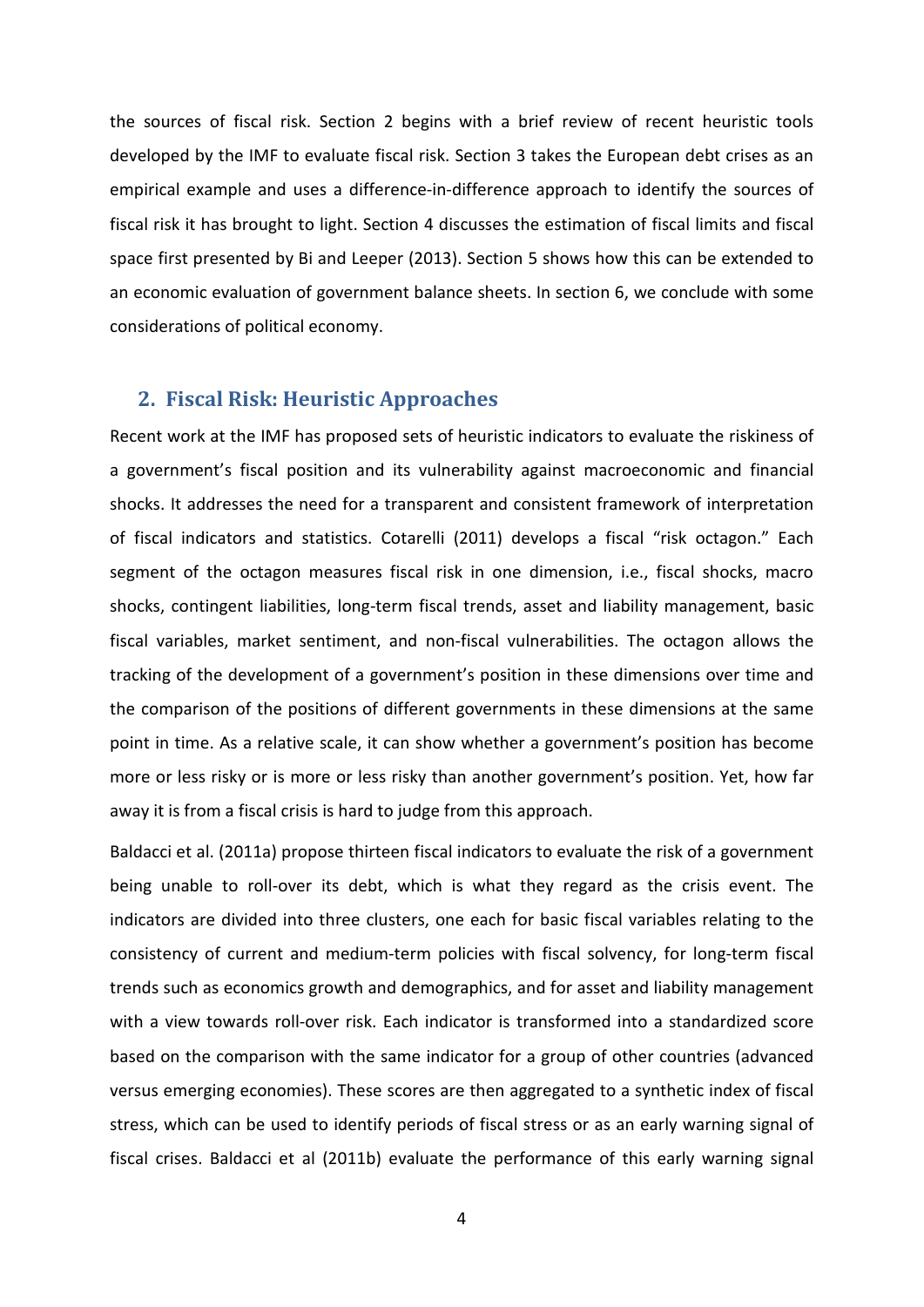based on historical experience. Schaechter et al (2012) add a further set of indicators to this analysis.

The heuristic approach provides a useful framework to organize the data and its analysis and to guide policy. However, it lacks a firm grounding in economics. Furthermore, the relative importance of the individual indicators is not clear, nor is it obvious how they relate to each other. When different indicators move in different directions, the approach fails to provide a clear judgment of the situation.

## **3. Sources of Fiscal Risk in the European Debt Crisis**

#### **3.1. The European Sovereign Debt Crisis: A Brief Review**

The global financial crisis that started in 2007 and fully hit the markets with the collapse of Lehman Brothers in September 2008 caused severe recessions and financial market turmoil in the euro area. As a result of the operation of automatic stabilizers, discretionary fiscal measures to counteract the recession and efforts to stabilize and rescue faltering financial institutions, public finances were severely weakened. This set the stage for the subsequent public debt crisis in the euro area.

Sovereign yield spreads between non-German and German government bonds began to widen in the euro area soon after the beginning of the financial crisis in 2007-08, indicating that investors demanded rising risk premiums on non-German public debt. Schuknecht et al. (2009) and Bernoth et al. (2012) among others, document that yield spreads responded to differences in fiscal performance between non-German euro-area members and Germany before that crisis already, but the impact of fiscal variables like deficit and debt ratios on yield spreads was quite weak. As the financial crisis evolved, yield spreads first rose in response to the increased degree of risk aversion in international financial markets and then became much more responsive to indicators of fiscal sustainability such as debt and deficit ratios (Schuknecht et al 2011, Mody and Sandri 2011, Gabriele et al. 2016). Bi (2012) show that such a change in the responsiveness of risk premiums to fiscal performance is compatible with rational, forward-looking investors. While Germany, for the first time since the beginning of the euro, clearly established itself in a regional safe-haven position, Southern European countries in particular saw the yields on their public debts rise and, with that, the main advantage they had expected from joining the euro disappear. Based on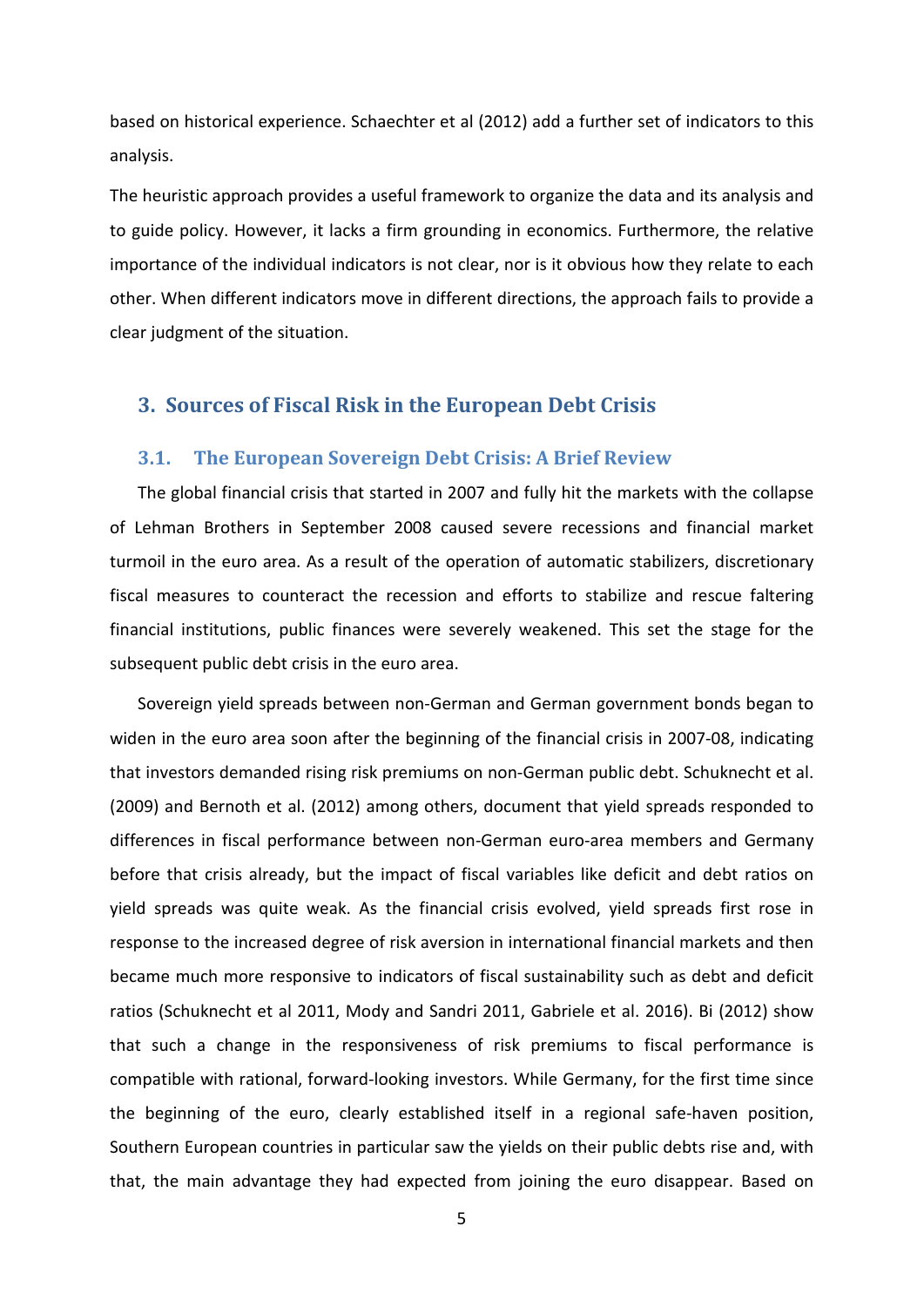historical data from US states, Bi and Traum (2016) indicate that investors pay little attention to fiscal variables in normal times, but a lot of attention during times of fiscal distress. Such a switch from rational inattention to attention to fiscal performance may have amplified the response of risk premiums to deficit and debt ratios in the euro area.

As a result of rising risk premiums on public debt in the euro area, countries with high and rising debt levels faced rapidly increasing costs of refinancing their public debts, which became a threat to the sustainability of their debts.

In October 2009, the Greek government announced that its deficit for that year would reach 12.6 percent of GDP instead of the previously posted 3.7 percent. Eventually, the 2009 deficit would be revised to 15.5 percent of GDP. This not only represented a breach of Greece's commitments under the SGP, it also fully exposed the weakness of the country's fiscal position as it came out of the financial crisis. In the weeks and months that followed, yields on Greek government bonds increased both in level and volatility, making the government's financial position increasingly unsustainable. On May 2, 2010, the EU together with the IMF decided to grant the country a  $\epsilon$  110 billion, three-year support program to reachieve sustainable public finances and improve its competitiveness. The program came with far-reaching conditionalities for reforms in the country's tax system and administration, reforms of the public sector, cuts in public sector employment, and privatization of government-owned assets. The financial conditions of this program were loosened in July 2011, when the EU and the IMF gave Greece (together with Portugal and Ireland) an extended repayment schedule and a lower interest rate. A second,  $\epsilon$  130 billion support program was granted to Greece on 21 February 2012. In March 2012, privately held Greek public debt was restructured with a haircut amounting to 65 percent of GDP.

At the end of June 2015, Greece missed a payment according to the bailout program. The European Commission and the IMF immediately stopped its financial support, leaving Greece in an acute liquidity shortage. The Greek government imposed capital controls to prevent its citizens from taking their money out of the country, and bank holidays to stop runs on Greek banks. An acute political crisis followed, at the end of which the Greek government promised to continue playing by the rules of the bailout agreement. The EU and the IMF responded with a third bailout program worth USD 94 billion to be extended over the next three years.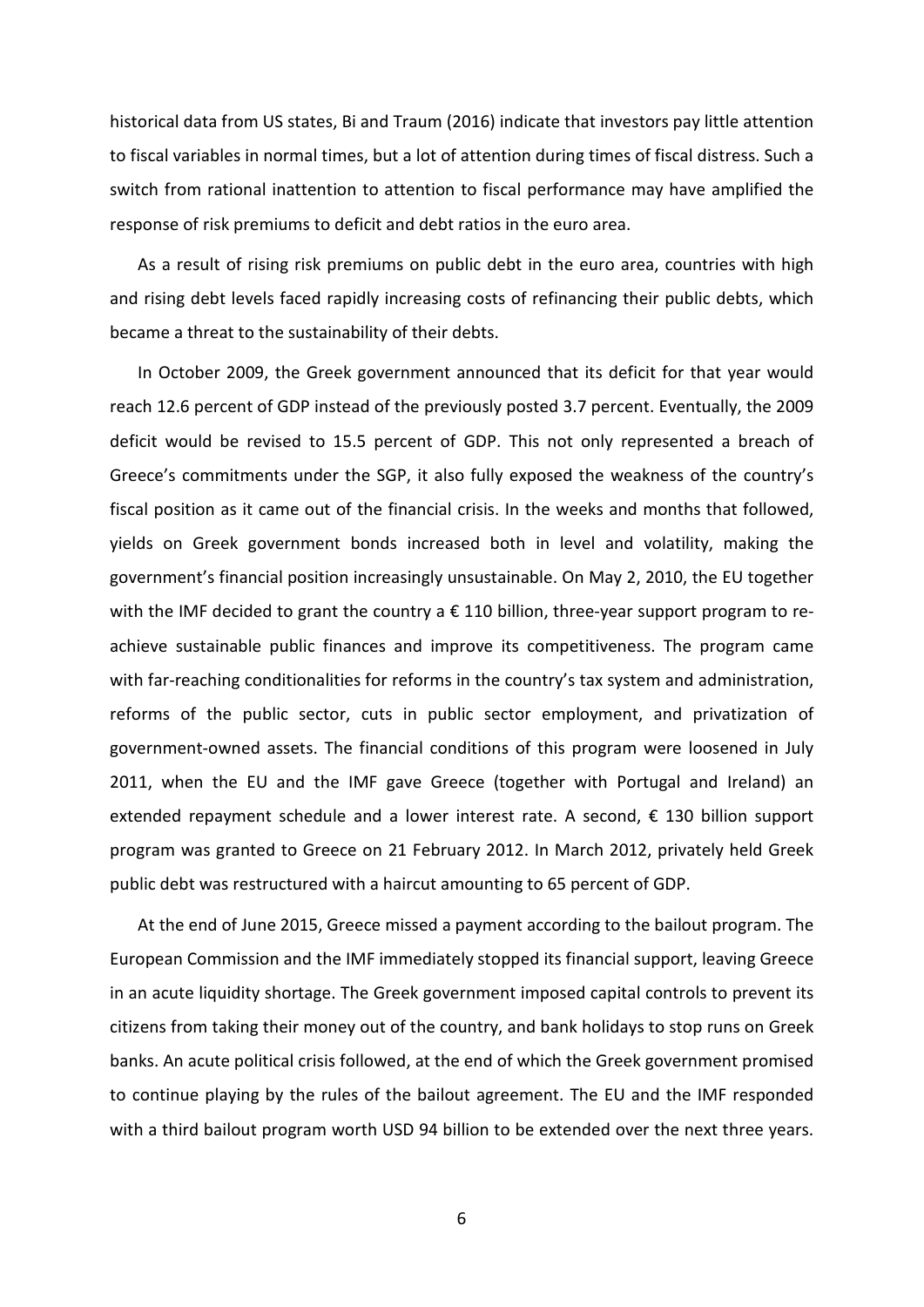Following a warning in early 2017 by the IMF that Greek public debt could again become unsustainable, the EU agreed to grant Greece more lenient conditions on that loan.

Greece's general government revenues fell from  $\epsilon$  88.1 billion in 2009 to  $\epsilon$  78.8 billion in 2013, but, as a percent of GDP, they increased from 37.9 to 44.3, indicating that nominal GDP fell even faster than tax revenues. $9$  Primary expenditures, increased to 49 percent of GDP in response to the recession of 2008-09. Despite the adjustment measures taken by the government, they climbed to 58 percent in 2013 and came down afterwards, but never below pre-crisis ratios of GDP. Public debt stood at 129.1 percent of GDP in 2009 and, despite the restructuring that took place in early 2012, at 167.3 percent in 2013 and at 180.2 percent at the end of 2017.

Reflecting market concerns with the sustainability of Greek public debt, yields on 10 year Greek government bonds rose from 4.57 percent in October 2009 to 7.97 percent in May 2010, shortly after Greek government bonds had been given junk bond status in April 2010. They peaked at 29.12 percent in February 2012, that is, right before the restructuring of the privately held debt. Following the commitment of the ECB's president, Mario Draghi, to "do whatever it takes to preserve the euro" in a speech in London on July 26, 2012, and the ECB's announcement of its OMT policy on September 6, 2012, Greek bond yields gradually descended to around 10 percent in the Summer of 2013, still much higher than German Bund yields which then stood at around 1.5 percent.<sup>[10](#page-8-1)</sup> Since 2010, Greek real GDP has fallen by 23.2 percent.

On 21 November 2010, Ireland became the second country to request financial support from the new European Financial Stability Fund. The agreement to support Ireland was reached on 28 November. After a long string of years with budget surpluses that had brought the debt ratio down to well under 30 percent, Ireland had realized budget deficits of 7.3 percent and 14.3 percent of GDP in 2008 and 2009 respectively. As a result of the financial crisis that started in 2007 and the collapse of a huge real estate bubble, the country faced a severe banking crisis.<sup>[11](#page-8-2)</sup> At the end of September 2008, the government issued a

<span id="page-8-0"></span> $9$  Stylized facts characterizing fiscal crises presented in Gerling et al (2016) suggests that this pattern is typical at the beginning of such crises.

<span id="page-8-1"></span><sup>&</sup>lt;sup>10</sup> For an empirical analysis of ECB decisions and announcements on sovereign yield spreads see Kilponen et al. (2012)

<span id="page-8-2"></span> $^{11}$  See Fernandez-Villaverde et al. (2013), Honohan (2010), and Commission of Investigation (2011) for accounts of the Irish real estate bubble and financial crisis.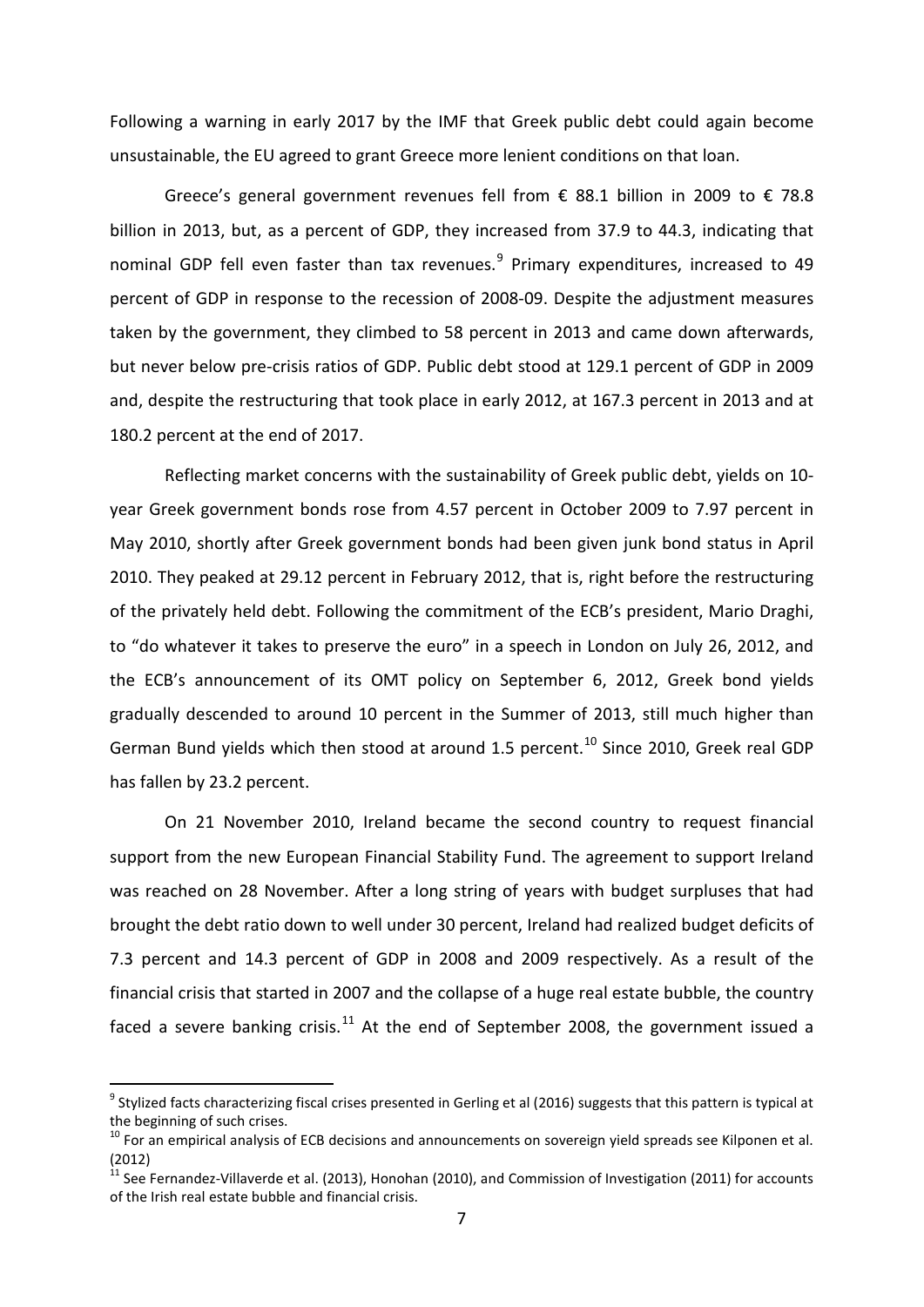blanket guarantee on all bank deposits, thus turning bank deposits into the equivalent of government debt. The government's fiscal operations providing funds to the main Irish banks caused its deficit to rise to 30.9 percent of GDP in 2010, of which 20.2 percent was due to the expenditures for bank support. The fiscal cost of recapitalizing the Irish banks amounted to 46.3 billion euros or 30 percent of Irish GDP in 2009-10. Lane (2013) estimates the total cost of bank recapitalizations to the Irish government during 2009-2011 at 41 percent of 2011 GDP. In 2009, Ireland's government bonds lost their AAA rating and were downgraded to just above speculative grade. The country's debt ratio increased from 25 percent of GDP in 2006 and 2007 to 65.6 percent 2009 to 122 percent in 2013. Government revenues increased slightly in absolute numbers and as a ratio of GDP (slightly above 34 percent) in 2010 through 2013, while expenditures excluding bank support remained stable in absolute numbers and fell from 44.7 percent of GDP in 2010 to 41.9 percent in 2013. Yields on Irish government bonds had increased from 4.25 percent to 6.42 percent between January 2008 and October 2010, they peaked at 12.45 percent in July 2011 and then descended to 3.92 percent in August 2013. Nominal GDP fell from 161 billion euros in 2009 to 156.5 in 2010 and then turned around to reach 166.2 billion in 2013. Real GDP contracted by 0.8 percent in 2010 (following a 5.5 percent contraction in 2009) and grew by a total of 3.2 percent afterwards.

On 8 April 2011, the Portuguese government requested financial assistance from the EU and the IMF and on 17 May it signed an agreement for a support program. Portugal had incurred general government deficits of 10.1 percent and 9.1 percent of GDP in 2009 and 2010 respectively, up from 3.6 percent in 2008. The rise in the deficit was due mainly to an increase in total expenditures from 44.3 percent of GDP in 2007 to 51.5 percent in 2010, which in turn was mainly due to a rise in current expenditures by 4.7 percent of GDP and in capital expenditures by 3.3 percent. Total government revenues increased from 72 billion euros in 2010 to 76.9 billion in 2011, but fell to 67.8 billion in 2012; the projection is for an increase to 70.1 billion in 2013. Relative to GDP, total revenues went from 41.6 percent in 2010 to 45.0 percent in 2011 and 41.0 percent in 2012. Meanwhile, total expenditures rose from 83.8 billion in 2009 to 89.0 billion euros in 2010 and then fell to 84.5 billion in 2011 and 78.4 billion in 2012. As a ratio of GDP they peaked at 51.5 percent in 2010, up from 49.7 percent in 2009, and then descended to 47.4 percent in 2012. Portugal's debt ratio increased from 71.7 percent at the end of 2008 to 123.6 percent at the end of 2012. Government bond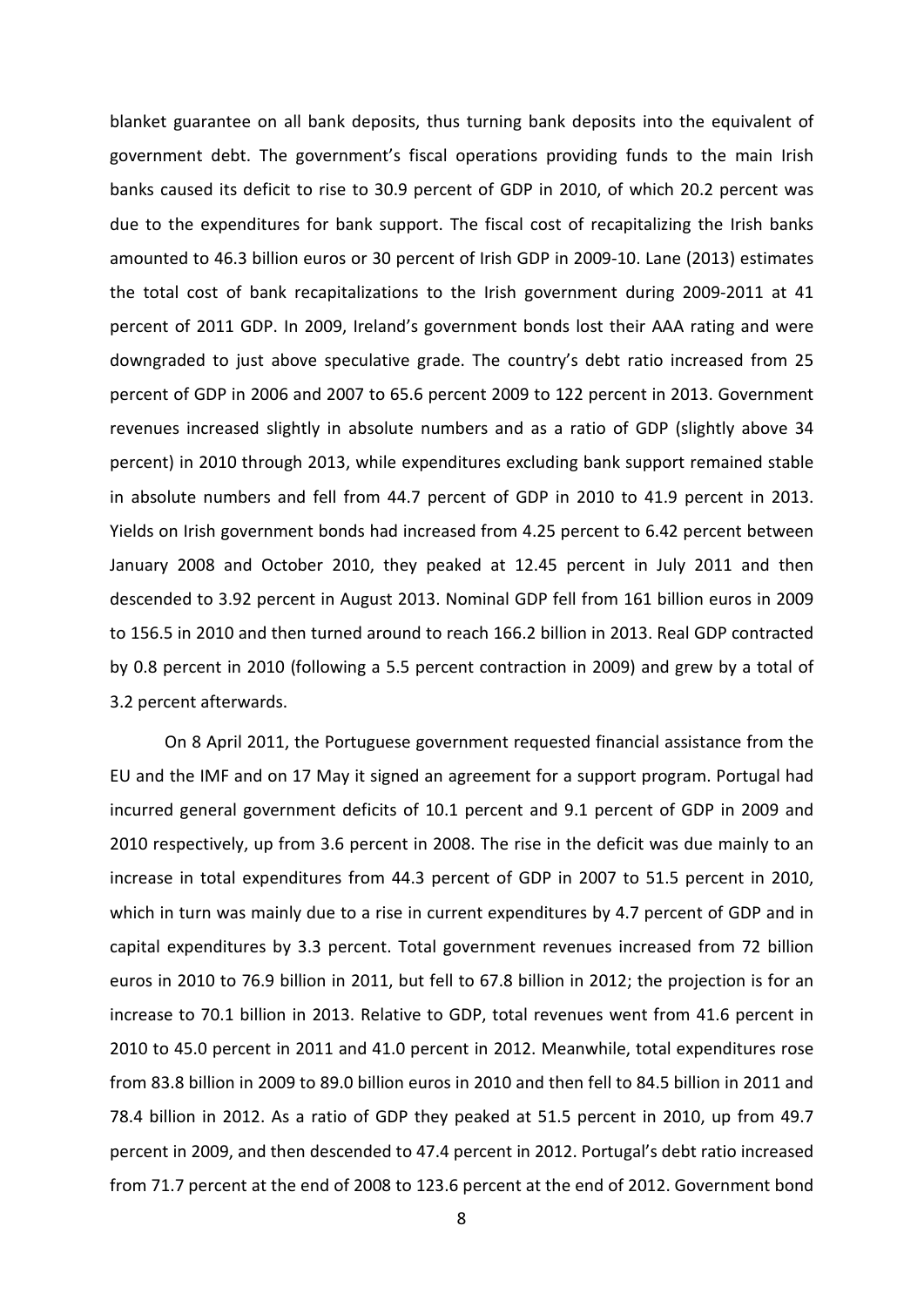yields stood at 4.31 percent in January 2008. In March 2011 they had reached 7.8 percent, to peak at 13.1 percent in March 2012. By August 2013, they had come down to 6.6 percent. Portugal's nominal GDP fell from 172.7 billion euros in 2010 to 166.9 billion euros in 2012. Its real GDP contracted by a total of 3.2 percent in the years 2010-2012.

Meanwhile, financial markets had also become increasingly worried about the sustainability of public finances in Spain and Italy. Italy had weathered the financial crisis of 2008-2009 quite well, with a sharp recession in 2009, a return to positive real growth already in 2010, and without major problems with financial institutions. Nevertheless, as markets began to ask higher yields for the sovereign debts of Greece, Ireland, and Portugal, they also gradually asked for higher yields on Italian public debt. Italian bond yields stood at 4.4 percent in January 2008 and peaked at 7.06 percent in November 2011. By the fall of 2013, they had returned to 4.4 percent. The government was able to maintain primary budget surpluses in most years since 2007, the exception being 2009 with a primary deficit of 0.8 percent of GDP. However, the increasing cost of funding combined with the high level of debt caused the overall deficit to rise from 1.6 percent of GDP in 2007 to 5.5 percent in 2009 and to come down only gradually to 3.0 percent in 2012. This, combined with low GDP growth rates, caused the debt ratio to embark on an increasing path from 103 percent of GDP – where it had remained stable for several years before – to a projected 131.4 percent in 2013.

Like Ireland, Spain had witnessed strong improvements in its fiscal balances and public debt ratio in the ten years before the financial crisis. As in Ireland, this was due to a large extent to strong economic growth. These, gains, however, were quickly more than wiped out by the fiscal developments following 2007. Government revenues declined from 41.7 percent of GDP in 2007 to 35.1 percent in 2009 and hovered around 36 percent in the following years. Total expenditures increased from 39.2 percent of GDP in 2007 to 46.3 percent in 2009 and then slightly further to 47.0 percent in 2012. The increase in expenditures was almost entirely due to rising current expenditures, from 33.8 percent of GDP in 2007 to 40.3 percent in 2009 and 41.0 percent in 2012, while government investment fell as a share in GDP. Spain's budget balance turned from a surplus of 1.9 percent in 2007 to a deficit of 11.2 percent in 2009, followed by deficits of 9.7 percent of GDP, 9.4 percent, 10.6 percent in 2010-2012, respectively. As a result, the debt ratio more than doubled from 36.3 percent of GDP in 2007 to 84.2 percent in 2012. Spanish government bond yields increased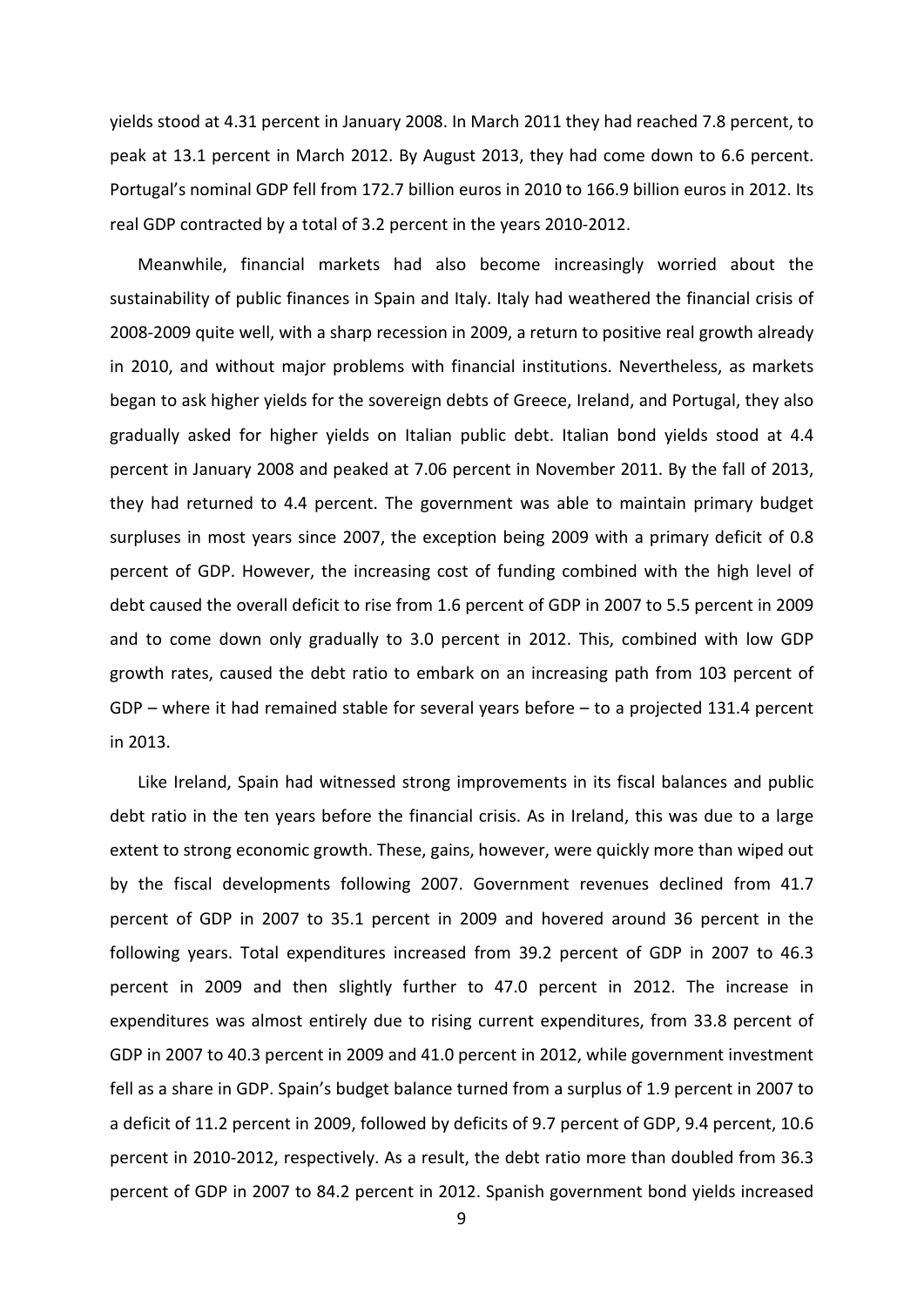from 4.18 percent in January 2008 to 6.79 percent in July 2012, and then declined to 4.5 percent in August 2013. Spain's real GDP has contracted by a total of 5.0 percent in the period 2009-2012.

Doubts about the sustainability of Spanish public finances were fueled by the crisis in the country's banking sector caused by the collapse of the housing boom in the wake of the financial crisis.[12](#page-11-0) Large-scale fiscal operations to support troubled banks would have caused further increases in public debt, and, anticipating this, markets seemed increasingly reluctant to lend to the Spanish government. In June 2012, shortly after the collapse of *Bankia*, an institution with assets amounting to one third of Spanish GDP, Spain requested financial assistance through the EFSF to help with the resolution of the banking crisis. Agreement for a loan of up to  $\epsilon$  100 billion loan was reached between Spain and the European Commission in July 2012; the agreement was later assumed and implemented by the European Stability Mechanism, an intergovernmental institution created in October 2012.

The last euro-area country to receive an official financial support program was Cyprus in May 2013. In 2008, the general government balance recorded a surplus of 0.9 percent of GDP, which turned into a deficit of 6.1 percent in 2009 due to a rise in expenditures by 4.1 percent (of which 2.5 percent current expenditures) and a decline in revenues by 3.0 percent. In the years thereafter, the government neither managed to increase revenues substantially as a share of GDP, nor to reduce expenditures. As a result, the debt ratio increased from 48.9 percent in 2008 to a projected 109.1 percent in 2013. Government bond yields peaked at 7.0 percent in July 2013. Nominal GDP is projected to decline from 17.9 billion euros in 2012 to 16.4 billion euros in 2013, while real GDP contracted by 2.4 percent in 2012 and is projected to decline by 8.7 percent in 2013. Cyprus had enjoyed sizeable capital inflows for a number of years before the crisis, but these inflows started to dry up in 2011, putting the Cypriot banking system under intense pressure. The government's request for financial assistance in July of 2012 thus came in the context of its efforts to prevent its banking system from collapsing. Cyprus was granted a financial program of € 9 billion from the ESM and  $\epsilon$  1 billion from the IMF in March 2013. In contrast to the EFSF/ESM program with Spain, the program with Cyprus included conditionalities not only for recapitalizing and

<span id="page-11-0"></span><sup>&</sup>lt;sup>12</sup> See Fernandez-Villaverde et al. (2013) for an account of the Spanish real estate boom and banking crisis.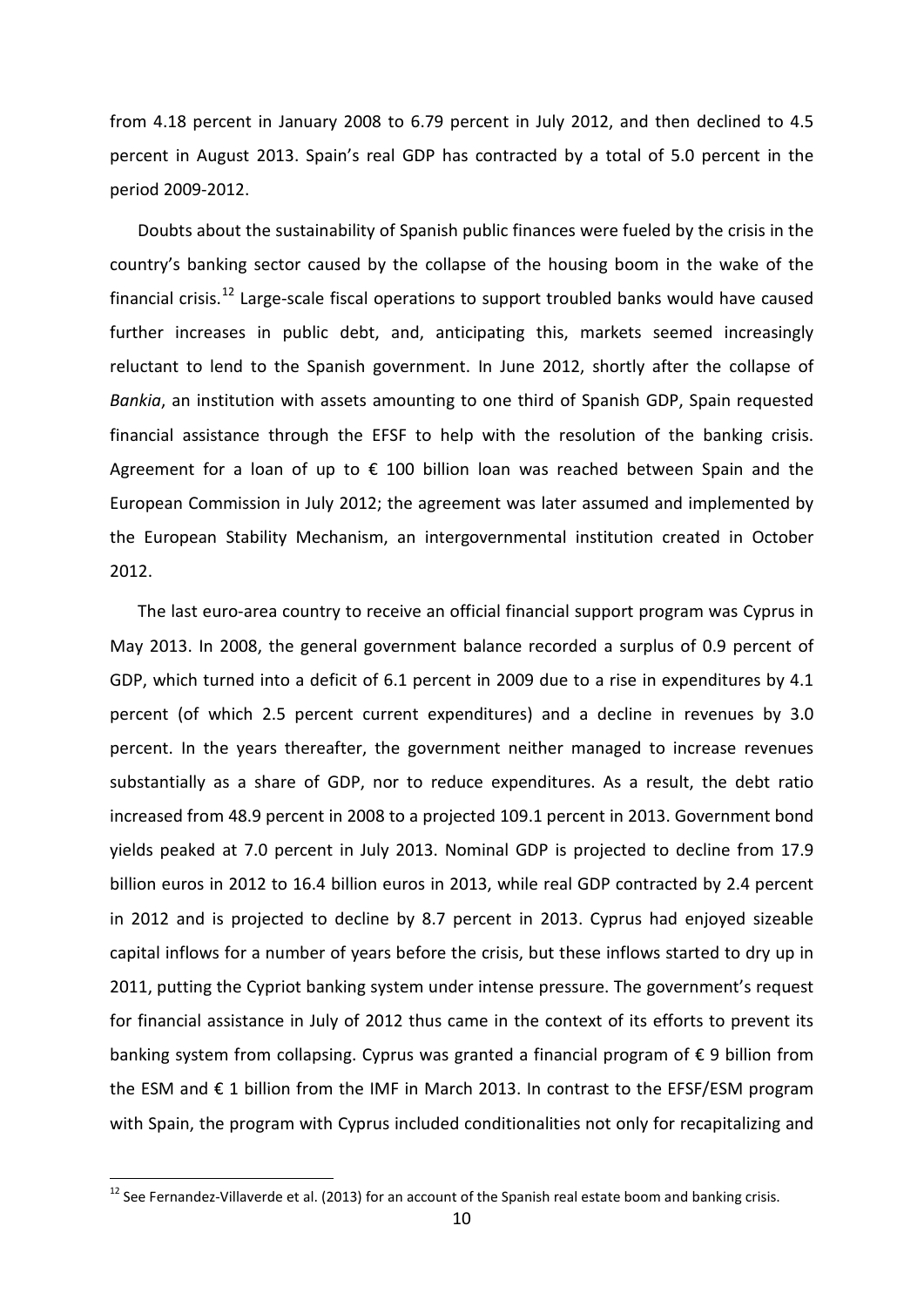restructuring the banking sector, but also for downsizing that sector, structural reforms of the economy, fiscal consolidations and privatization of government-owned assets.

## **3.2. What makes a sovereign debt crisis?**

#### **3.2.1. Asymmetric Shocks**

A number of reasons have been suggested to explain the emergence of European sovereign debt crises. The first explanation is that these countries had been hit by negative asymmetric shocks which were exogenous to their economic policies. This, together with the idea that countries exposed to asymmetric shocks should benefit from some system of risk sharing through intergovernmental transfers, is the main argument used to justify the call for a fiscal union in Europe.

In fact, this view has little support by the data. Table 5 shows the average real GDP growth rates for 2002-2006 and the growth rates each year from 2007 to 2012 for the euro area as a whole and the six countries considered here. In the five years before the crisis, the euro area's average growth rate was 1.76 percent. Greece, Ireland, Spain and Cyprus had average growth rate well above the euro area, while Italy and Portugal grew considerable less than the group as a whole. During the years of the financial crisis, 2007-2009, euro-area real GDP growth fell from 3.00 percent to -4.39 percent. Ireland was the only country among the six that suffered a real growth rate of one cross-section standard deviation less than the euro area average, and this only in 2008, when Irish real GDP fell by 2.1 percent. Cyprus and Spain continued to grow faster than the euro area during the years of the financial crisis. Portugal and Greece did so in 2009, when they had milder recessions than the euro area. In 2008, these two countries had slightly lower growth rates than the euro area. Ireland and Greece grew faster than the euro area in 2007. Only Italy consistently had growth rates below the euro area in 2007-2009.

To sharpen the notion of an asymmetric shock, we calculate the difference in real GDP growth rates between 2009 and 2007. Table 5 shows that euro-area real GDP growth fell by 7.49 percent during that period. We then subtract this difference from the each country's difference growth rates between 2007 and 2009. This difference in difference is negative only for Ireland during 2007-2009, and even there is within one cross-section standard deviation from the euro-area average. For Greece, Spain, Italy, Cyprus, and Portugal, the result is positive, indicating that these economies experienced small but positive asymmetric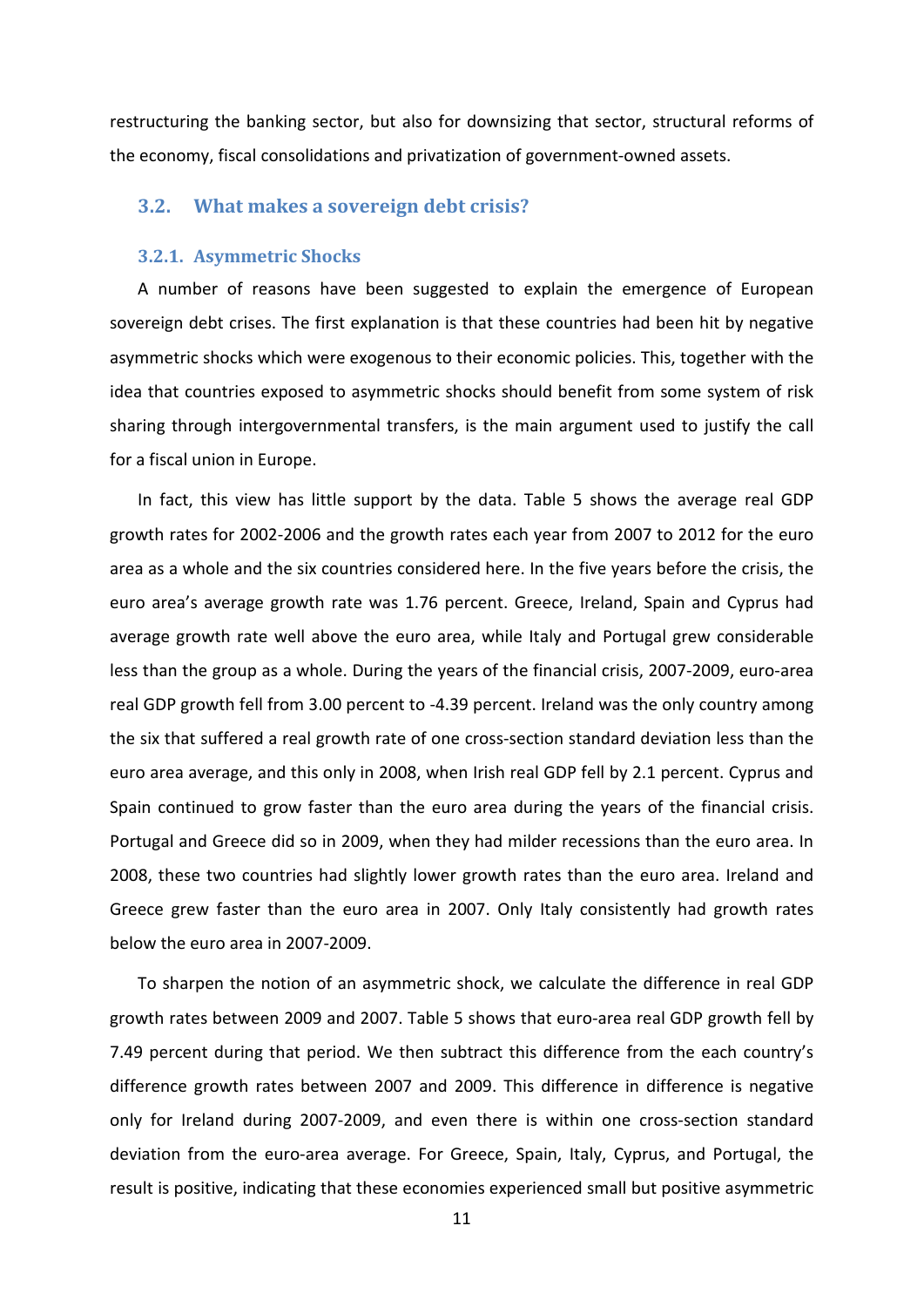shocks during the period of the financial crisis. There is thus no strong indication that countries whose fiscal sustainability deteriorated after 2009 were hit by larger negative shocks than the euro area on average. $13$ 

A possible counter-argument to this is that the six crisis countries were indeed hit by larger negative shocks than the euro area on average, and that these shocks are not reflected in their real GDP growth rates because of the larger fiscal stabilization efforts the governments of these countries undertook. If so, one would expect that these countries had much larger cyclical deficits than the euro area had on average during 2007-2009. Table 3 shows that this is not the case. Only Ireland and Spain had cyclical deficits larger than the euro area, but the differences are marginal. Greece, Ireland and Spain had much larger cyclical deficits than the euro area in 2010 and 2011, but this must be attributed to the fiscal adjustments following the emergence of the public debt crisis. We conclude that the asymmetric-shock hypothesis does not do much to explain the debt crises in Europe.

Between 2009 and 2011, the euro area returned to a real GDP growth rate of 1.44 percent. It is in this period, that several of the crisis countries experienced negative asymmetric growth. As shown in Table 5, Greece had a very strong negative deviation from euro-area growth. In Portugal and Cyprus, the deviation was sizable, though less than one standard deviation away from the euro-area growth rate. Ireland and Italy, in contrast, had stronger improvements in real growth than the euro area. Yet, in view of the strong fiscal contractions in Greece, Portugal, Cyprus, and Spain during that period, one can hardly argue that their negative growth performance can be attributed to exogenous developments. It would be difficult to use this evidence to argue for a fiscal union providing governments with insurance against asymmetric policies.

As noted above, Greece, Ireland, and Portugal experienced sharp turnarounds of their financial account balances in the wake of the financial crisis. Still, they were not the only countries facing such turnarounds, and their sudden stops of capital inflows were not the most severe in the euro area, either. Between 2008 and 2009, Estonia and Lativia suffered

<span id="page-13-0"></span> $13$  I do not argue here that business cycles in the euro-area were symmetric. The countries that were hit by significant asymmetric shocks according to this definition in 2007-2009 were Estonia, Slovenia, Slovakia, and Finland. In his discussion of this paper, Christian Durand argued that a similar difference-indifference analysis based on unemployment rates would lead to the conclusion that Spain and Ireland were indeed hit by negative asymmetric shocks, while the other countries were not. However, the rise in unemployment in both countries came only at the end of the period marked by the Great Recession.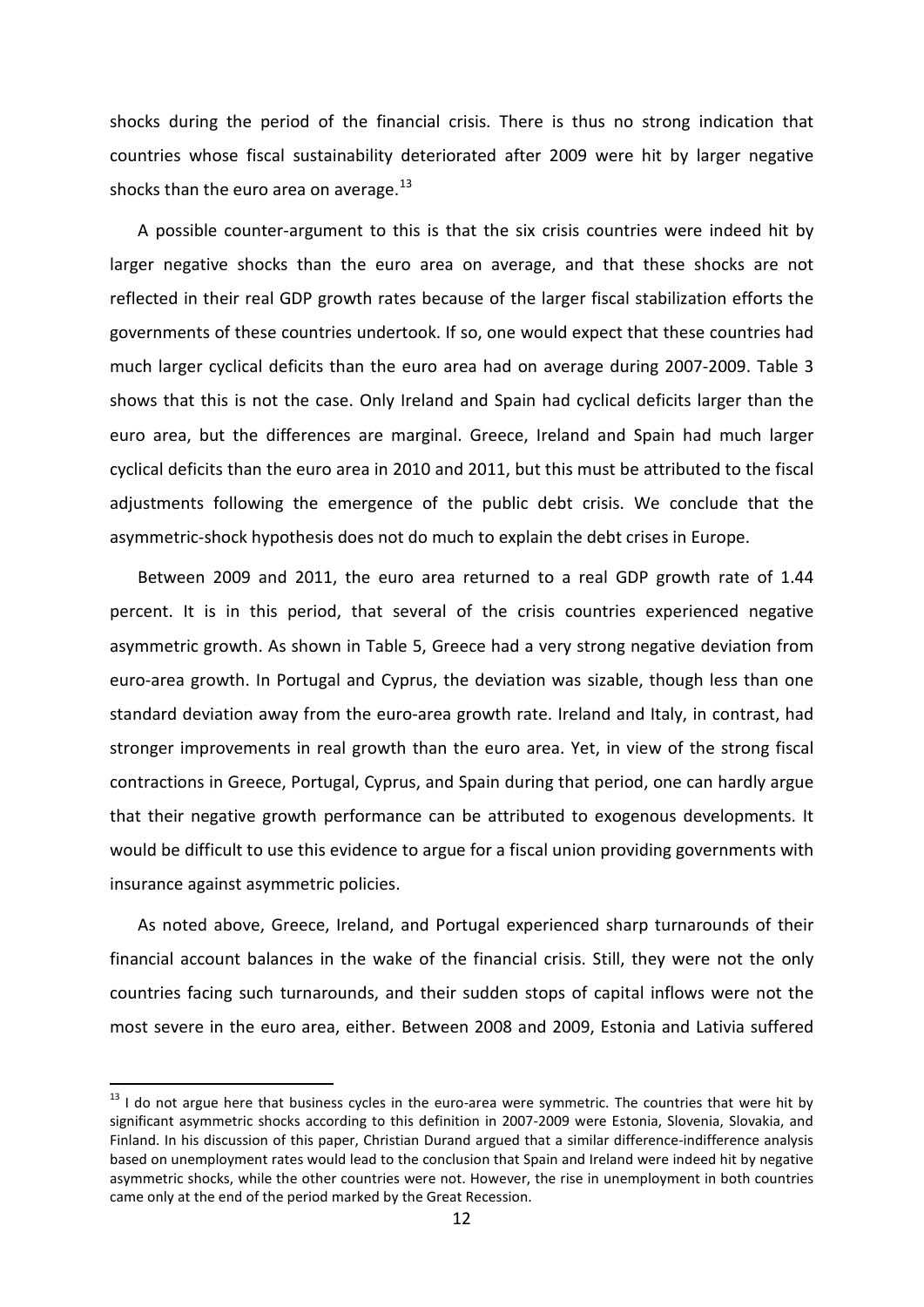sudden stops of capital inflows resulting in an increase in their financial account balances by 17.5 and 16.7 percent of GDP, respectively. Considering private portfolio investment, the Netherlands and Austria experienced turnarounds of 13.1 and 11.8 percent of GDP between 2008 and 2009, respectively, Belgium and Malta had turnarounds of 14.1 and 11.8 percent of GDP between 2009 and 2010, respectively. Thus, even with regard to sudden stops the countries suffering from public debt crises subsequently are no gross exceptions in the euro area.

#### **3.2.2. Sudden Stops**

Greece, Ireland, Portugal, and Spain experienced very sizeable capital inflows in the years preceding the financial crisis and the debt crisis and were exposed to sudden stops of capital inflows during the crisis (see Table 5).<sup>[14](#page-14-0)</sup> Portfolio capital inflows already dried up Spain in 2007-2008 and turned into moderate net outflows in 2011 and 2012. Ireland's financial balance turned from (-19.1) percent of GDP in 2007 to 0.7 percent of GDP in 2009. Greece and Portugal followed with a strong turnaround of portfolio inflows from (-12.4) to 9.6 percent of GDP in Greece and from (-9.0) percent of GDP to 5.6 percent in Portugal between 2009 and 2010. For both countries, these sharp turnarounds were offset by "other investments", presumably the building up of large negative balances within the European TARGET2 system, mostly vis-à-vis Germany.<sup>[15](#page-14-1)</sup> In Cyprus, capital inflows fell by one half as a percentage of GDP between 2010 and 2011, but the country was still able to attract net inflows. Italy, finally, experienced a more moderate reversal of portfolio inflows by 4.7 percent of GDP between 2010 and 2011, which again was offset partially, at least, by "other investment" inflows. These experiences of sudden stops indicate that private investors became increasingly weary of financing the current account deficits of these countries, and can be regarded as the quantitative aspect of the rising risk premiums in government bond yields the governments faced.

The sudden stop in capital inflows was a main contributing factor to the sharp decline in house prices experienced by Ireland already in 2007-2009 and by Spain, Portugal and Cyprus in 2010-2012. As shown in Figure 1, house prices dropped by a little over 30% in 2007-2009, and by another almost 30 percent in 2010-2012. In Spain, there was only a moderate decline

<span id="page-14-0"></span><sup>&</sup>lt;sup>14</sup> See Merler and Pisani-Ferry (2012) for a detailed account of the European sudden stops.<br><sup>15</sup> See Sinn and Wolmershäuser (2012)

<span id="page-14-1"></span>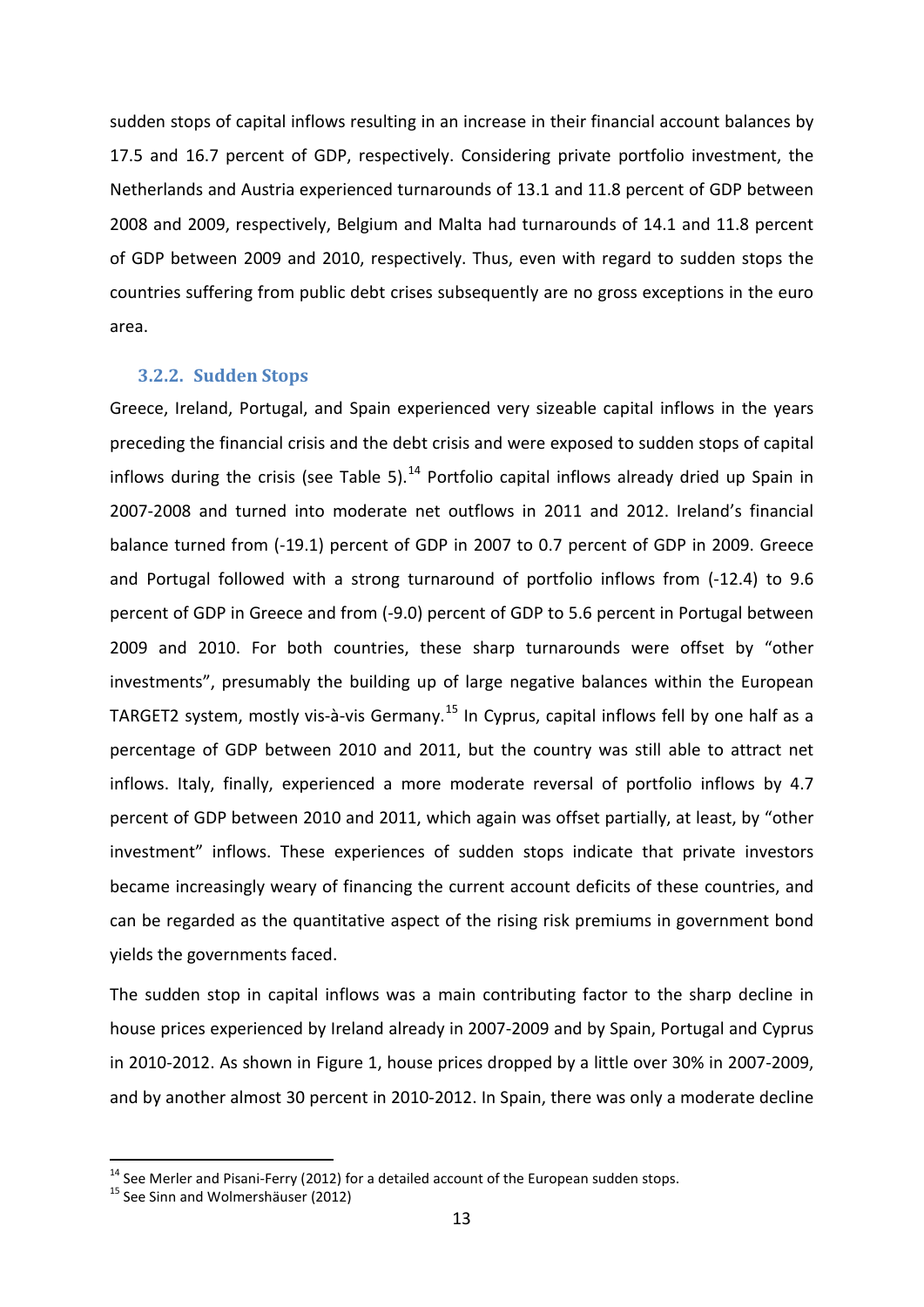during the financial crisis, but a strong decline after 2009. Portugal and Cyprus witnessed less dramatic yet significant drops in house prices after the beginning of the debt crisis.

Still, Greece, Ireland, Portugal, and Spain were not the only countries facing such turnarounds, and their sudden stops of capital inflows were not the most severe in the euro area, either. Between 2008 and 2009, Estonia and Latvia suffered sudden stops of capital inflows resulting in an increase in their financial account balances by 17.5 and 16.7 percent of GDP, respectively. Considering private portfolio investment, the Netherlands and Austria experienced turnarounds of 13.1 and 11.8 percent of GDP between 2008 and 2009, respectively, Belgium and Malta had turnarounds of 14.1 and 11.8 percent of GDP between 2009 and 2010, respectively. Thus, even with regard to sudden stops the countries suffering from public debt crises subsequently are no gross exceptions in the euro area.

#### **3.2.3. The Sovereign-Bank Nexus**

As the crisis progressed, euro-area banks' holdings of domestic government bonds recorded a significant increase (Paolo, Grande, & Panetta, 2014). Many worried that the resulting bank-sovereign nexus would generate a negative feedback loop between sovereign and the banks. Increased sovereign default probability increases doubt on bank solvency, because sovereigns are the ultimate insurer of their banks and banks' capital would be largely reduced in the event of a default. This in turns was reflected in an increase the stress on the local firms, who relied heavily on domestic banks for financing. As the economy weakens and tax revenues decline, further worsening the economic downturn.<sup>16</sup> Bank of International Settlement (2011) documented that since 2010, as worries about sovereign defaults in peripheral regions - Greece, Ireland, Spain and Italy - intensified, risk premia on their sovereign bonds increased dramatically. At the same time, there was significant financial stress on banks that had invested in them and an increase in bank lending rate to private sector. This further led to negative effects on economic activities (Neri & Ropele, 2015).

#### **3.2.4. Asymmetric Policies**

Turning to fiscal positions, Table 3 reports the average structural and cyclical deficits for the euro area and the six countries considered here on average for 2003-2006 and each year

<span id="page-15-0"></span> $16$  There is a growing literature that studies the sovereign-bank nexus. See for example (De Bruyckere, Gerhardt, Schepens, & Vennet, 2013), (Acharya, Drechsler, & Schnabl, 2014), (Gennaioli, Martin, & Rossi, 2014).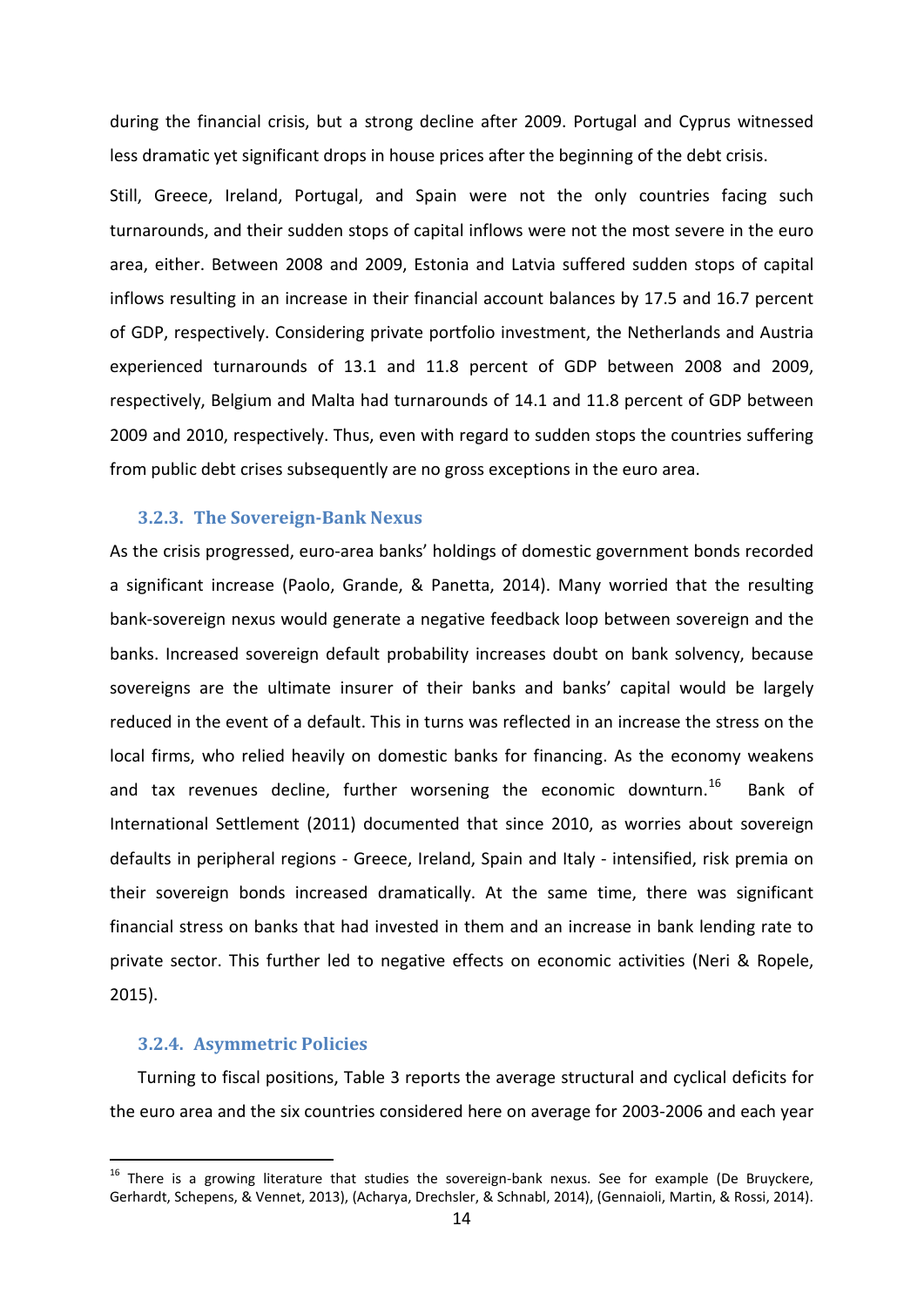after 2006. The table shows that Ireland and Spain had very strong fiscal positions marked by considerable structural surpluses in the years before the financial crisis. In contrast, Greece, Italy, Portugal, and Cyprus all had sizeable structural deficits exceeding three percent of GDP during that period. These countries thus approached the global financial crisis with relatively weak fiscal balances. In 2007 and 2008, the euro area on average and all subsequent crisis countries except Italy still showed comfortable cyclical budget surpluses.

Table 4 considers the patterns of adjustment in fiscal aggregates during the financial crisis and during the European debt crisis. We compute the changes in the ratios of general government revenues, general government expenditures, various expenditure categories and primary deficits to GDP. Again, we compare the euro area average with the six crisis countries. Thus, Table 4 is based on a difference-in-difference analysis of fiscal adjustments. Boldface numbers highlight country-specific differences in excess of one cross-section standard deviation among the euro area countries other than the crisis countries. We compute the cross-section standard deviation for the non-crisis countries in order not to bias our threshold for significant differences against identifying outliers. We summarize the information in Table 4 in the following table. Here, a red cell indicates that the fiscal indicator under consideration deviates from the average of the non-crisis euro-area by at least one standard deviation for the country under consideration during 2007-2009.

The table reveals some interesting points. First, there are some clear differences between Italy and Portugal on the one hand and Greece, Ireland, Spain, and Cyprus on the other. The first two countries do not show fiscal adjustments significantly different from the average of the euro area other than their increase in the gross debt ratio. The four other countries do show significantly different fiscal adjustments. First, the decline in general government revenues was much stronger than on average in the euro area and so was the increase in the primary deficits. In contrast, differences on the spending side of the budget are much less clear. For Greece and Spain, the increase in total spending was not significantly different from the euro-area average in 2007-2009, for Ireland it was and this is due to the government's efforts to bail out the main banks.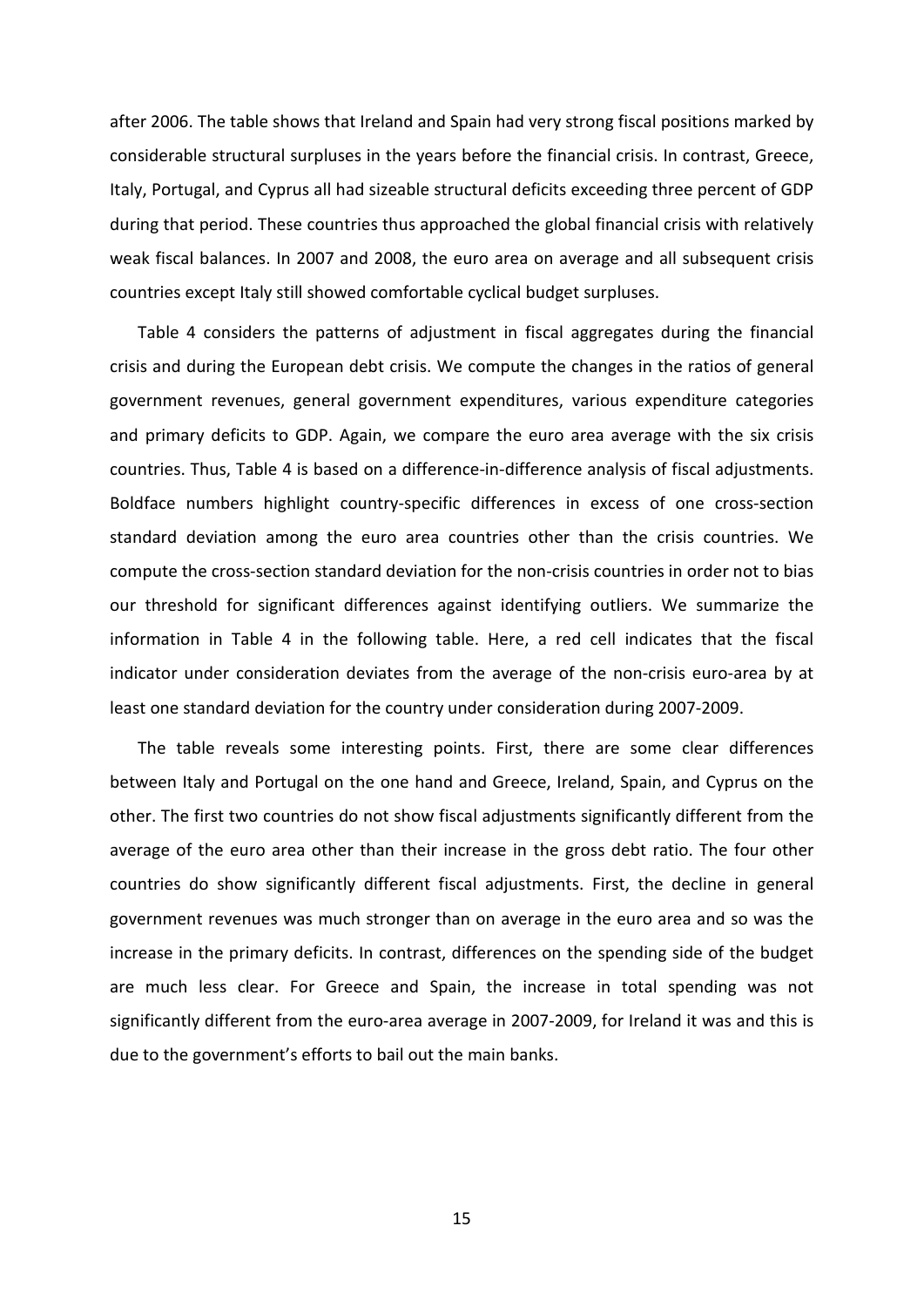#### **Patterns of Fiscal Adjustments, 2007-2009**

|                          | Greece | Ireland | Italy | Portugal | Spain | Cyprus |
|--------------------------|--------|---------|-------|----------|-------|--------|
| Decline total revenues   |        |         |       |          |       |        |
| Increase total spending  |        |         |       |          |       |        |
| Social benefits          |        |         |       |          |       |        |
| Final consumption        |        |         |       |          |       |        |
| Personnel                |        |         |       |          |       |        |
| Interest                 |        |         |       |          |       |        |
| Primary deficit          |        |         |       |          |       |        |
| Gross debt               |        |         |       |          |       |        |
| Share structural deficit |        |         |       |          |       |        |
|                          |        |         |       |          |       |        |

Source: Table 4. Colored cells indicate changes in the respective fiscal indicator larger than the euro-area average by at least one cross-section standard deviation. Lighter colors for Cyprus indicate significant differences in 2010-2011.

Furthermore, Greece, Ireland, Spain, and Cyprus all show significantly stronger increases in social benefits, government final consumption, and compensation of employees than the euro-area average. One may suggest that these spending categories are generally difficult to reverse and, therefore, translate into longer-lasting budgetary effects than what one would wish to fend-off a temporary albeit strong recession. This suggestion is supported by the evidence given in the last row of the table. There, we show the share of the change in a country's structural deficit between 2007 and 2009 in the country's change in the overall deficit. A large share would indicate that most of the fiscal adjustment to counteract the recession following the financial crisis was undertaken by structural rather than cyclical measures. While the average share of the structural deficit adjustment in the euro area was 42.5 percent, all crisis countries except Italy had shares above two-thirds, Greece, Portugal, Spain and Cyprus even had shares of 75 percent and above. Finally, Greece, Ireland, Spain and Cyprus also experienced a significantly stronger increase in interest expenditures compared to the euro-zone average.

Thus, what marks a crisis country in the European debt crisis are strongly asymmetric fiscal adjustments relative to the euro-area average. Crisis countries seem to have used relatively more sticky and structural fiscal policy tools than the rest of the group. The exception to this is Italy which, apart from a stronger increase in its debt ratio behaved in a not significantly different way compared to the average of the euro-area.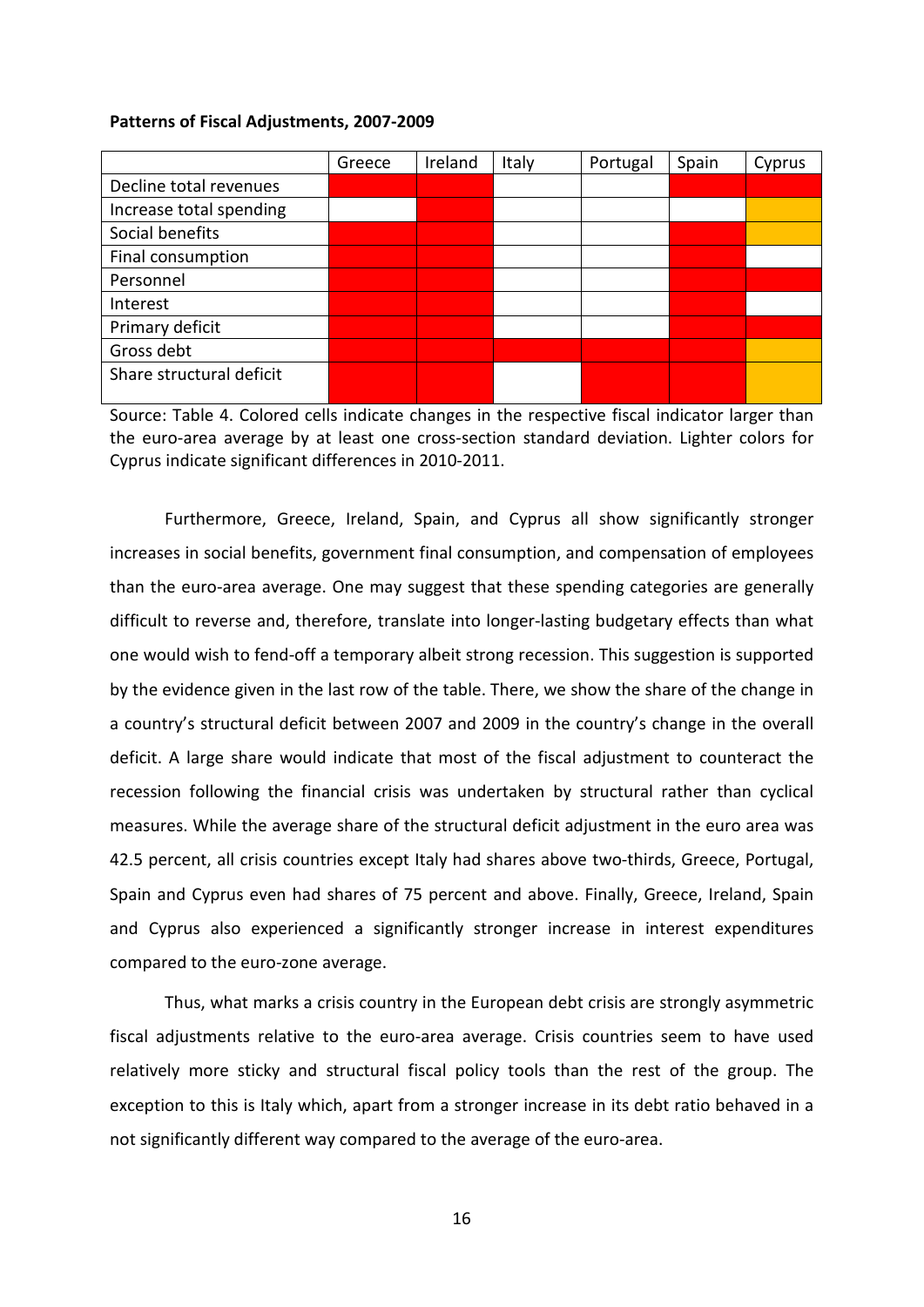This review suggests a distinction between three different cases of sovereign debt crises in the euro area. The first, exemplified by Italy and Portugal, is a generally weak fiscal situation, one that seems sustainable in normal times but turns out to be unsustainable (Portugal) or at least more critical than previously perceived (Italy) when the economy is hit by a negative shock. The second, exemplified by Greece, Spain, and Cyprus, is that of a significant decline in government revenues due to an adverse macroeconomic shock combined with a lack of sufficiently flexible tools on the expenditure side of the budget to counteract the underlying macroeconomic shock. The third, exemplified by Ireland and, again, Spain is the exposure to large contingent liabilities arising from a banking crisis and the government's perception of a need to come forward with large amounts of public funds to stabilize the banking sector.

While the first two cases are similar in their focus on the flow budget, the third case is different in that it focuses on assets and liabilities and, therefore, the governments' balance sheets. This points to different sources of risk in the public sector that deserve to be treated in different ways. In the next section, we discuss two approaches how these can be addressed by statistical models and methods.

## **4. Fiscal Risk: Statistical Approaches**

Consider a government with total revenues,  $R_t$ ,, total primary expenditures,  $G_t$ , seignorage revenue  $\mu_t$ , and a stock of (net) government debt,  $B_{t-1}$ , outstanding, paying an interest rate of  $i_{t-1}$  on its debt. The government's flow budget constraint is<sup>[17](#page-18-0)</sup>

(1) 
$$
B_t = (1 + i_{t-1})B_{t-1} - (R_t - G_t) - \mu_t.
$$

The conventional notion of sustainable public finances is that the government is within its intertemporal budget constraint,

$$
(2) \qquad B_{t-1} \leq E_t \sum_{\tau=0}^{\infty} D_{\tau|t} (R_{t+\tau} - G_{t+\tau} + \mu_{t+\tau}),
$$

$$
(3) \t D_{\tau|t} = \prod_{j=0}^{\tau} \frac{1}{1+i_{t-1+\tau}}.
$$

<span id="page-18-0"></span> $17$  Gabriele et al (2017) and Consiglio and Zenios (2017) focus their analysis on the government's gross financing need (GFN) instead of the flow budget constraint. GFN is defined as the flow budget constraint including any scheduled debt repayment during the period on the expenditure side and excluding seignorage as a potential revenue.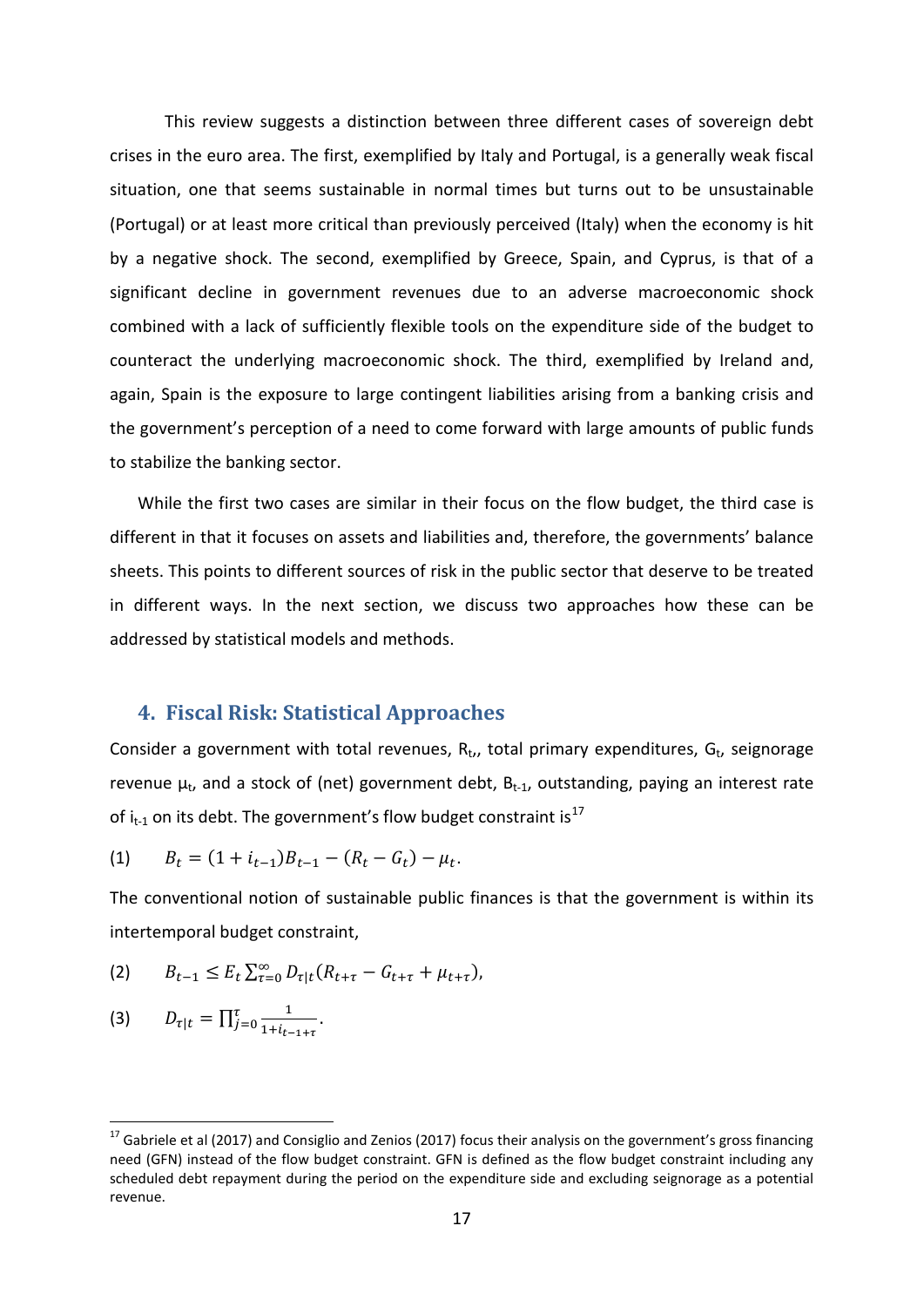where  $D_t$  is the discount factor and  $E_t$  denotes a conditional expectation based on information available at time t. This would mean that there is a maximum sustainable debt stock defined by the equality sign in (2) and government debt is unsustainable, if the stock of debt outstanding exceeds that maximum.

It has long been recognized that this definition of sustainability is pretty meaningless for practical policy purposes, if we assume that the government can always credibly promise to adjust its revenues and primary expenditures in future periods with no costs or constraints. In practice, governments operate under constraints which limit the amount of revenues they can raise each period and the extent to which expenditures can be adjusted. Among these constraints are

- Economic constraints. These arise from the structure of the economy and from macroeconomic shocks. Structural constraints are based on the concept of the *Laffer curve,* which holds that there is a critical tax rate that generates a maximum of revenues from a given tax base. Raising the tax rate beyond this critical value will lead to a shrinking tax base due to negative incentive effects, increasing tax evasion, and other distortions and revenues will fall. Furthermore, for a given tax rate, the size of the tax base and, hence, tax revenues will change with macroeconomic developments. Thus, the maximum amount of revenues that can be extracted from a tax base is a stochastic variable.<sup>[18](#page-19-0)</sup>
- Political constraints. These arise from political opposition against cuts in transfer programs such as pensions, welfare payments, and or reductions in public wages and employment. In democratic societies, transfer programs and the level of public employment result from compromises between different groups of voters and their representatives (Persson and Svensson, 1989, von Hagen, 2006). Such opposition generates persistence in government expenditures, as shown in public-finance applications of models of wars of attrition (Alesina and Drazen, 1991). Bi and Traum (2012) model tighter political opposition against tax increases as a reduction in in the government's time preference.

Such constraints impose structure on the intertemporal budget constraint and give rise to the notion of a *fiscal limit,* which has been defined as the level of debt from which on debt

<span id="page-19-0"></span><sup>&</sup>lt;sup>18</sup> For a methodological exposition of dynamic Laffer curves related to taxes on labor or capital incomes, see D'Erasmo et al. (2016)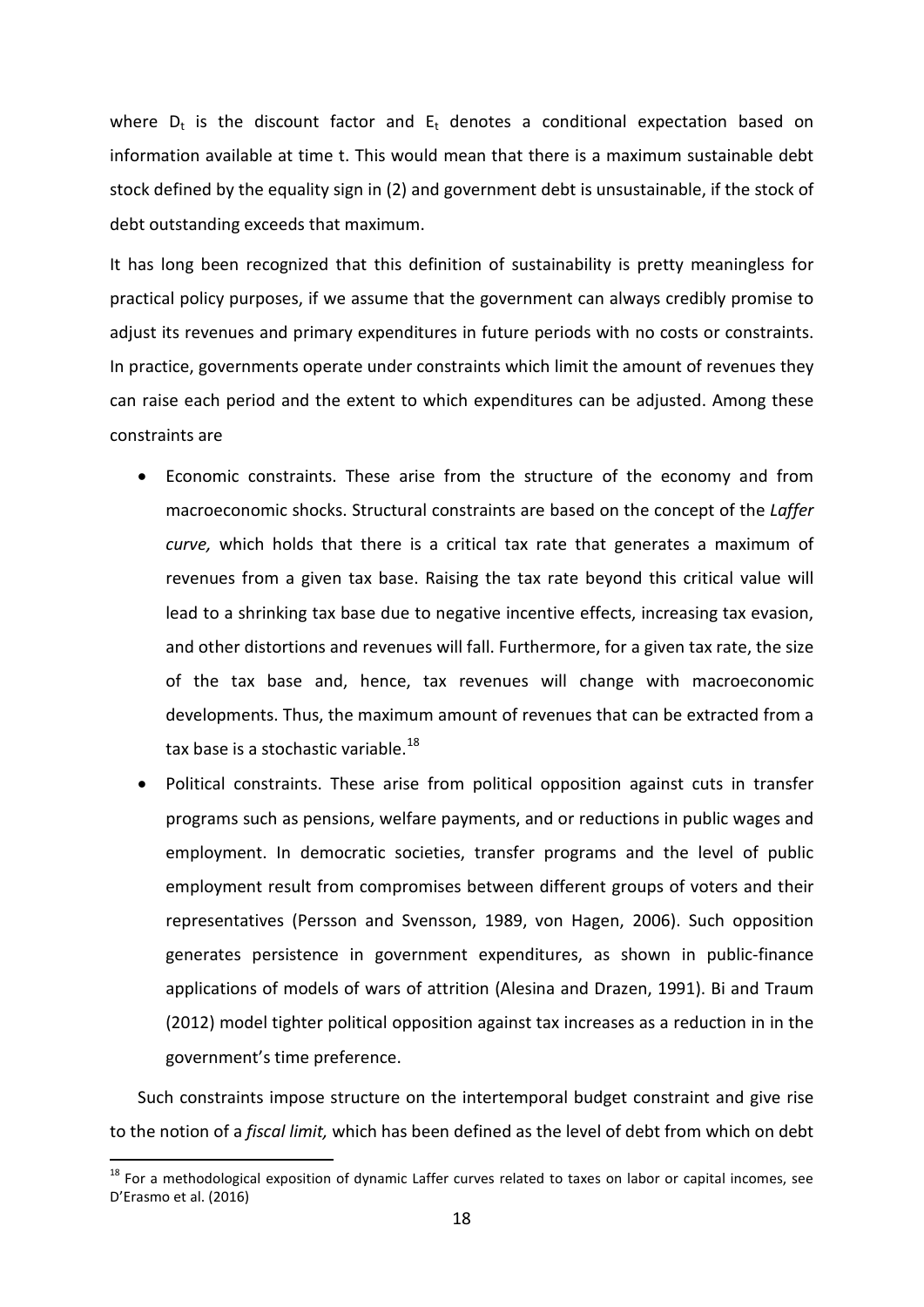rises forever as the largest primary surplus which the government can achieve is not sufficient to offset the growing debt service (Ostry et al., 2010, p. 7), or as the maximum level of debt that the government is able to pay back (Bi and Leeper, 2013 p. 7). A government's *fiscal space* then is the difference between the fiscal limit and the current level of debt. The notions of fiscal limit and fiscal space provide a meaningful link between the stock of debt and the budgetary flows. $19$ 

A sovereign debt crisis is a situation in which a government hits its fiscal limit. When this happens, the government has three options. The first is to use seignorage and inflate away its debt. Obviously, this option is only available if the government borrowed in its own currency and the country is not part of a monetary union. The second option is to (partially) default on the debt. Default requires agreements with its debtors on rescheduling the debt and commonly leads a loss of access to credit financing including for private borrowers. The resulting collapse of credit causes severe economic contractions and hardship.<sup>[20](#page-20-1)</sup> The third option is to ask its international partners for financial assistance. As the recent European examples have shown, such assistance will come only with the condition that the government undertakes fiscal adjustments it would not implement on its own initiative because of their high economic and political costs. Either way, therefore, hitting the fiscal limit is a painful event and governments have an interest in avoiding it. Estimating fiscal limits and fiscal space help them do that. Similarly, private investors have an interest in knowing how large the fiscal limit is in order to avoid losing wealth in a sovereign debt crisis.

Estimating fiscal limits requires modeling government revenues and expenditures under the constraints mentioned above as well as the behavior of interest rates (Ostry et al. 2010) or bond prices as in Bi and Leeper (2013), Bi and Traum (2013), and Bi et al. (2016). Ostry et al. estimate reduced-form reaction functions for the general government primary budget balance as a function of the level of general government debt (both relative to GDP). An important feature of their estimates is that the reaction function is non-linear. At low levels of debt, the primary balance falls with increasing debt; with debt levels between 50 and 150 percent of GDP, the primary balance increases with rising debt, with very high debt levels, it again falls. Furthermore, they estimate risk premiums in sovereign bond yields that rise as

<span id="page-20-0"></span><sup>&</sup>lt;sup>19</sup> The necessity of such a link and its lack in conventional debt sustainability analysis is emphasized by Gabriele et al (2017) and Consiglio and Zenios (2017)<br><sup>20</sup> See the empirical evidence in Gerling et al (2017)-

<span id="page-20-1"></span>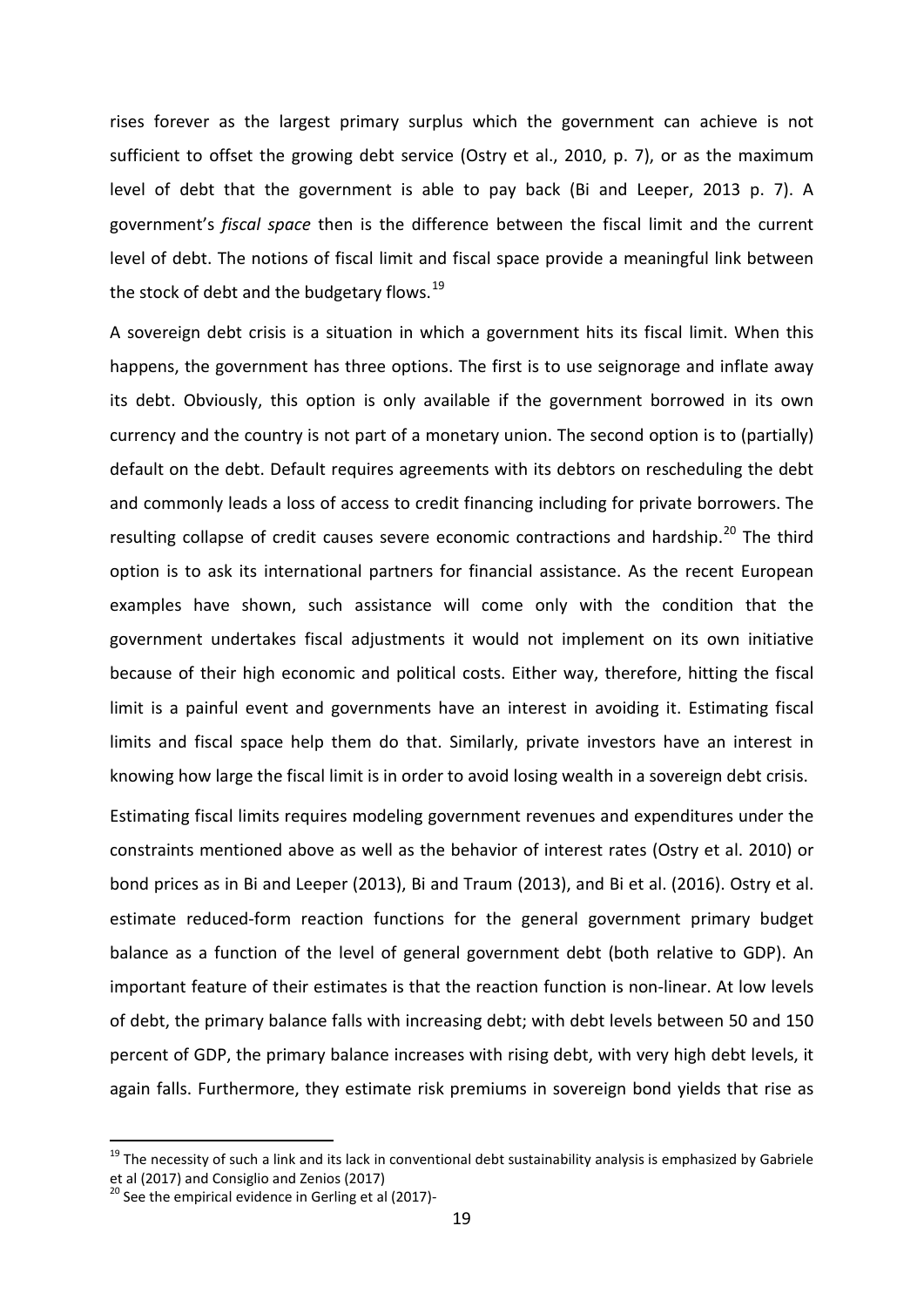governments approach the fiscal limit. Based on this model, they estimate fiscal limits for 23 advanced economies. The average fiscal limit is almost 180 percent of GDP, individual limits rage from 157 percent (Iceland and Ireland) to 220 percent (Korea).

Bi and her co-authors present a structural approach based on a DSGE model to estimate fiscal limits. They assume one-period bonds and abstract from seignorage, which makes the flow constraint equal to the government's gross financing need.<sup>[21](#page-21-0)</sup> The model has the following building blocks:

- A macroeconomic production function with stochastic and persistent productivity shocks,  $P_t$ , and embedding a Laffer curve for income taxes,
- A fiscal policy block consisting of a stationary stochastic process of government purchases,  $g_t$ , a process of stochastic government transfers to households,  $z_t$ , stochastically switching between a stationary and a non-stationary regime,  $rs_t$ , a reaction function of the income tax rate as a function of the level of debt which gives rise to a tax revenue function  $T_t$ , and a default rule specifying the rate of default if the government hits the fiscal limit,
- A forward-looking bond pricing equation which depends on the households' perception of the probability of default next period and implies that bond prices fall and yields rise as the perceived probability of default increases.

 To estimate the distribution of the fiscal limit, Bi and her coauthors derive the infinite sum of discounted future primary government surpluses, where tax revenues are evaluated at the peak of the Laffer curve,  $T^{max}$ , and the discount factor is based on the marginal rate of substitution between current and future consumption when the tax rate is set accordingly,  $d_{\tau+1}^* = \beta u_{c,T+1}^*/u_{c,T}^*$ , where  $u_{c}^*$  is the marginal utility of consumption evaluated at the tax rate that maximizes tax revenues. Implicitly, this assumes that governments can always quickly move to the peak of the Laffer curve to move the fiscal limit out as much as possible given the current state of the economy and of fiscal policy. The fiscal limit is a conditional distribution depending on the parameters of the shock processes, the tax reaction function and the fiscal transfer regime and on the current state of the economy:

(4) 
$$
\Omega_t \sim \sum_{\tau=1}^{\infty} d_{t+\tau}^* \left[ T_{t+\tau}^{max}(P_{t+\tau}, g_{t+\tau}) - g_{t+\tau} - z_{t+\tau}(rs_{t+\tau}) \right].
$$

<span id="page-21-0"></span><sup>&</sup>lt;sup>21</sup> Abstracting from seignorage amounts to the assumption that all seignorage revenue is distributed to the households in lump-sum transfers.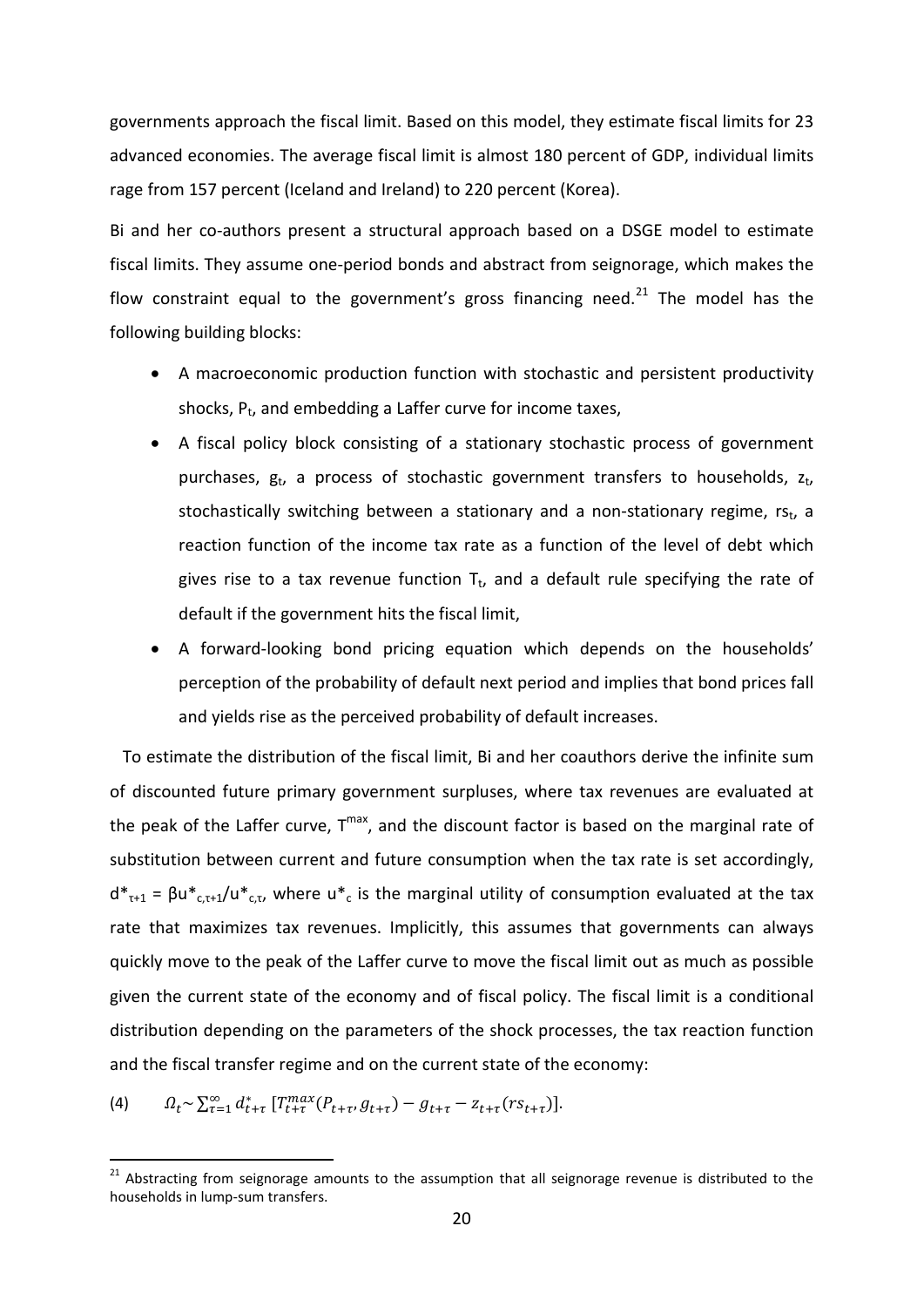This distribution is determined by the probability distributions of the productivity shock, the fiscal shocks to government spending and transfers, and the process driving the regime switching. Comparing (4) and (1) reveals the nature of the fiscal limit as an intertemporal budget constraint with tax revenues assumed to be maximized and where the stochastic discount factor,  $d_{t}$ , acknowledges the condition that households must be willing to hold the existing stock of government debt and to buy any new debt the government wishes to issue.

From (4), the expected fiscal limit can be derived as the conditional expectation,  $E_t(\Omega_t)$ . Larger non-stationary transfers make the expected fiscal limit smaller ceteris paribus; the longer transfers are expected to stay in that regime, the smaller will be the expected fiscal limit. Furthermore, the expected fiscal limit will shrink when taxes become more distortionary. This implies that fiscal adjustments that reinforce adverse incentive effects may pull the fiscal limit closer even if they generate more revenues on impact. Fiscal adjustment programs for governments that find themselves close to their expected fiscal limits must, therefore, pay particular attention to the incentive effects they have on employment and investment. Rising political costs of or mounting political opposition against tax hikes reduce the fiscal limit.

Equation (4) can also be used to formulate sustainability constraints on fiscal policy. Rather than restricting the deficit-to-GDP ratio, which is a backwards-looking indicator, as the euroarea fiscal rules currently do, such constraints could take the forward-looking form of keeping a minimum probability,  $\pi$ >0, that the fiscal limit be hit over the next m periods,

(5) 
$$
prob(B_{t+1}^* > \Omega_{t+1}, ..., B_{t+m}^* > \Omega_{t+m}) \leq \pi.
$$

Compared to a simple debt or deficit limit, the advantage of such a constraint is that it leaves governments with many more choices over fiscal policies. The sequence  $B_{t+1}$ , ...,  $B_{t+m}$ applies the well-known concept of *conditional*-*value-at-risk* used in bank management to the management of public debt. It is similar in spirit to the conditional-value-at-risk for public debt proposed by Consiglio and Zenios (2017) on the basis of a stochastic model for the government's gross financing need.

Bi and Leeper (2013) calibrate their model to Greek and Swedish data to evaluate the behavior of the fiscal limit distribution and the risk premium in the bond yield under a variety of assumptions concerning the state of the macro economy and the transfer regime. Both exhibit strong nonlinearities. Bond yields in particular do not budge with a rising debt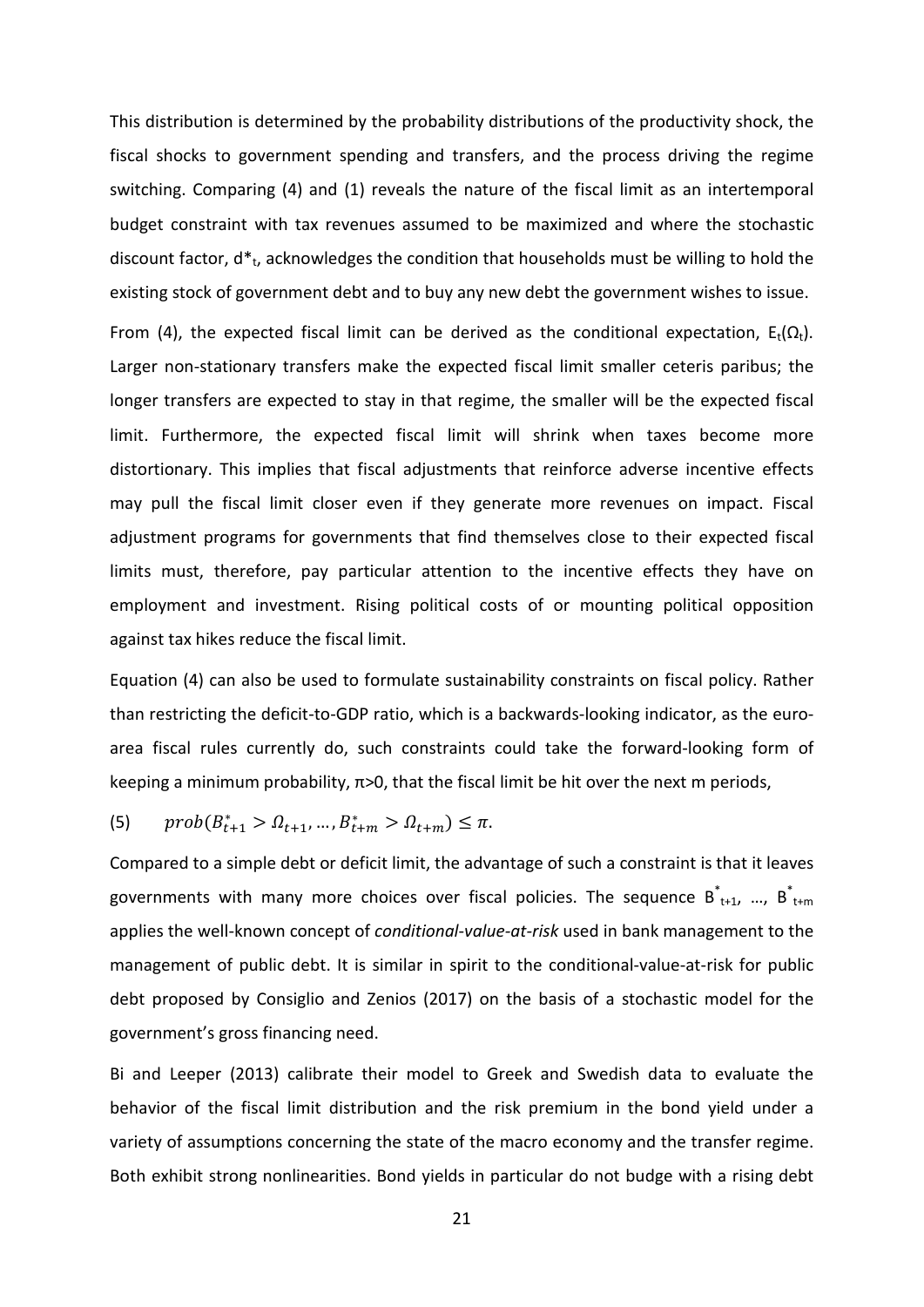ratio until the latter reaches values close to 100 percent and then increase very steeply. This gives support to the empirical results for sovereign risk premiums e.g., in Bernoth et al (2012) and Schuknecht et al. (2011). Similarly, the probability distribution of the fiscal limit is very flat and low for small and moderate debt ratios but increases steeply once a threshold has been crossed. Both the risk premium and the fiscal limit distribution turn out to be very sensitive to changes in the persistence of the fiscal transfer regime. Increasing the persistence of fiscal transfers even slightly results in a significant increase in the risk premium and pulls the fiscal limit closer to the current debt ratio.

This last point is particularly interesting in light of our discussion in the previous section. There, we saw that the crisis countries are characterized by much larger shares of structural deficit changes in total deficit changes during the financial crisis of 2007-2009. By definition, structural changes are expected to be more permanent.<sup>[22](#page-23-0)</sup> This observation therefore translates into the proposition that crisis countries used more permanent spending increases to combat the crisis than other countries. The Bi et al. model suggests that doing so pushed these countries much closer to their fiscal limits and perhaps even beyond and explains why sovereign risk premiums shot up after 2009. The same argument implies that fiscal adjustment programs aiming at enlarging a government's fiscal space should focus primarily on structural measures and structural rather than headline balances.

The Bi et al. models provide a useful way organizing our thinking about the macroeconomics of sovereign risk. Developing models of this kind further can be useful to identify sources of risk in the public sector. This would require a number of extensions.

First, a more elaborate economic structure. With the exception of Bi, Shen, and Yang (2016), Bi and her coauthors use a closed-economy models with no capital in production to describe the macro economy. Introducing investment would open up an important channel of transmission of fiscal policy in this context. Empirical experience from the current euro-area crisis and econometric evidence for emerging economies<sup>[23](#page-23-1)</sup> suggest that risk premiums paid by private enterprises are correlated with sovereign risk premiums, both because a fiscal retrenchment weakens future profit expectations making potential lenders more reluctant to lend and because a partial government default would weaken the balance sheets financial

<span id="page-23-0"></span> $22$  Milesi-Ferretti and Moriyama (2004, p. 8) implicitly define structural fiscal measures as measures which changes the need for future taxation.

<span id="page-23-1"></span> $^{23}$  Arteta and Hale (2008), Das et al. (2010) find that private access to credit and capital markets deteriorates significantly during periods of sovereign debt crises.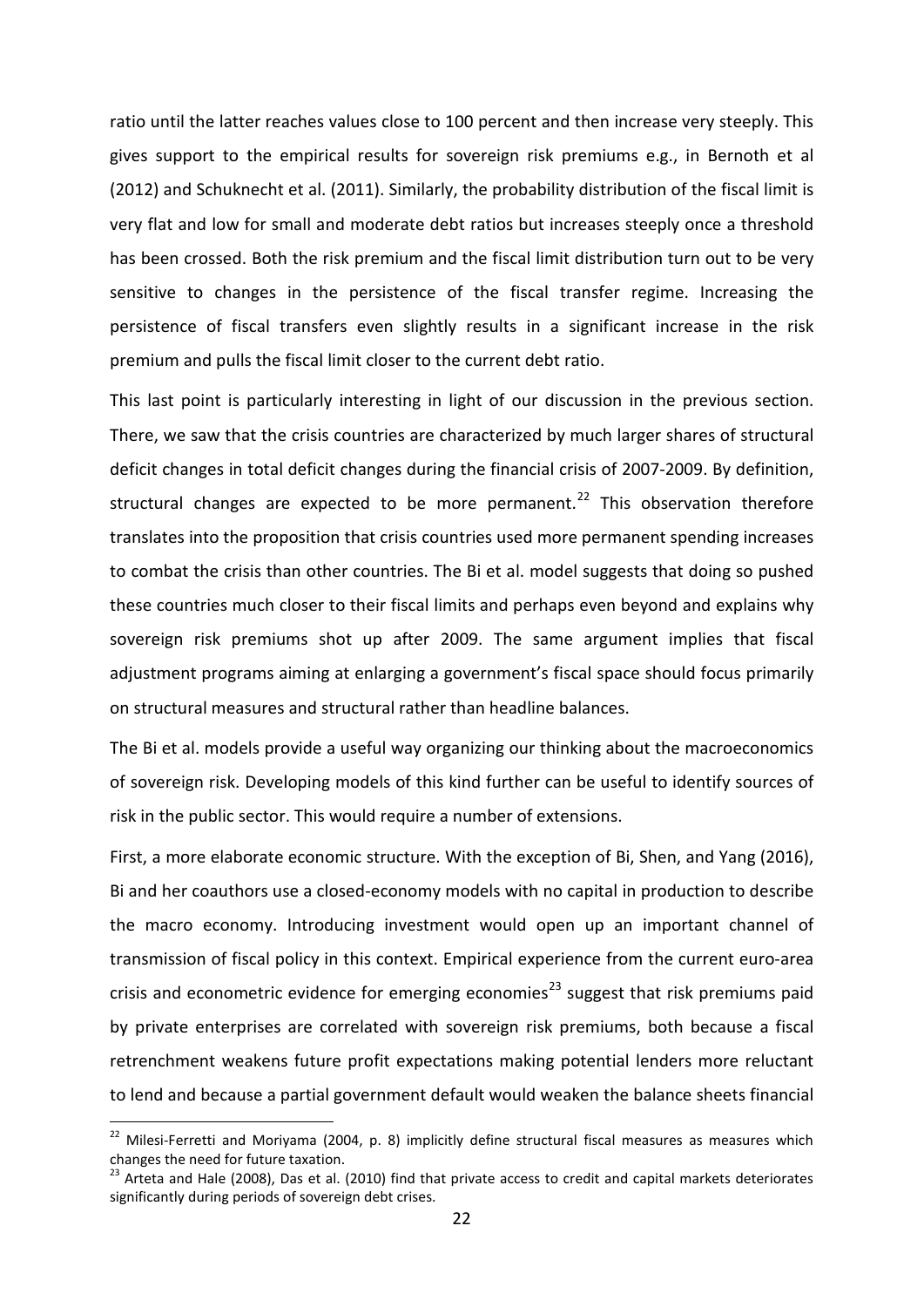institutions and lead to a cutback in credit supply. An increase in sovereign risk premiums would, therefore drive up the interest rate private enterprises pay to finance capital investment and this would push down aggregate investment. This, in turn, would aggravate the budget deficit as tax revenues fall and make it harder for the government to prevent government debt from increasing further.

Furthermore, domestic banks' holding of domestic government bonds increases the spillover risk of sovereign stress to banks and thus result in a negative feedback loop when sovereign risk is elevated. However, the effect of sovereign-bank nexus on public debt sustainability is multifaceted. Gennaioli, Martin, & Rossi (2014) and Thaler (2017) point out that when domestic banks hold domestic government bonds, this reduces the government's incentive to default. As a result, banks' exposure to domestic government bonds can reduce the cost of borrowing. Asonuma, Bakhache, & Hesse (2015) find empirical evidence that higher bank home bias is associated with higher debt levels, however with less responsive fiscal policy. Introducing banking sector would furthermore allow the model to capture the interlinkage between public debt and the domestic financial sector.

Finally, the euro-area experience suggests that external linkages through capital flows can be important factors in the development of a public debt crisis. This suggests the use of an open-economy model with international capital flows.

Second, Bi et al. consider a single debt instrument in their model simulations to estimate the fiscal limit, i.e., a one-period bond indexed to the price level. Practical application of their method requires a comprehensive measure of all financial obligations of the general government sector, including deposits and financial obligations issued by governmentowned financial institutions and contingent liabilities such as government guarantees on bank deposits evaluated at the current probability of them turning into actual liabilities. While contingent liabilities are reported, if at all, as additional information, they are not included in common measures of public debt. In a case like the Irish, where the government decided to give a blanket guarantee on all deposits and some other debts of the Irish banking system at the end of September 2008, even a mild probability of realization would have strongly increased the debt measure, showing that this decision pushed the country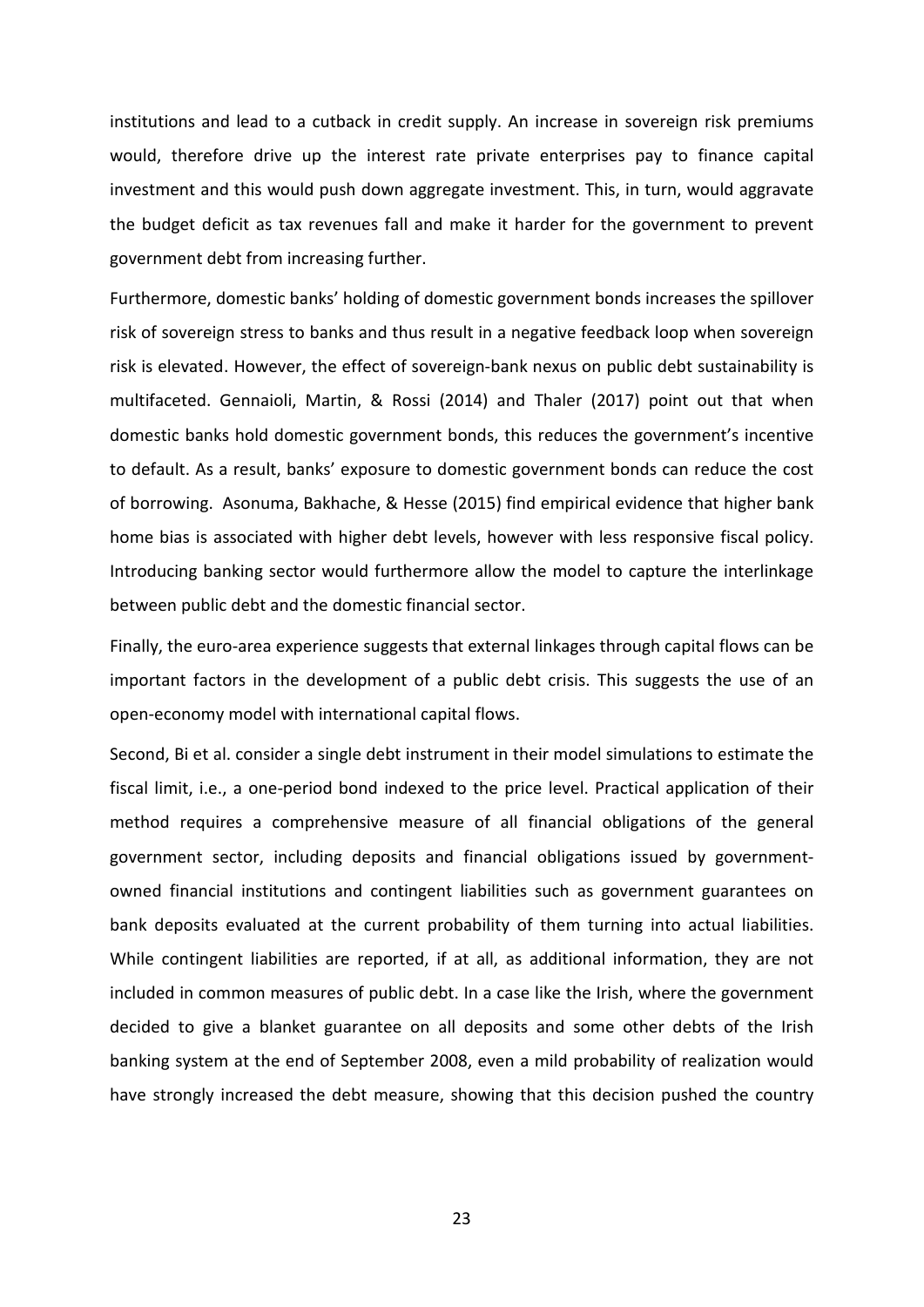critically close to the fiscal limit already at the end of 2008, i.e., two years before the Irish government asked for financial assistance from its European partners.<sup>[24](#page-25-0)</sup>

Although both the EU and the IMF include high-powered money in gross public debt, $^{25}$  $^{25}$  $^{25}$  that seems inadequate for countries issuing fiat monies which are, by definition, claims on nothing. In view of equation (2), accounts payable and future pension liabilities should not be included in the stock of gross debt, as these are contained in the discounted future streams of expenditures.<sup>[26](#page-25-2)</sup>

Practical applications would also require a comprehensive measure of government net debt, $^{27}$  $^{27}$  $^{27}$  taking into account financial and real assets owned by the government. As noted by the literature, pricing such assets is not trivial as markets often do not exist for them and reliable data do not exist for all countries.<sup>[28](#page-25-4)</sup> In the context of estimating fiscal limits and fiscal space, pricing government assets would have to give emphasis to their liquidity: As the government approaches the fiscal limit, it may have to sell off assets quickly to overcome a financing gap.

Third, Bi et al only consider an aggregate tax revenue function and aggregate spending and transfer schedules for the government. Disaggregating taxes and transfers would allow evaluating their different risk profiles more clearly. For example, Kanda (2010) shows that asset-related taxes in Ireland had risk profiles very different from other taxes and exposed the government very strongly to the real estate bust in 2007/2008. Disaggregation would give more precise estimates of the fiscal limit distribution.

Furthermore, in Bi et al there is only one income tax and one aggregate Laffer curve. In practice, some taxes will have different Laffer curves than others and some may not exhibit a Laffer curve at all.<sup>[29](#page-25-5)</sup> Similarly, some government transfer programs may be easier to reverse

<span id="page-25-0"></span> $24$  In August 2008, total deposits at Irish banks stood at 166.4 percent of Irish  $2^{nd}$ -quarter annualized GDP. Since the reason for the guarantee was the perception of an imminent risk of collapse of the banking sector, the probability of the guarantee becoming real cannot have been negligible. Nevertheless, the Irish debt ratio shows only a relatively small increase for 2008.<br>
<sup>25</sup> See debt concept D2 in Dippelsman et al. (2012)

<span id="page-25-1"></span>

<span id="page-25-3"></span>

<span id="page-25-2"></span><sup>&</sup>lt;sup>26</sup> See Dippelsman et al. (2012)<br><sup>26</sup> See Dippelsman et al. (2012) 2014) 2014 2014 2015 2016 10 their debt variable in the empirical applications of the model.<br> $^{28}$  E.g. Milesi-Ferretti (2004), Dippelsman et al. (2012). Bova et al. (2013)

<span id="page-25-4"></span>

<span id="page-25-5"></span><sup>&</sup>lt;sup>29</sup> As the Greek experience in particular suggests, this depends on the exact definition of the Laffer curve. In Bi et al, the eventual negative effect of higher tax rates on tax collections stems entirely from disincentive effects to work. In a more general interpretation, tax evasion and low-quality tax administration may lead to Laffercurves, too.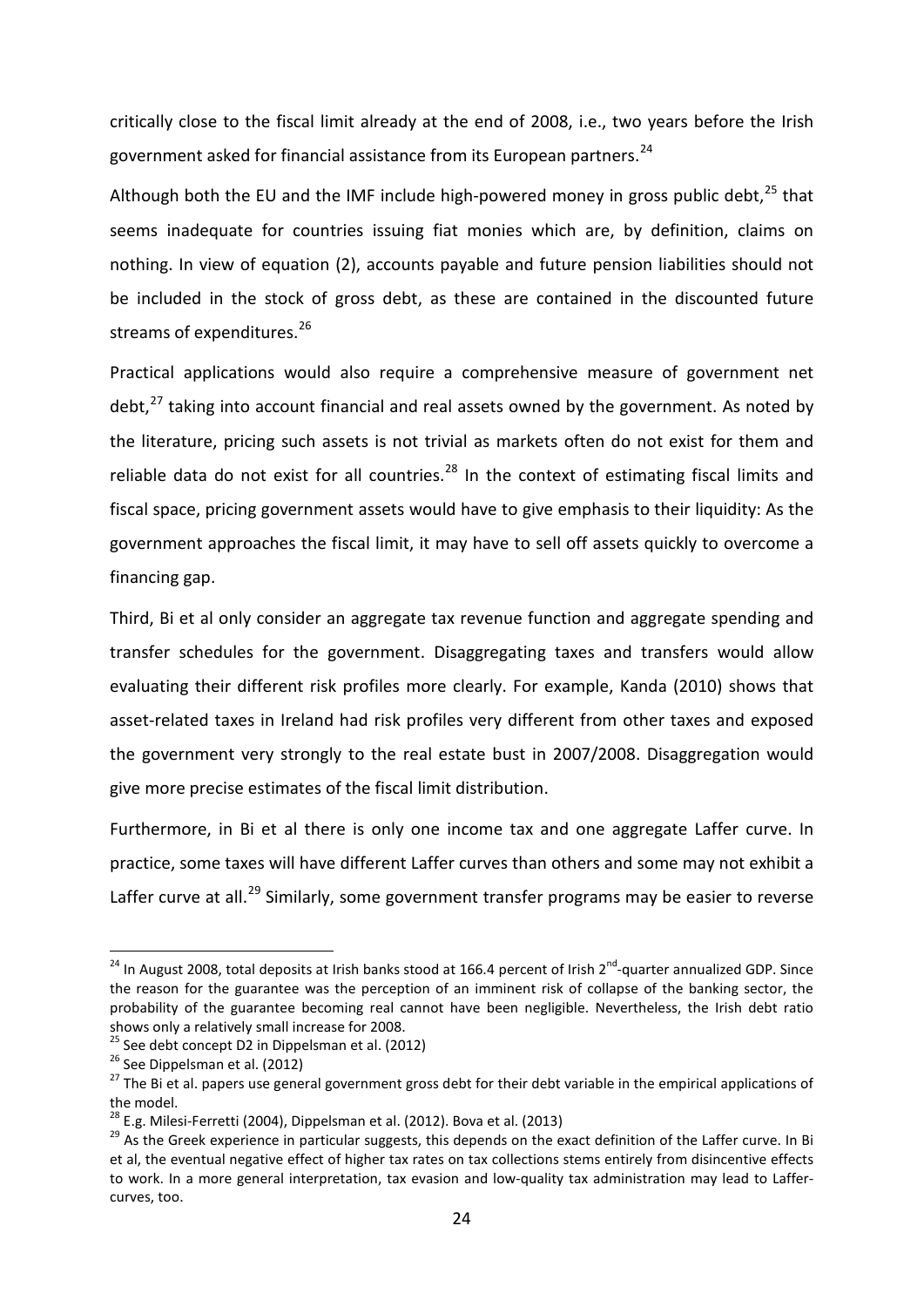than others. A more refined analysis of the fiscal sector and the policy instruments governments have available would allow a sharper picture of the fault lines in the public sector and provide governments with clearer guidance for how to push out the fiscal limit distribution and create more fiscal space.<sup>[30](#page-26-0)</sup>

At the same time, when modeling government spending and revenue, one may need to take into account the property of public debt cycles. Poghosyan (2015) find that the longer the public debt expansion or contraction has lasted, the more likely it is going to end in the next period. He also finds that financial cycles have asymmetrical effects on public debt cycles and that government expand deficit (debt-to-GDP ratio) after a credit bust to cushion recessions, but fails to make use of good economic time to rebuild fiscal buffer – empirical evidence that supports the ''deficit bias'' hypothesis.

Modeling aspects of the fiscal sector seem logically inconsistent at a first glance, if it is the government itself that provides the model. Would a government not tend to always make benign assumptions about, e.g., the persistence of its transfer programs? As far as tax revenues are concerned, Bi et al. avoid that question by evaluating the fiscal limit distribution at the peak of the Laffer curve. The distribution they derive thus assumes that governments can move to that peak instantaneously and with no cost. In a world with multiple taxes which have different distributional consequences, however, it would seem that the choice of tax parameters is the outcome of a political equilibrium which might be as difficult to change the equilibrium transfer policy. Within the highly aggregated models these authors present, one may argue that the distributional consequences of tax policies away from the Laffer curve are included in the governments' transfer policies. Juessen et al (2011) present a similar analysis of a government's repayment ability assuming that tax rates can never be changed even if the fiscal limit is approaching. This seems to go too far in the opposite direction.

How potential future defaults are expected to be resolved can also affect the fiscal limit. Asonuma, Chamon, Erce, & Sasahara (2017) find that the effect of sovereign debt restructuring on output depends much on the type of restructuring. If future debt

<span id="page-26-0"></span> $30$  As Christian Durant rightly pointed out in his discussion of this paper, the properties of a Laffer curve based on income taxes depend critically on the labor supply elasticity, which is among the most difficult parameters to estimate empirically and, therefore, among the most contentious features of empirical models. I take this as saying that practical applications should treat this point with particular care. At the same time, other taxes may have "Laffer curves" as well due to increasing tax evasion and shadow economic activities when tax rates rise.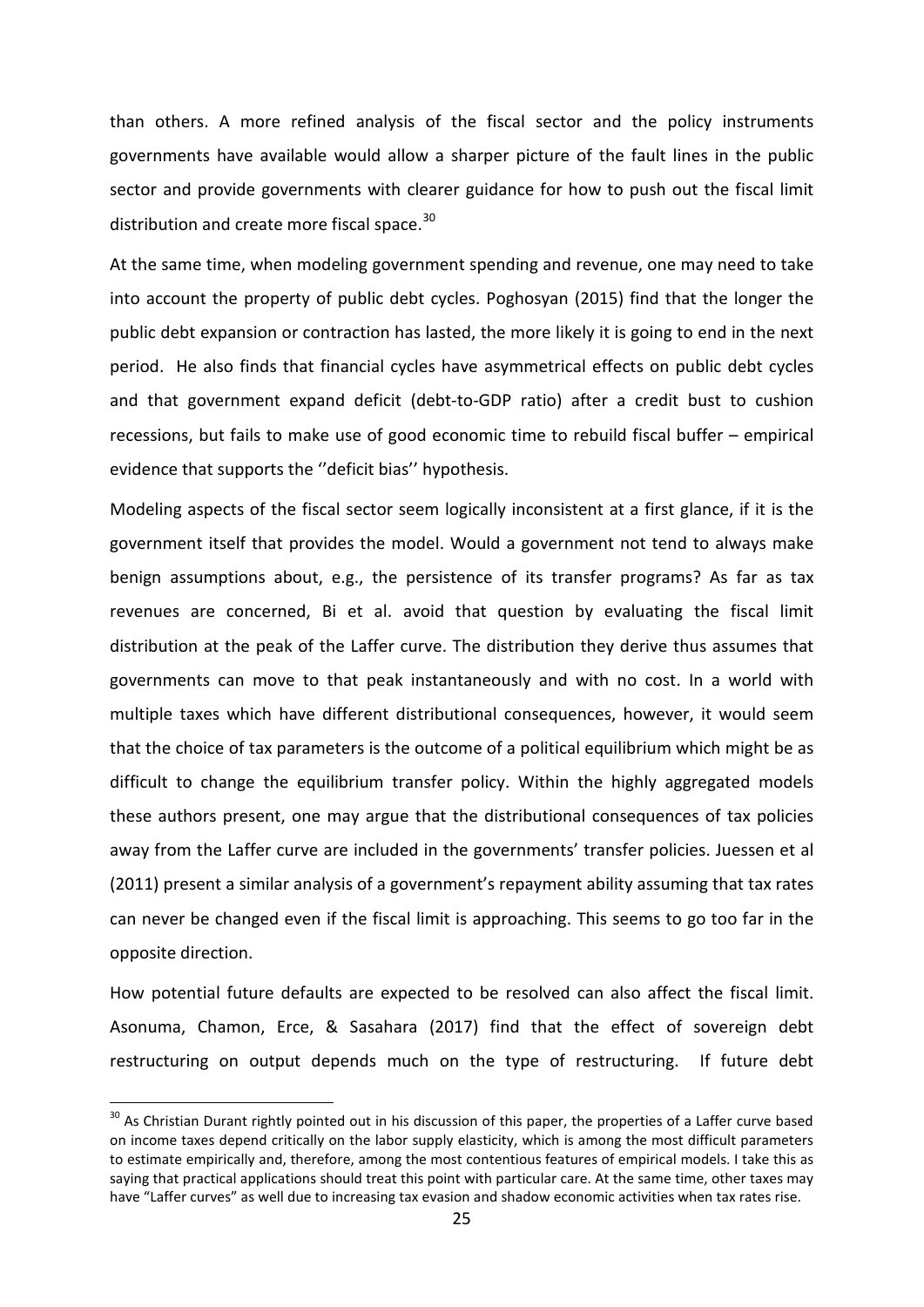restructuring can take place preemptively, the associated output costs –both regarding magnitude and persistence – is much smaller than the case when restructuring only happens after a default. Hence, the constraints that countries face on the choices of how to restructure their debt, or the institutional setup for debt restructuring can affect expected future tax revenue and thus influence fiscal limit.

More generally, the key to this question is that what matters in the model is not so much fiscal policy as intended by the government itself but rather future fiscal policy as perceived by the private sector. Independent statistical information about the credibility of future fiscal reforms would increase the usefulness of this approach for policy purposes.

## **5. Fiscal Risk and Government Balance Sheets**

#### **5.1. Principles**

The purpose of a balance sheet is to characterize the financial position of an organization by summarizing its claims on and its liabilities to other organizations. One important aspect of this is transparency. A balance sheet should give a complete picture of the organization's financial position and show where its financial risks and weaknesses are. Importantly, although the balance sheet is only a snapshot made at a certain point in time, it should convey information that reflects expectations about the future viability of the organization.

A government balance sheet offers an alternative way of identifying sources of risk in the public sector and assessing the sustainability of public debt. Conceptually, we can construct a balance sheet by rewriting the sustainability condition (2).

(6) 
$$
E_t \sum_{\tau=0}^{\infty} D_{\tau|t} (R_{t+\tau} + \mu_{t+\tau}) = B_{t-1} + E_t \sum_{\tau=0}^{\infty} D_{\tau|t} G_{t+\tau} + W_t,
$$

where W is government net worth. The sustainability condition thus is  $W_t > 0$ .<sup>[31](#page-27-0)</sup>

Note that B is to be interpreted as an appropriate measure of net debt as discussed above. For balance-sheet purposes, we can interpret the left hand side of (6) as the government's total assets and the right hand side as its total liabilities plus its net worth. To write out the balance sheet in more familiar terms, we rewrite some of the expected discounted streams of revenues and expenditures more explicitly as public assets and liabilities. Let K be the stock of physical public capital and nonfinancial tangible assets, A the stock of intangible

<span id="page-27-0"></span><sup>&</sup>lt;sup>31</sup> The European Commission's (2012) Fiscal Sustainability Report provides an evaluation of this condition based on the discounted sum of all future primary balances based on current policies and net debt.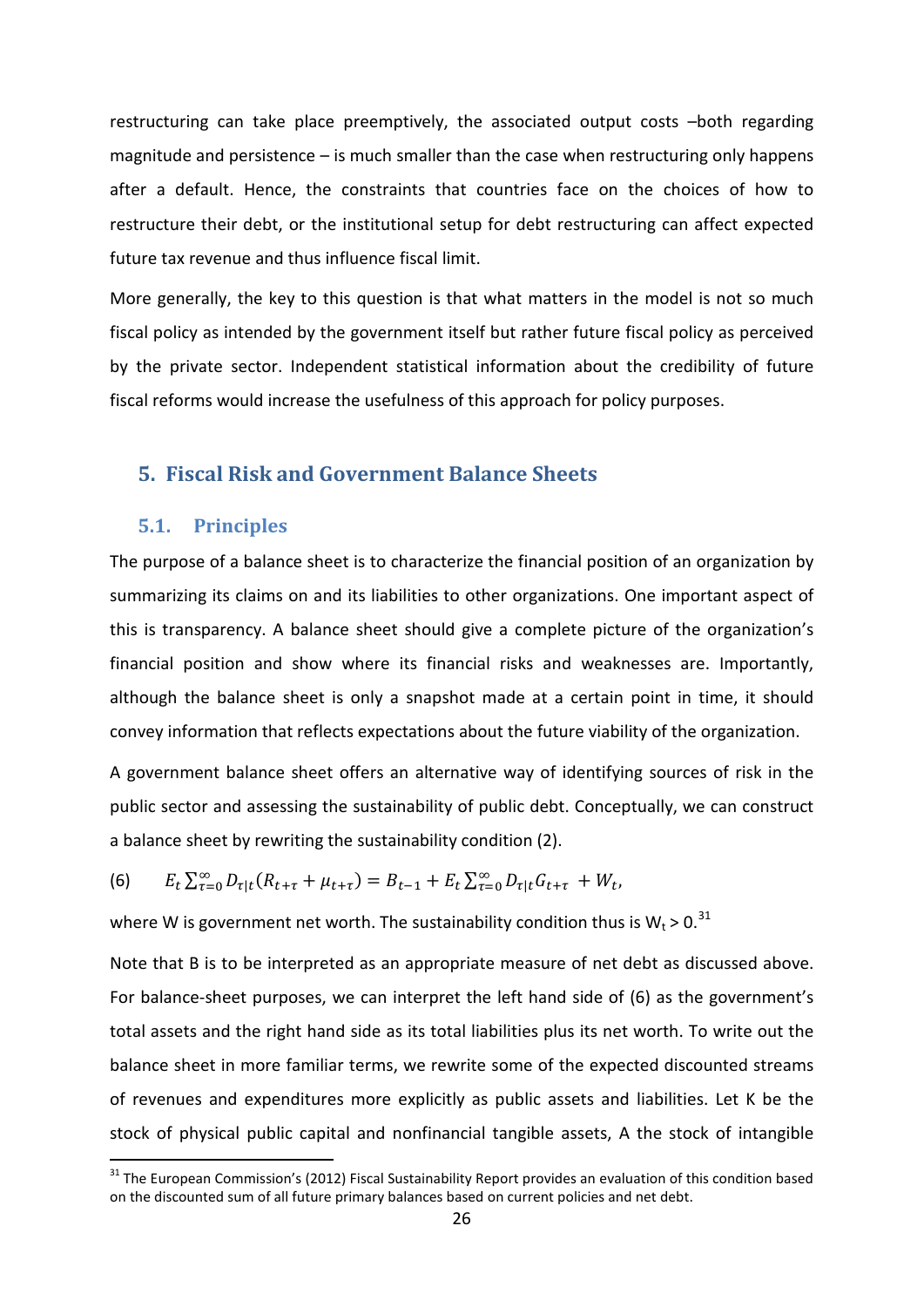public assets, F financial assets, N nonfinancial liabilities such as pensions claims, C contingent financial liabilities such as government guarantees for bank deposits, and W government net worth. Underlying the government's balance sheet is the following broad list of assets and liabilities:

| <b>ASSETS</b>                                                     |   |   | <b>LIABILITIES</b>            |
|-------------------------------------------------------------------|---|---|-------------------------------|
| Physical public capital and other<br>nonfinancial tangible assets | К |   | <b>Contingent liabilities</b> |
| Intangible assets                                                 | А | N | Nonfinancial liabilities      |
| <b>Financial assets</b>                                           |   | B | <b>Financial liabilities</b>  |
|                                                                   |   | W | Net worth                     |

This yields the following balance sheet equation:

(7) 
$$
K_t + A_t + F_t = B_{t-1} + N_t + p_{Ct}C_t + W_t.
$$

The condition for sustainable public finances then is

$$
(8) \qquad W_t \geq 0.
$$

To evaluate that condition requires a proper valuation of the various assets and liabilities. Bova et al. (2013, pp. 35sq) discuss some of the accounting issues related to nonfinancial assets. In the current context of looking at government balance sheets to assess the risk of sovereign debt crises, the valuation of government assets and liabilities should be guided by the question how much expected revenue the government can generate from its assets and what is the expected expenditure that cannot be avoided given its liabilities. For physical assets, for example, this would call for a valuation according to the prospective revenue from selling or leasing the asset.

As in the analysis of fiscal limits and fiscal space, valuing government assets and liabilities must be forward-looking, mimicking how a private investor would look at them. Since the government's right to tax is generally considered to be its main intangible asset, it is interesting so ask what this means for the value of taxation.

For a given tax, the value of the asset,  $A_{i,t}$ , is the discounted sum of expected future revenues, which depend on the tax rate,  $φ<sub>i</sub>$ , the tax base,  $Φ<sub>i</sub>(φ<sub>i</sub>,...)$ , and the stochastic discount factor,  $d_{\tau}|t = \beta^{\tau} u_{c,t+\tau+1}/u_{c,t+\tau}$ , where  $u_{c,t+\tau}$  is the marginal utility of consumption in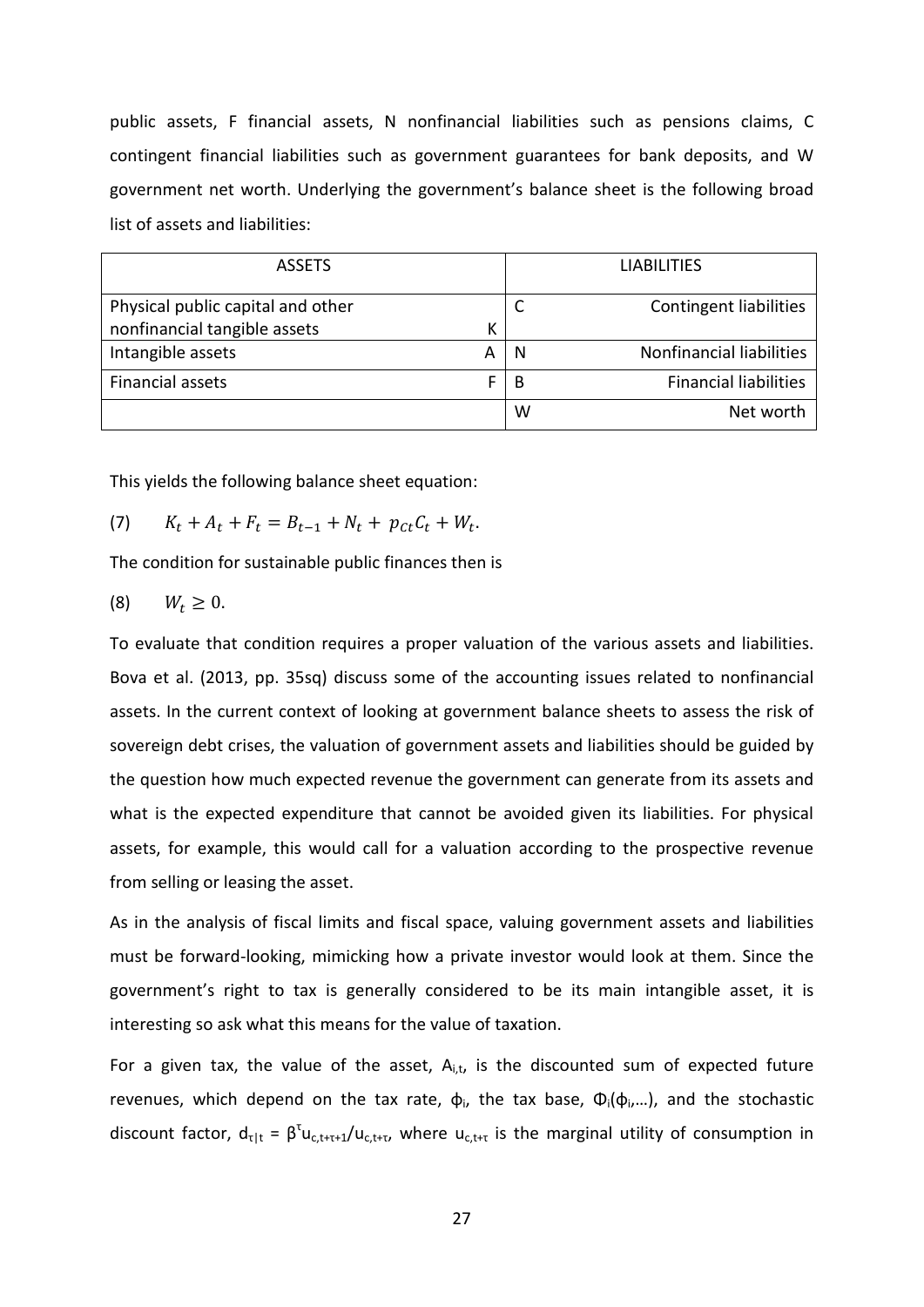period t+τ. As in the analysis of fiscal limits, this is the discount factor consistent with the private sector's willingness to hold the government's bonds. Thus,

$$
(9) \qquad A_{i,t} = E_t \sum_{\tau=0}^{\infty} d_{\tau|t} \phi_{i,t+\tau} \phi_i(\phi_{i,\tau+\tau},\dots) = \sum_{\tau=0}^{\infty} \phi_{i,t+\tau} (E_t d_{\tau|t} E_t \phi_{i,t+\tau} + cov_t (d_{\tau|t} \phi_{i,t+\tau})).
$$

Since the marginal utility of consumption may depend on the marginal tax rate, the sequence of discount factors depends on the sequence of marginal tax rates expected in the future. This implies that changes in the time profile of marginal taxes can change the value of the asset even is the total amount of expected tax revenues does not change. As before, we are interested in the maximum amount of revenue the government can extract from a particular tax and, therefore, use the revenue-maximizing tax rate  $\varphi_{it}$  =  $\varphi_{it}^*$ , which is the rate corresponding to the peak of the Laffer curve for this tax.. Thus, we have

(10) 
$$
A_{i,t}^* = \sum_{\tau=0}^{\infty} \varphi_{i,t+\tau}^*(E_t d_{\tau|t}^* E_t \varphi_{i,t+\tau}^* + cov_t (d_{\tau|t}^* \varphi_{i,t+\tau}^*)),
$$

where  $d^*$  is the discount rate evaluated at the revenue-maximizing marginal tax rate,  $\phi^*$  is the tax base evaluated at the peak of the Laffer curve, and  $\varphi^*\varphi^*$  is the corresponding revenue. [32](#page-29-0)

Nonfinancial liabilities are future expenditure streams which the government has already committed to and cannot avoid except at very high economic and political costs. Examples are pension claims and other welfare benefits and public sector wages. The balance sheet value of a given government liability,  $N_{i,t}$ , is the discounted sum of the future payments,  $s_{it}$ , arising from that liability,

$$
(11) \qquad N_{i,t} = \sum_{\tau=0}^{\infty} (E_t d_{\tau|t}^* E_t s_{i,t+\tau} + cov_t [d_{\tau|t}^* s_{i,t+\tau}]).
$$

Here, again, the discount factor and the future payment streams are evaluated assuming that all tax rates are set at their revenue-maximizing levels. It then becomes clear that, conceptually, the government's net worth corresponds to taking expectations over the conditional fiscal limit distribution (4). As in the analysis of fiscal limits and fiscal space, evaluating government balance sheets to assess fiscal risks requires proper modeling of the tax base and its dependence on the tax rate.

<span id="page-29-0"></span> $32$  Gray et al. (2008) propose the use of stochastic methods of contingent claim valuation for similar purposes. Their analysis assumes that government assets and liabilities are driven by Brownian motion so that continuous-time finance models can be applied. Increasing volatility of asset returns would cause governments to move closer to "fiscal distress", which is similar in spirit to governments losing net worth on their balance sheets.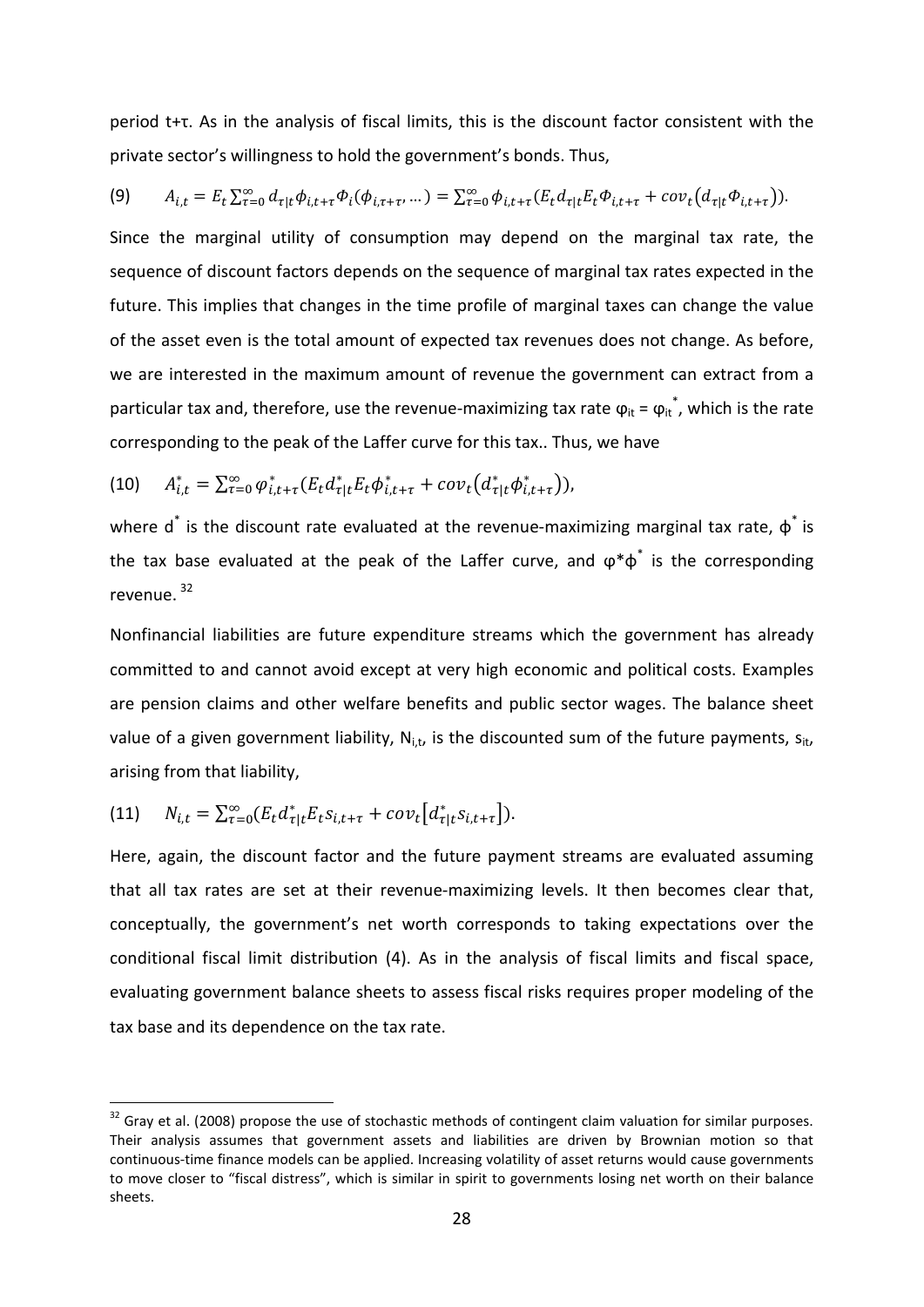Finally, the balance sheet value of a given conditional liability,  $C_{i,t}$ , leading to future expenditure streams  $e_{it}$  if the contingency arises is

$$
(12) \tC_{it} = \sum_{\tau=0}^{\infty} (E_t d_{\tau|t}^* E_t e_{i,t+\tau} + cov_t [d_{\tau|t}^* e_{i,t+\tau}]).
$$

The covariance terms in equations (10), (11), and (12) indicate that the balance sheet values of all taxes and future expenditures depend on their risk profiles in addition to their expected future streams of revenues and expenditures. Specifically, the balance sheet value of a certain stream of revenues or expenditures is higher if its covariance with the discount factor is positive. Thus, to protect the government's net worth, taxes should have positive and expenditure streams negative covariance with the discount factor. For conventional utility functions such as logarithmic utility, the discount factor is positively related to the marginal utility of current consumption and negatively to the marginal utility of future consumption. Taxes on current consumption would fulfill that condition better than taxes on future consumption. If current wealth is more strongly correlated with future consumption than with current consumption, this is consistent with the analysis of Kanda (2010), which suggests that the balance sheet value of asset-related taxes should be regarded as lower than the balance sheet value of income taxes of the same total expected revenue stream, because the revenue from such taxes is high in times of boom and disappears in times of bust. Furthermore, highly cyclical taxes, which generate low revenues during macroeconomic slumps, when the marginal utility of consumption is high, should be attributed lower balance sheet values than noncyclical taxes of the same expected total revenue stream. This implies that a government can increase its balance sheet net worth and improve sustainability by moving from more to less volatile taxes and from more to less cyclical taxes for the same expected revenue stream. The latter point may generate a tension between the goals of macroeconomic stabilization and maintaining sustainable public finances.

#### **5.2. Implications for Balance Sheet Management**

To analyze these points further, we assume a logarithmic utility function  $u(c_t)=ln(c_t)$ , such that the stochastic discount factor is

(13) 
$$
d_{\tau|t}^* = \beta^{\tau} \frac{c_t^*}{c_{t+\tau}^*}
$$
, where  $\ln(c_t^*) - \ln(c^*) = \gamma(\ln(c_t^*) - \ln(c^*)) + \eta_t$ ,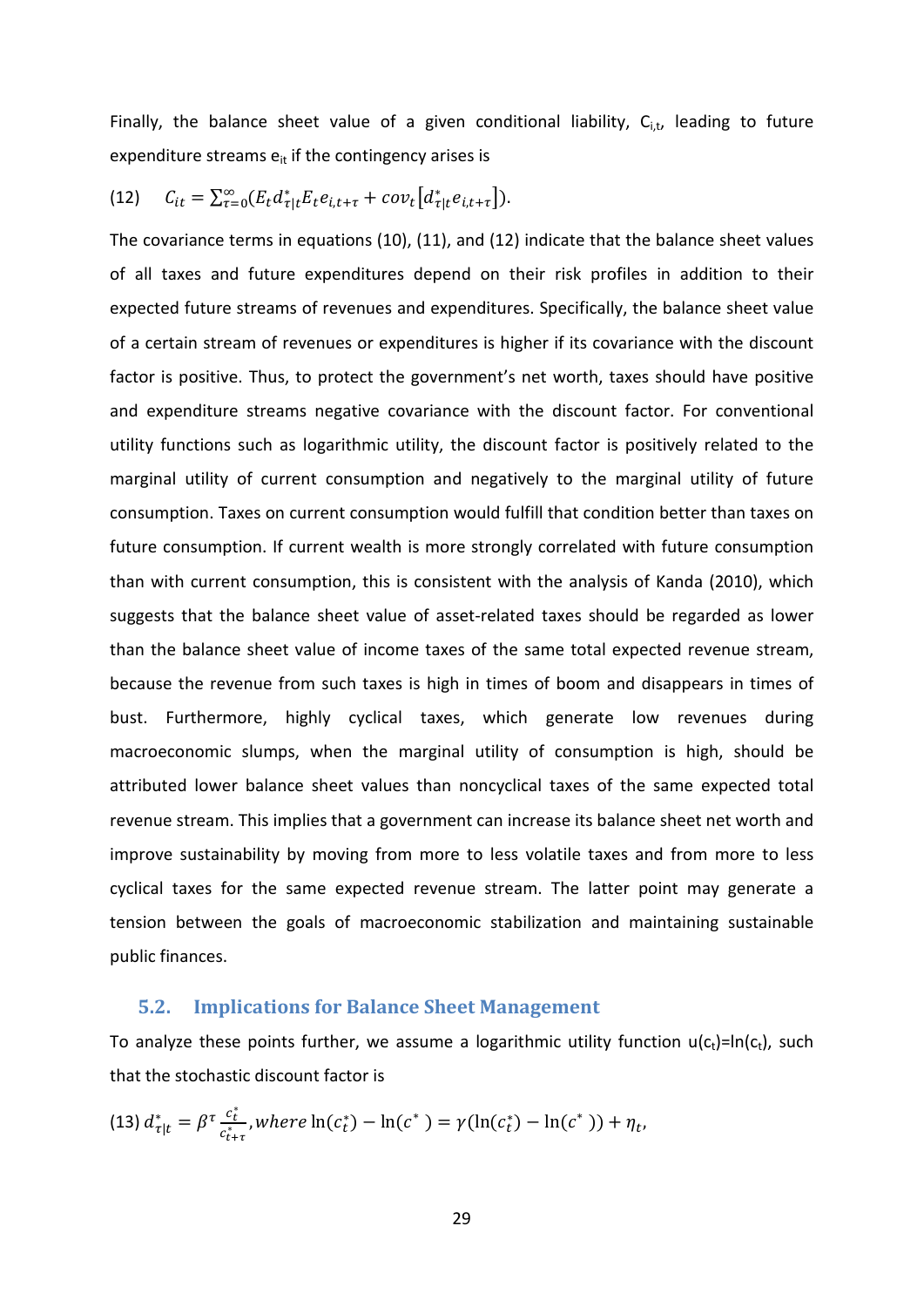where  $c^* > 0$ ,  $0 < \gamma < 1$ . Note that  $d_{\tau}|t^*$  is large, when current consumption is large relative to expected future consumption, and small, when current consumption is small relative to expected future consumption. Thus,  $n_t$  is a shock to current relative to future consumption. Consider a government liability  $N_{it}$  with

$$
(14)\ln(s_{i,t}) - \ln(s) = \alpha_i\bigl(\ln(s_{i,t}) - \ln(s)\bigr) + \varepsilon_{it},
$$

where s > 0, 0 <  $\alpha$  < 1, and  $\varepsilon_t$  is i.i.d. with E $\varepsilon_t$  = 0. The following equations assume that the economy is in steady state in t-1, and that, to a first-order approximation, a variable without time index is at its steady.state level.

Let  $E(\varepsilon_{i,t}n_t)=\sigma_{\varepsilon_{in}}$  be the covariance between contemporaneous expenditure shocks and consumption shocks, and  $E(\varepsilon_{i,t} \eta_{t-i})=0$  for all j≠0. The covariance between the stochastic discount factor  $d^{*}_{\tau}$ <sub>lt</sub> and an expenditure shock in period t is

(15) 
$$
cov_t(d_{\tau|t}^*, s_{i,t+\tau}) = -\frac{c_t^*}{c^*} s\beta^{\tau} \sum_{n=0}^{\tau-1} (\gamma \alpha_i)^n \sigma_{\varepsilon i\eta},
$$

while the expected value of future expenditure streams is

$$
(16) E_t(s_{i,t+\tau}) = s(1 + \alpha_i^{\tau} \varepsilon_{i,t}).
$$

Combining (14) to (16), the unconditional expectation of the balance sheet value of this liability is

(17) 
$$
E(N_{it}) = \frac{s}{1-\beta} - s\sigma_{\varepsilon i\eta} \sum_{\tau=0}^{\infty} \beta^{\tau} \sum_{n=0}^{\tau-1} (\gamma \alpha_i)^n.
$$

This shows that the balance sheet value depends critically on the persistence of the expenditure process,  $\alpha$ , and on its covariance with consumption shocks. First, for a positive expenditure shock, it is the larger, the greater the persistence of the process. Second, it decreases with the covariance between this shock and the consumption shock. Thus, procyclical government expenditure has a smaller conditional mean net present value. This is because borrowing is cheaper in times when the economy is in boom. This weakens the justification for strong automatic stabilizers, if the government borrows primarily in its own domestic market.

Consider now a severe economic recession causing the government to increase its current expenditures. Thus, there is a positive expenditure shock  $\varepsilon_t$ . This will raise the balance-sheet value of the future liabilities to the expected value

$$
(18) N_{i,t} = \frac{c_t}{c} E(N_{i,t}) + \frac{c_t s}{c} \left[ \frac{\varepsilon_{i,t}}{1 - \beta \alpha_i} - \frac{\eta_t}{1 - \beta \gamma} - \frac{\varepsilon_{i,t} \eta_t}{1 - \beta \gamma \alpha_i} \right].
$$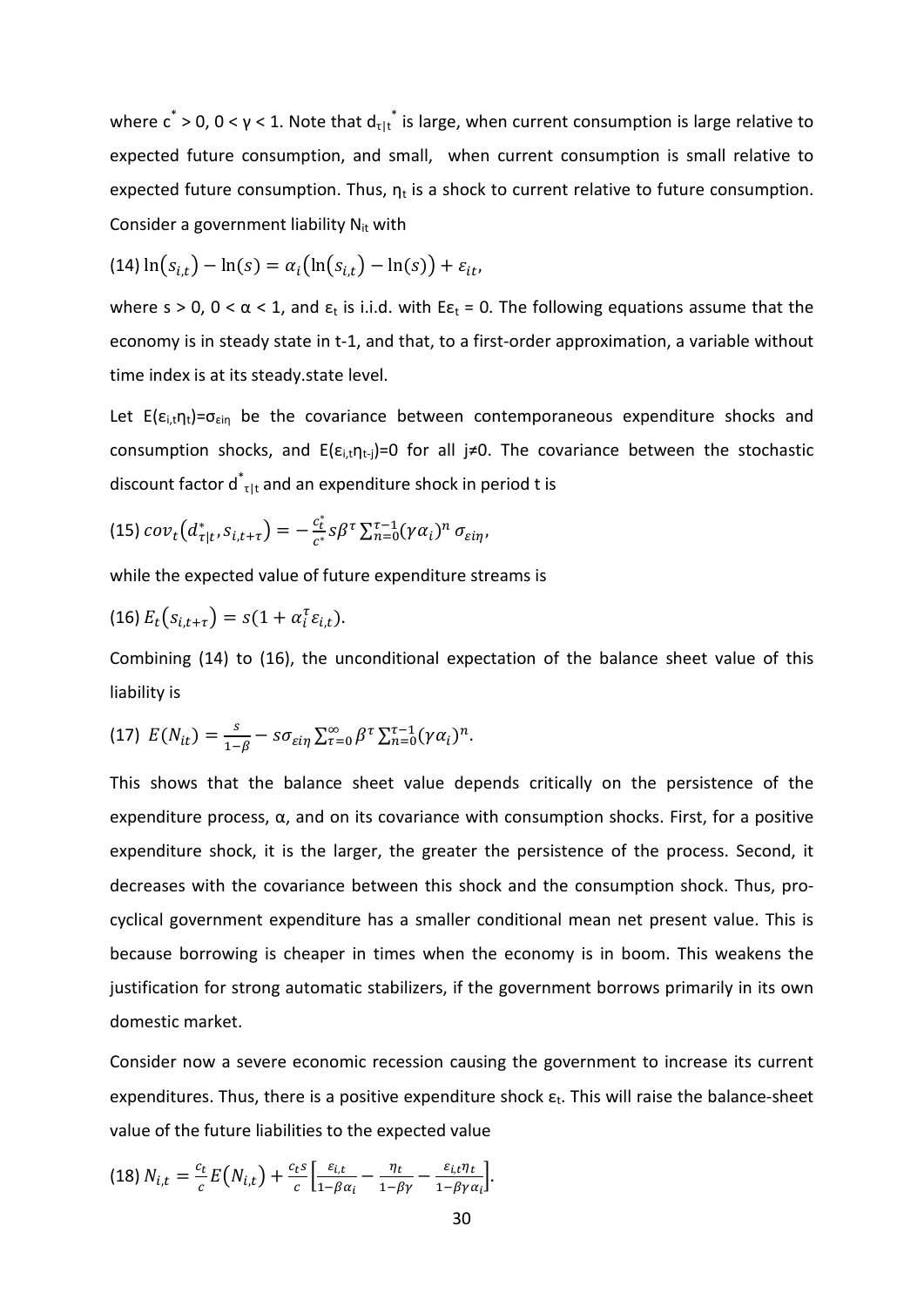The balance-sheet implications of this increase and, therefore, the implications for the government's net worth and debt sustainability depend on the design of the expenditure program used to fight off the recession. The larger the persistence of expenditures under that program, the more the government's balance sheet is compromised and the greater the adverse effect on debt sustainability. This is consistent with our empirical findings above. Governments counteracting the incipient Great Recession of 2008-2009 by increasing expenditures that are difficult to reverse were more likely to find themselves in a debt crisis subsequently. Furthermore, expenditure programs that are appropriate for countercyclical fiscal policies are those that have little persistence. That is, they are reversed quickly and they fall when the economy recovers.

Next, consider the balance sheet value of different types of taxes. In an economic slump like the Great Recession, governments experience negative tax revenue shocks, the balancesheet implications of which are again larger when the revenue process is highly persistent. Thus, again, low persistence is desirable from this perspective. At the same time, the lower the covariance of tax revenue and consumption shocks, the better government's net wealth and debt sustainability are protected.

#### **5.3. The Role of Seignorage**

One important case in this context is the value of the government's inflation tax. Seignorage revenues are commonly regarded as small especially for advanced economies as inflation rates are small. From a sustainability perspective, however, this is misleading, since inflation is an important instrument to deal with excessive public debt. Facing the risk of default, a government whose debt is in its own currency can resort to the money-printing press and pay off its creditors at the cost of higher inflation rates. This implies that seignorage revenues can be very high in exceptional, low-probability states when revenues from other taxes are too low to service public debt.

Bolton and Huang (2017, 2018) recognize that possibility, but they treat money as part of a nation's equity. This seems odd, because the stock of money outstanding in an economy says very little about what that stock could be in times of crisis. Instead, it seems more logical to treat the government's right to issue money as an intangible asset.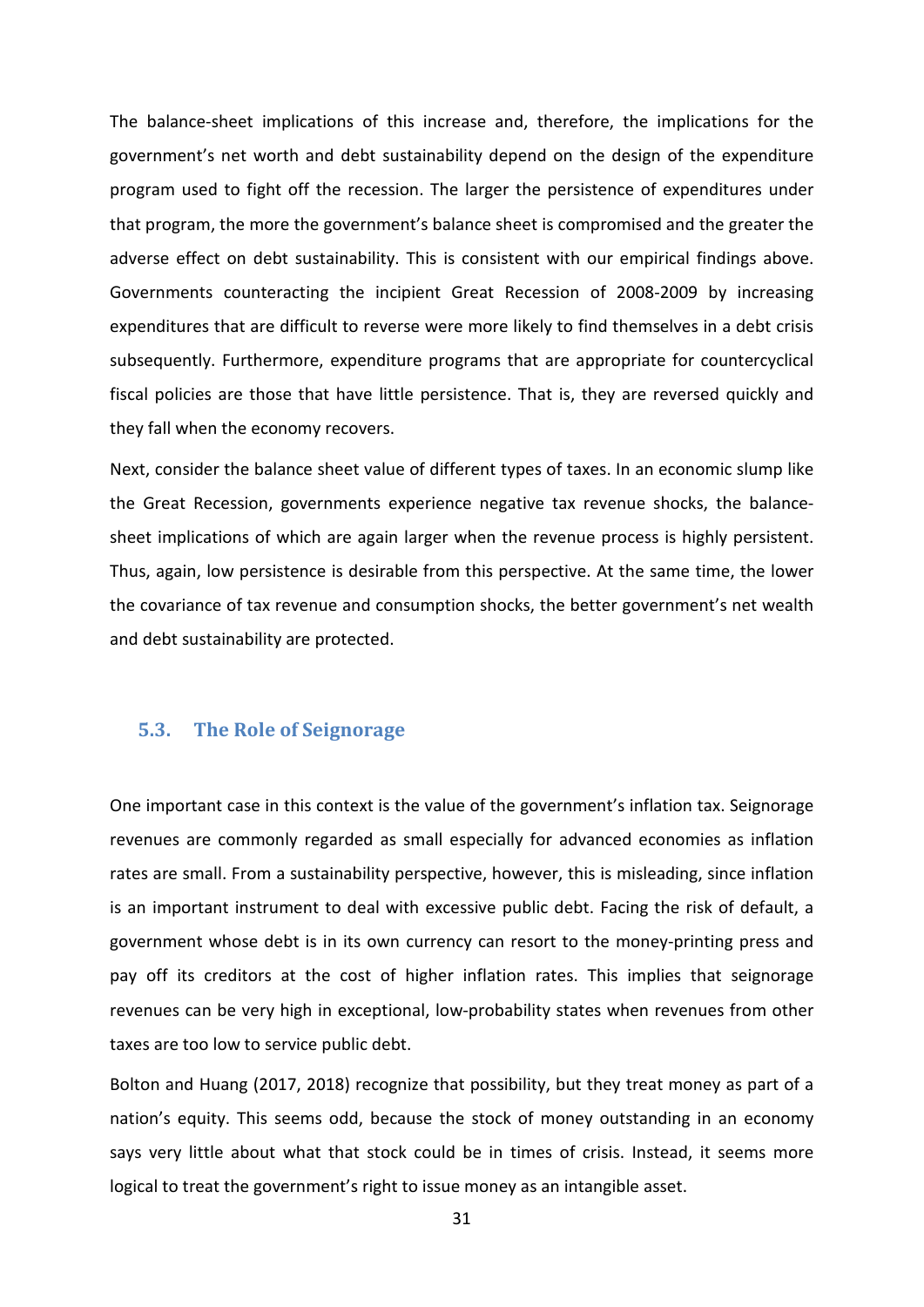A proper balance sheet valuation of that right should account for that high value of seignorage in times of fiscal distress. This implies that entering a monetary union can have a significant negative effect of government net worth especially for countries with high public debt to begin with, a point that was probably overlooked by many euro-area governments at the time when they adopted the euro and gave up control over seignorage.

### **5.4. Empirical Examples**

To illustrate our discussion empirically, we simulate in a simple exercise the distribution of net present values (NPV) for different revenue and expenditure categories for the Greek government. This is then compared to a simulation for the Netherlands. By examining the whole distribution, we will be able to evaluate not only each category's contribution to the expected government net worth but also its role in driving the dispersion of the net worth distribution.

Analogous to Bi and Leeper (2013), the conditional distribution of the NPV of a financial category  $i$  is defined as

(19) 
$$
\Lambda_{i,t}(S_t) \sim \sum_{\tau=t}^{\infty} d_{\tau|t} Y_{i,\tau},
$$

 $S_t$  is the vector of state variables at time *t*,  $d_{\tau|t}$  the discount factor.  $Y_{i,\tau}$  denotes the cash flow from category *i* at time  $\tau: Y_{i,\tau} > 0$  if it is an income and  $Y_{i,\tau} < 0$  if it is an expenditure. The government net worth is thus distributed as

(20) 
$$
W_t(S_t) \sim \sum_i \sum_{\tau=t}^{\infty} d_{\tau|t} Y_{i,\tau} - B_{t-1}
$$

For the simple simulation, we assume log-output to be an AR(1) exogenous process with mean output level normalized to one

(21) 
$$
\ln(Y_t) = \rho_y \ln(Y_{t-1}) + \varepsilon_{y,t}, \quad \rho_y \in (0,1), \quad \varepsilon_{y,t} \sim \frac{1}{d} N(0, \sigma_y).
$$

Furthermore, for all revenue/expenditure categories except taxes, the cash flow  $Y_{i,\tau}$  evolves analogous to (14). The modeling of the stochastic factor is an adapted version of (13). As the majority of both Greek and Dutch government bonds were held externally, assuming log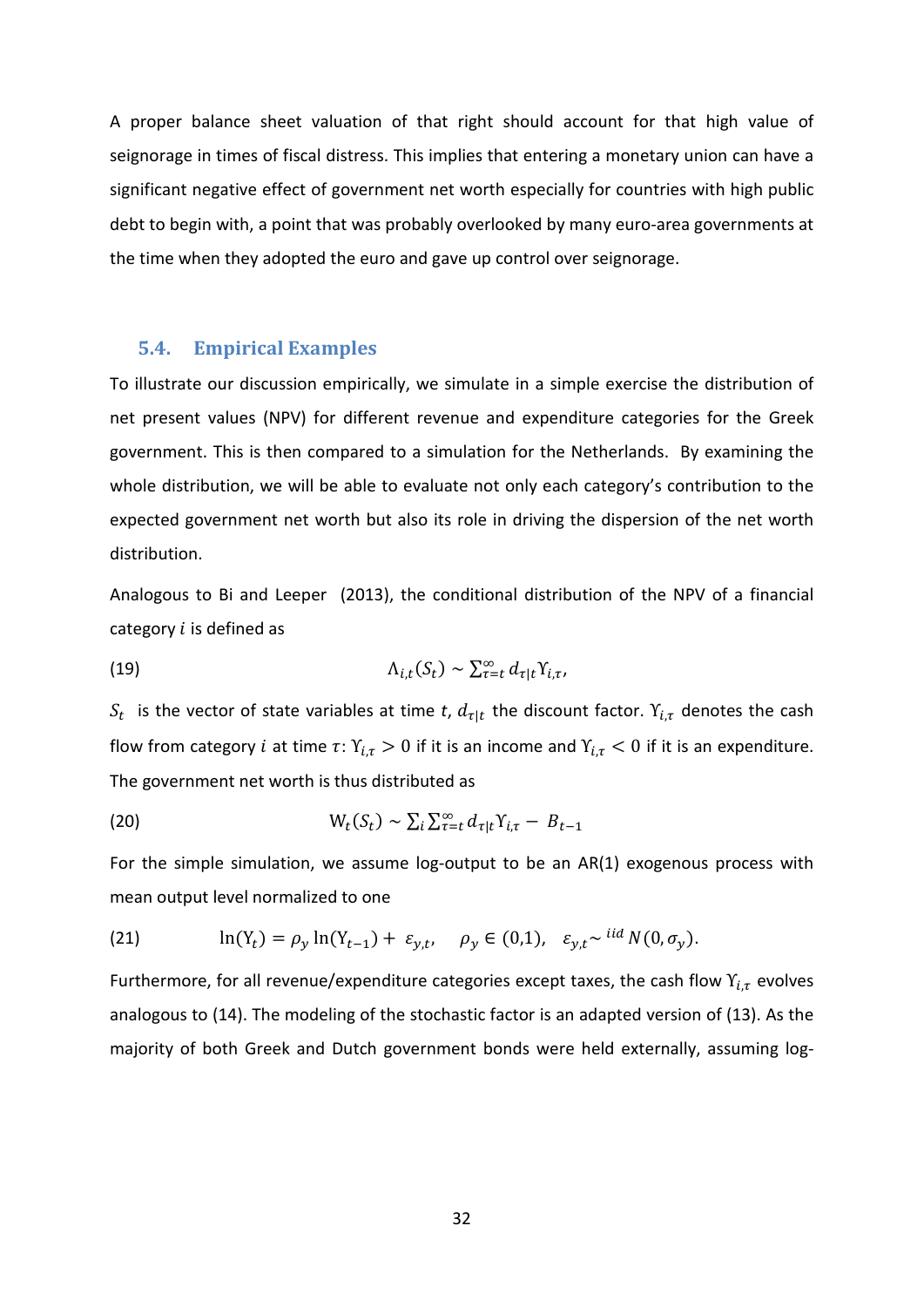utility function, the relevant discount rate is a function of international investors' consumption  $c$  and the real exchange rate  $e^{33}$ 

(22) 
$$
d_{\tau|t} = \beta^{\tau} \frac{c_t}{c_{t+\tau}} \frac{1}{e_{t+\tau}}.
$$

It is assumed that foreign consumption, expressed in domestic prices, follows an AR(1) process

(23) 
$$
\ln(c_t e_t) - \ln(ce) = \gamma[\ln(c_{t-1} e_{t-1}) - \ln(ce)] + \eta_t, \quad \gamma \in (0,1), \quad \eta_t \sim^{iid} N(0, \sigma_\eta).
$$

Under these assumptions, the state vector at time *t* is  $S_t = \{Y_{t-1}, \{Y_{i,t-1}\}_i, \varepsilon_{y,t}, \eta_t, \{\varepsilon_{i,t}\}_i\}.$ 

Concerning the tax revenues, the NPV of future tax incomes should be evaluated at tax rates associated with the maximum total tax revenue. While the tax rates at the peak of the Laffer curve should be jointly derived for all tax categories, here for simplification, we draw the maximum tax-income-to-GDP ratio from the truncated empirical distribution above the third quartile.<sup>34</sup>

The conditional distribution of each expenditure position is simulated with the initial condition set to reflect the data in 2007. For each simulation, revenues and expenditures are calculated using a random draw of a 1000-year sequence of the exogenous variables. The NPV is derived for each financial position based on the simulated cash flows. The simulation is repeated 5000 times to arrive at the distributions of NPVs.<sup>35</sup>

The calibration is based on estimated parameters for Greece as well as the Netherlands. [Table 7](#page-49-0) summarizes the calibration. Within Greece, there is considerable heterogeneity regarding the persistence and volatility of different revenue and expenditure categories, as well as their correlations with the consumption shock. Furthermore, these profiles seem to be country specific with a sizable disparity between Greece and the Netherlands. Before we examine how this different structure of revenues and expenditures matter for each government's net worth, we will first illustrate how the characteristics of a cash flow stream

<sup>&</sup>lt;sup>33</sup> Here the exchange rate is written in quantity notation, i.e., foreign currency per domestic currency. See Bi et al. (2016) for the derivation of the discount rate for a small open economy's external borrowing.

<span id="page-34-0"></span> $34$  This approach is similar to Bi et al. (2016), who draw the maximum tax rate from a truncated empirical tax distribution above medium. The empirical tax distribution is derived for the sample 1988-2017. This covers the euro debt crisis period, during which higher tax-income-to-GDP ratios are observed.

<span id="page-34-1"></span><sup>&</sup>lt;sup>35</sup> In particular, the shock sequences  $\{ \epsilon_{y,t+l}, \, \{ \epsilon_{i,t+l} \}_{i}$ ,  $\eta_{t+l} \}_{l=1}^{200}$ 200 are drawn from the joint-normal-distribution for 200 periods. We repeat the simulations for 5000 times and distributions are estimated based on kernel density estimation using the Epanechnikov function.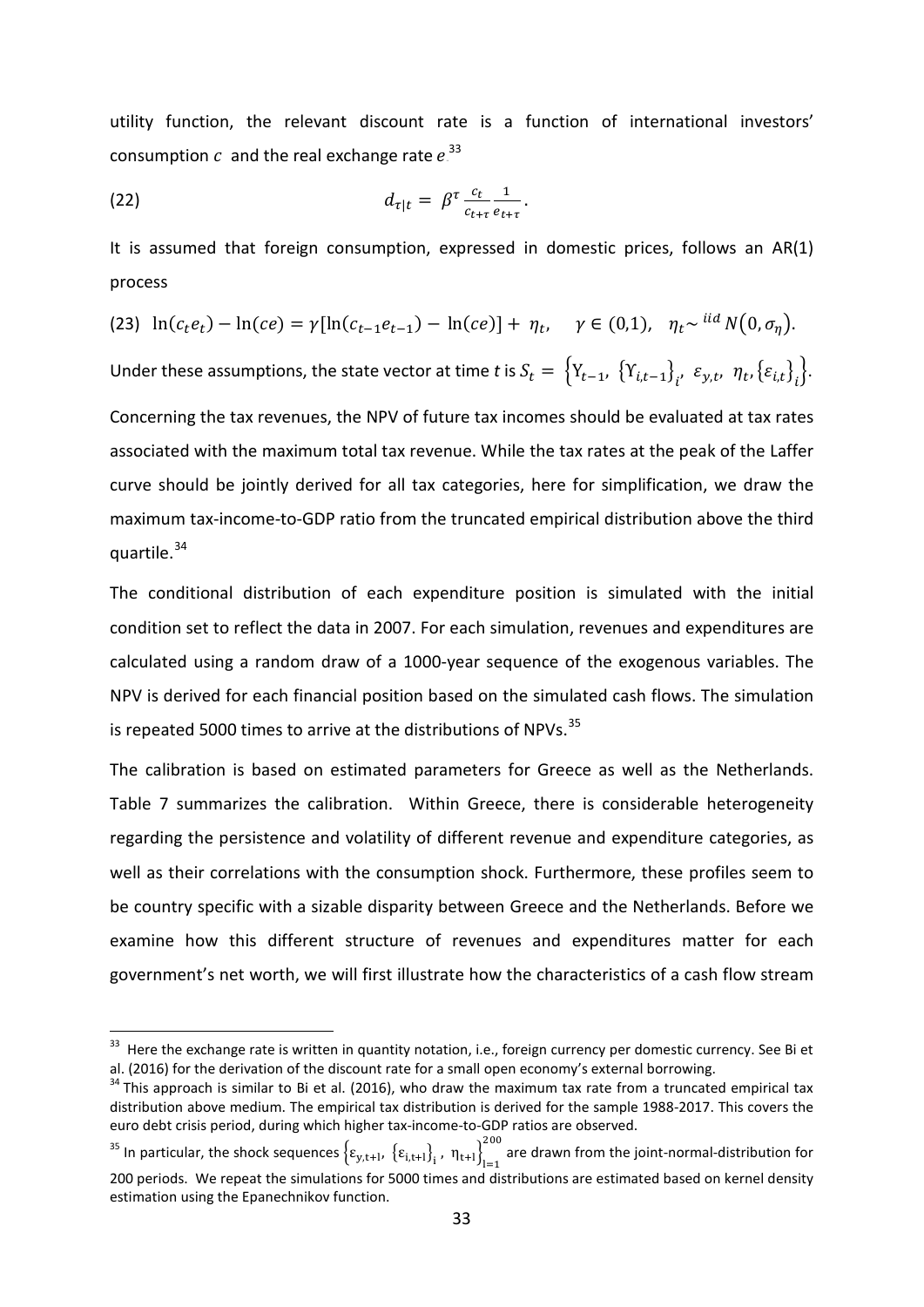affect its own NPV distribution, using the expenditure category "social transfers and benefits" as an example.

As we discussed before, the NPV distribution of an income streams depends on its persistence, volatility, and correlation with the discount factor. [Figure 2](#page-52-0) compares the simulated NPV distribution of the expenditure category "social transfers and benefits" to three counterfactual simulations, changing a single parameter in each case: (1) innovation persistence is increased to 0.9; (2) the volatility of innovation is quadrupled; (3) its correlation with the stochastic discount rate is decreased from -0.24 to -0.95. The expected NPVs are shown in brackets. Increases in persistence, volatility or a decrease in correlation with the consumption shock all raise the expected NPV of future social transfers and benefits and also the variance. This reduces the expected government net worth and, given the distribution of other financial categories, lead to the fattening of the tail distribution of government net worth, and further increase the probability of a negative government net worth. Quantitatively, changes of correlation have the most limited effect on the expected  $NPV.<sup>36</sup>$  $NPV.<sup>36</sup>$  $NPV.<sup>36</sup>$ 

[Figure 3](#page-52-1) shows the simulated NPV distributions for all revenue and expenditure categories, as well as the government net worth of Greece (solid black line) and the Netherland (dashed red line). The government net worth is the sum of all NPVs minus the government debt level. In 2007, the Greek government debt-to-GDP ratio amounts to about 100%, while in the Netherlands, the ratio was around 43%. Conditional on the initial states of 2007, the net worth of Greece has a slightly smaller mass below zero than the Netherlands. The simulated probability of negative net worth amounts to merely 3.8% per year for Greece, and 5.1% per year for the Netherlands.<sup>[37](#page-35-1)</sup>.

[Figure 3](#page-52-1) also illustrates how the mix of fiscal policy may have contributed to a worsening of Greece's fiscal risk. As we have shown before, the increase in total government spending in Greece was not significantly different than that of the euro-area average. The fiscal instruments used, however, were more persistent and structural. In simulations, we examine the effect of expansionary fiscal policy on the government net worth by using two expenditure categories with different level of persistence. More specifically, we increase the

<span id="page-35-1"></span><span id="page-35-0"></span>

<sup>&</sup>lt;sup>36</sup> If instead, the correlation is increased to +0.95, the expected NPV would only be decreased by 0.003.<br><sup>37</sup> The empirical tax rate distribution for the Netherlands potentially understates its maximum tax revenues. Since it has not experienced a sovereign crisis as in Greece, the Netherlands had not the necessity to increase its tax revenue-to-GDP ratio as it was the case in Greece.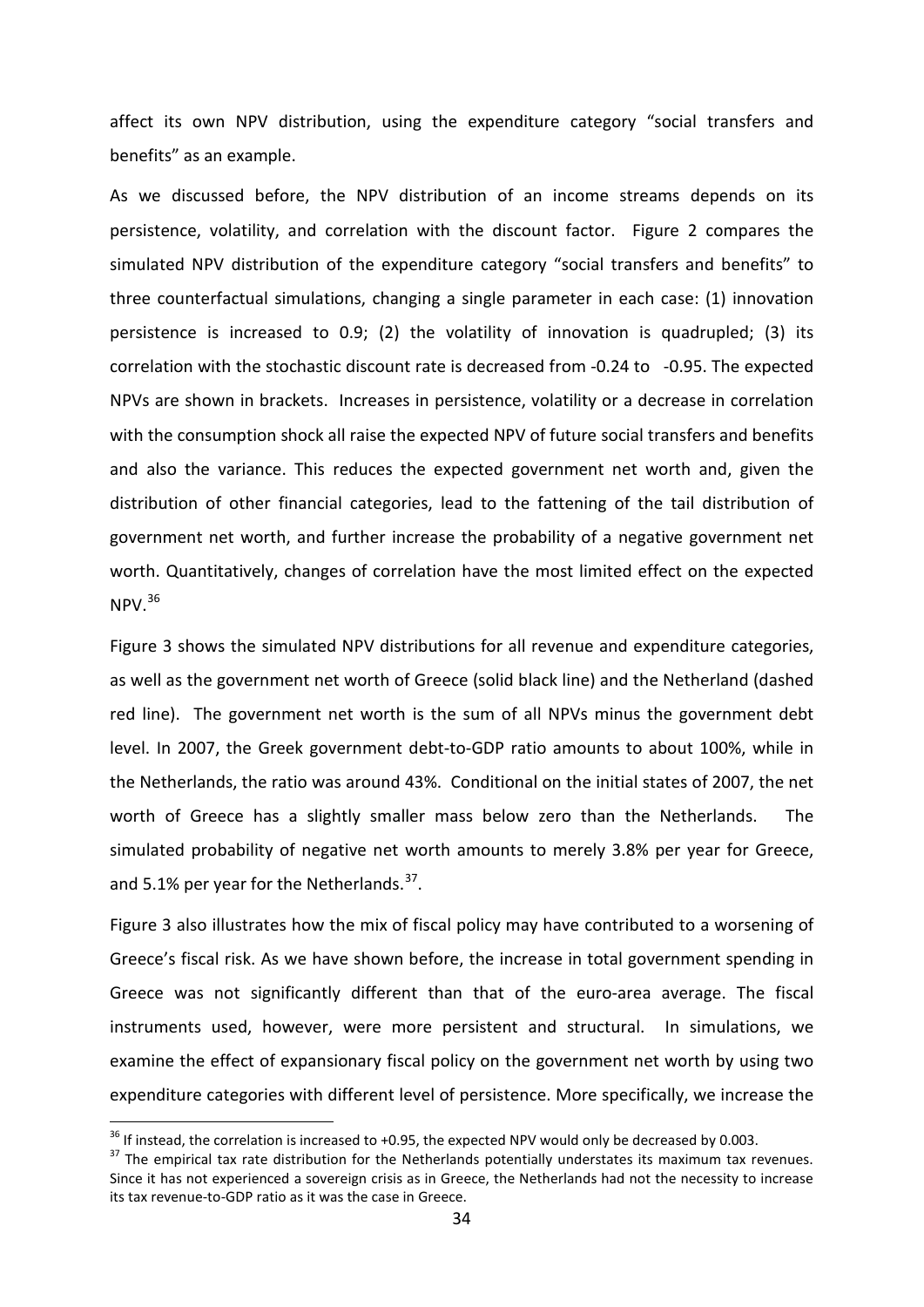initial level of government employee compensation or that of intermediate government consumption each by 5 percentage points of GDP. $^{38}$  $^{38}$  $^{38}$  These changes in government spending have the same initial impact on the deficit, but a very different effect on the distribution of government net worth. If the more persistence instrument – employee compensation -- is used, the net worth distribution is moved further left and lead to a probability of a negative government net worth of 21% per year. There would be a mere 3.6 percentage point increase in the same probability compared to the baseline, if instead intermediate consumption were expanded.

Of course, these simulations are too crude for policy analysis. The analysis uses empirical distributions of tax-income-to-GDP ratios and not the tax rates at the peak of Laffer curve, potentially underestimating the NPV of the revenue side. The reaction functions of tax rates and various government expenditures are in reality more complex than the simple exogenous process assumed here. The simulation ignores the feedback effect of public spending on output. Finally, the simple stationary setup also does not take into account output growth, contingent liabilities or seignorage and non-financial government assets, which are also important determinants of public debt sustainability.

To address these shortcomings, a more elaborate model is required. However, the simulations do illustrate the heterogeneity of different revenues or expenditures' contribution to the government net worth, as well as the disparity across countries. It also demonstrates that expansionary fiscal policy of the same initial magnitude can have very different effect on fiscal risk.

### **5.5. Value-at-Risk Calculations**

The conditional value-at-risk (CVaR) of an asset or a liability is its conditional expectation in the risky tail of its probability distribution. For example, the five-percentile CVaR (CVaR<sub>0.05</sub>) of an asset its conditional expectation for all realizations smaller than the five-percentile value of the asset. If this is very small compared to the unconditional expectation, it means that the value of the asset can deteriorate dramatically in bad times and, therefore, tail-risk is very important. In contrast, if the CVaR $_{0.05}$  is not very different from the unconditional

<span id="page-36-0"></span><sup>&</sup>lt;sup>38</sup> The magnitude is comparable to the increase in the total government expenditure-to-GDP ratio in Greece between 2007 and 2009 of 6.5 percentage points.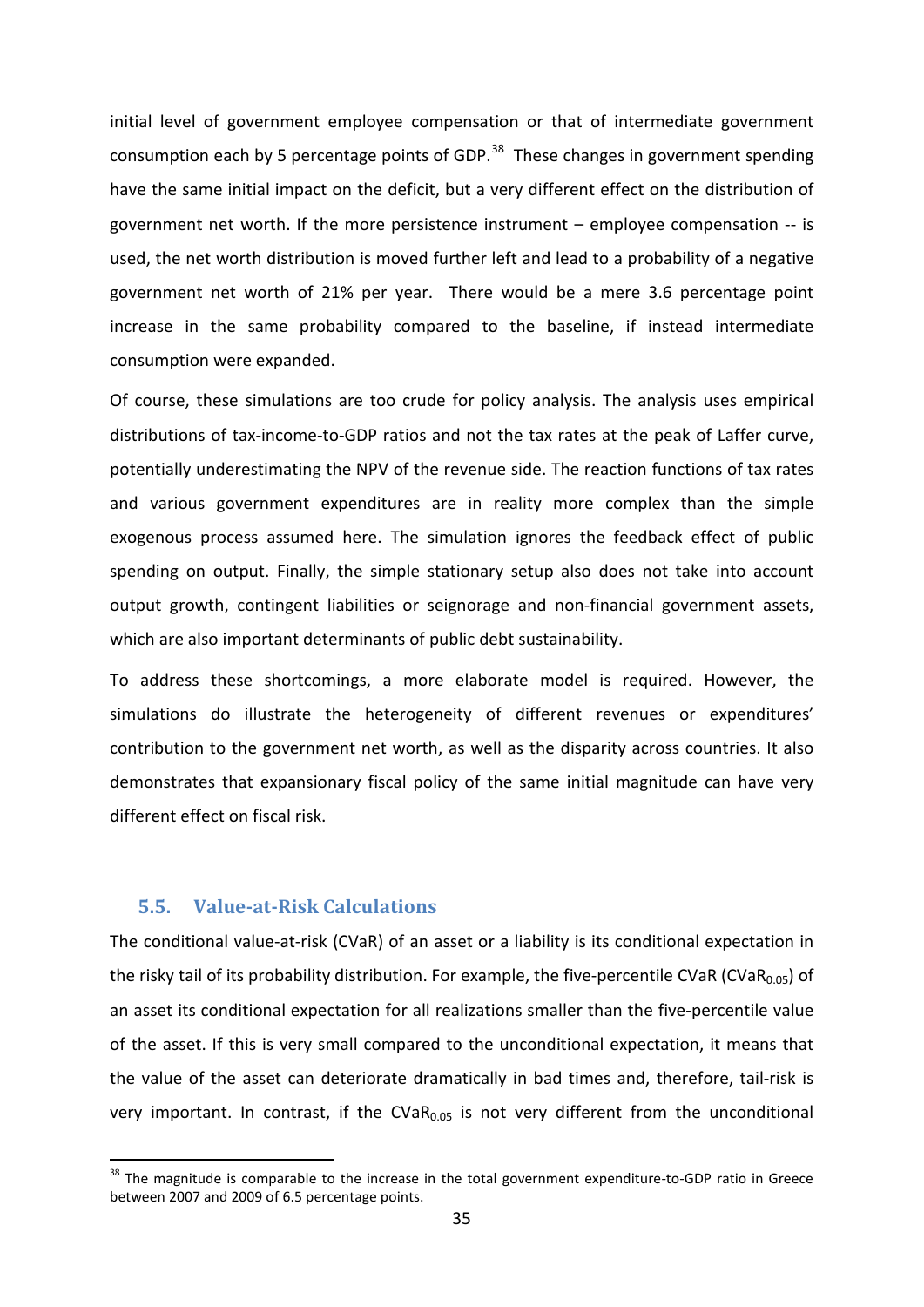expectation, tail-risk is less significant. Similarly, the 95-percentile CVaR of a liability,  $CVaR<sub>0.95</sub>$ , is its conditional expectation for all realizations greater than the 95 percentile and it indicates the significance of tail-risk in times when the liability is unusually great. Barnhill and Kopits (2004) and Consiglio and Zenios (2017) have proposed using CVaR analysis to assess the riskiness of government debt.

We use CVaR computations to evaluate the tail-risk of various government expenditures and revenues in our simulations for Greece. The results are reported in Table 8. Consider the unconditional distribution first. Here, we compute the overall expected value (mean NPV) and the CVaR for our various fiscal categories. The second and third rows of Table 8 show that the overall expected value of indirect taxes is 3.74, while the CVaR<sub>0.05</sub> of indirect taxes is 3.55, or five percent less, while for social contributions, the CVa $R<sub>0.05</sub>$  is seven percent lower than the overall expected value. This suggests that tail-risk associated with social contributions is larger than that associated with indirect taxes. On the expenditure side, the simulations indicated that the tail-risk associated with "other expenditures" is larger than that of the other categories. While these differences seem small, the overall effect on government net worth is large. While the mean NPV of the Greek government net worth is possible, its  $CVaR<sub>0.05</sub>$  is negative, showing that the government's fiscal sustainability is quite vulnerable.

Since the NPVS in our simulations are affected by output fluctuations, we also compute the CVaRs of the various categories assuming that there is a large recession in the initial period of the simulations. A large recession is defined as a negative output shock smaller than the five- percentile of the output shock distribution. The mean NPVs in the fourth row of Table 8 illustrate how sensitive average balance sheet values are with respect to output fluctuations. While a large recession decreases the mean NPV and the CVaR of all revenues streams and increases them for most of the expenditure categories, the magnitude of the changes is small for the individual categories. This is because, due to the forward-looking nature of NPVs, the NPV distribution is mainly driven by longer-term fluctuations. Nevertheless, the combined effect on government net worth is again quite large. The initial condition of a large recession reduces mean expected government net worth by about 25 percent and makes the CVaR $_{0.05}$  of government net worth almost three times as negative, indicating a substantial risk of government default under this condition.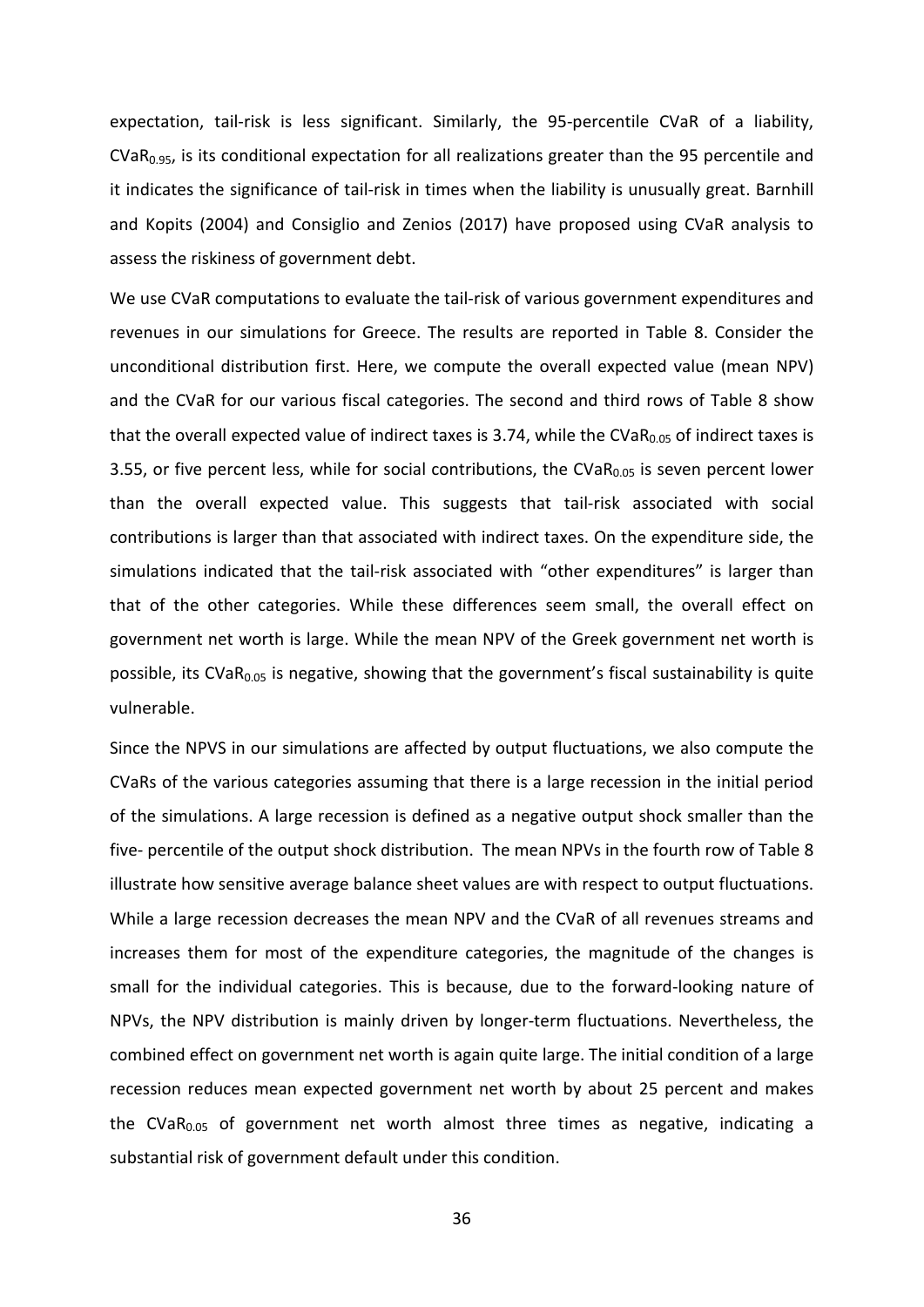Furthermore, the small shifts in the individual NPVs caused by the initial recessions can lead to sizable changes in the fiscal risk. The last column captures the effect of large recessions on tail-risk. It shows the probability of a realization worse than the unconditional 5<sup>th</sup> percentile of revenue NPV distributions or the 95<sup>th</sup> percentile of expenditure NPV distributions, when the economy starts in a large recession. Compared to the unconditional probability of five percent of such events, the increases are notable and comparable for most categories. As a result, if hit by a large recession, the government net worth has more than double the chances of being lower than the its unconditional  $5<sup>th</sup>$  percentile, signaling a potentially large increase in the fiscal risk.

## **6. Evaluating Government Balance Sheets: A Task for Independent Fiscal Councils**

Identifying risks and fault lines in the public sector would greatly improve fiscal transparency. Unfortunately, many governments shun transparency because they wish to avoid being held accountable for their policies and they hope to improve their standing in financial markets by hiding information. While fiscal transparency has improved greatly in recent years as a result of the IMF's push in that direction which started after the financial crises of the late 1990s, data for government assets and liabilities are still far from being comprehensive and, even where they exists, they are often not easy to obtain.

Wealth of data alone does not produce transparency. The European experience with the EDP and the SGP is a case in point. While reporting requirements have grown over time, there is no clear conceptual framework within which the host of indicators is synthesized and evaluated. As a result, the European Commission's analysis of the individual countries' fiscal positions often seems quite arbitrary.<sup>[39](#page-38-0)</sup> What is needed in addition to the necessary data is the development of analytical methods to derive conclusions regarding the sustainability of public finances.

In the previous section, we have discussed two approaches to using such data in a modelbased framework to evaluate the risks associated with a government's fiscal position.

<span id="page-38-0"></span><sup>&</sup>lt;sup>39</sup> Consider for example the European Commission's (2012) Sustainability Report which comes to the surprising result (p. 43) that Italy is the only country with positive intertemporal net worth in the euro area. As it turns out, this is based on the assumption, already falsified in 2012, that the Italian government in power at the time of writing the Report would successfully implement all announced reforms.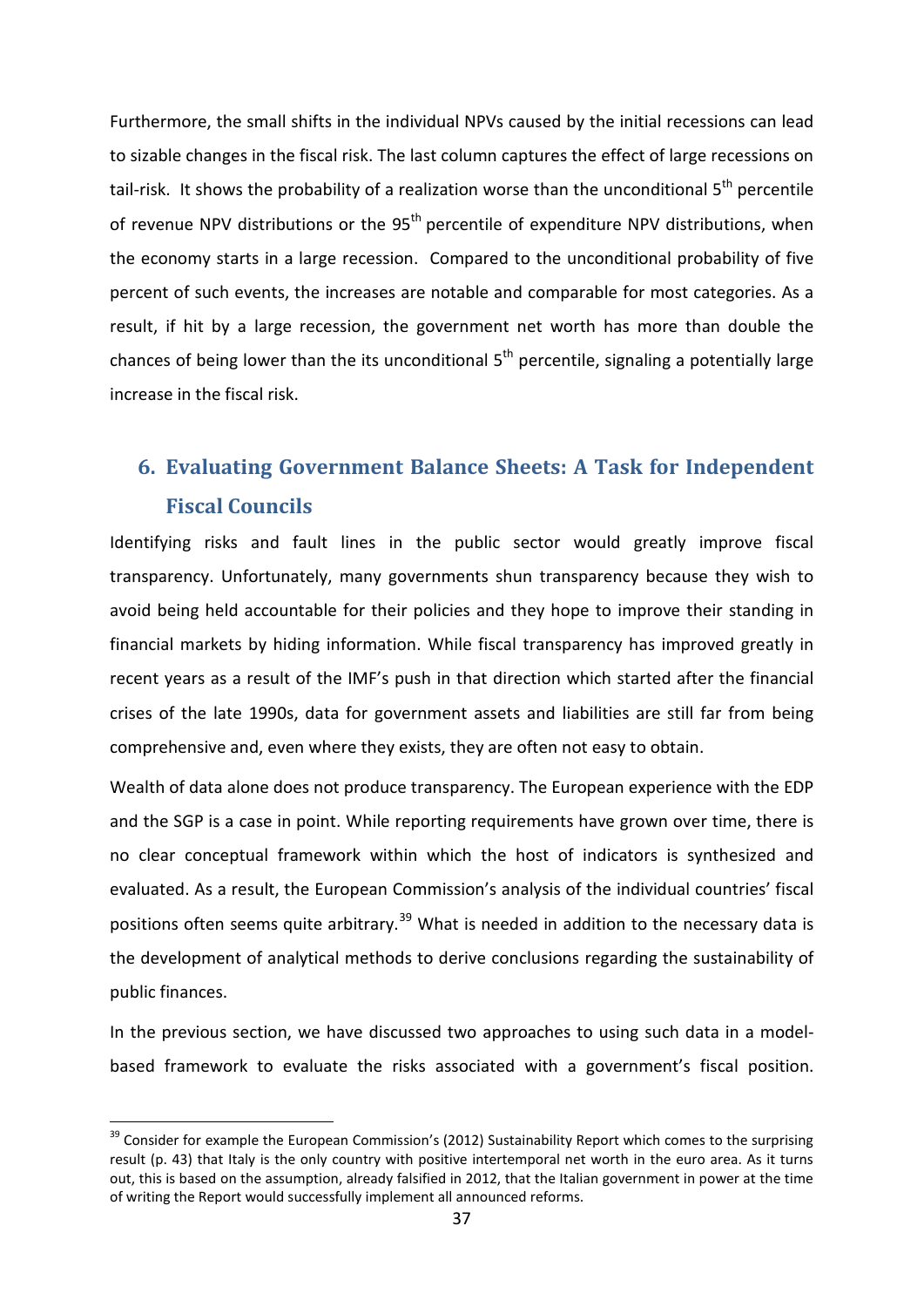Compared to the traditional analysis of debt sustainability, which is based on a multitude of indicators, these approaches have the advantage of aggregating and summarizing the information in a consistent and transparent framework. Compared to the synthetic indicators proposed by Baldacci et al (2011a,b), they emphasize the forward-looking nature of expectations and asset values, the role of uncertainty and volatility and the importance of economic constraints and linkages between the various indicators and the macro economy, which can only be taken into account by using econometric models. The analysis of fiscal limits focuses on the dynamic evolution of fiscal aggregates and the link between lowfrequency events such as fiscal reforms or demographic trends and high-frequency data such as fiscal aggregates and bond prices. The balance sheet approach provides a snapshot in time of these processes which may be easier to interpret and more useful for practical asset and liability management. Both should be seen as complements rather than alternatives.

Implementation of both approaches would seem highly desirable especially for governments with little control over the inflation rate, which, as the sovereign debt crisis in Europe has shown, can find themselves in fiscal crises more easily than previously thought. Obviously, publishing such an evaluation and the assumptions and models it uses would greatly improve fiscal transparency.

For that reason alone, governments are unlikely to engage in such analysis. Central banks could do it, but at the risk of having to criticize their governments' fiscal policies which is not the domain of their policies and expertise. The IMF could do it, but Washington is often too far away to have an impact on fiscal policy especially when there is no crisis yet. In the European context, governments have now committed to the creation of independent fiscal councils. These councils have the task of evaluating the sustainability of public finances and to publish their assessments. In doing so, they should develop practical applications of these methods. Publishing consistent information about the government's net worth, how far away the government likely is from the fiscal limit and how fast it is approaching it would add substance to the public debate and help the public and the market hold the government accountable for its policies. In some cases at least, this may require more resources than the councils currently have available, but such constraints could be overcome by engaging the academic world in the development of the necessary tools.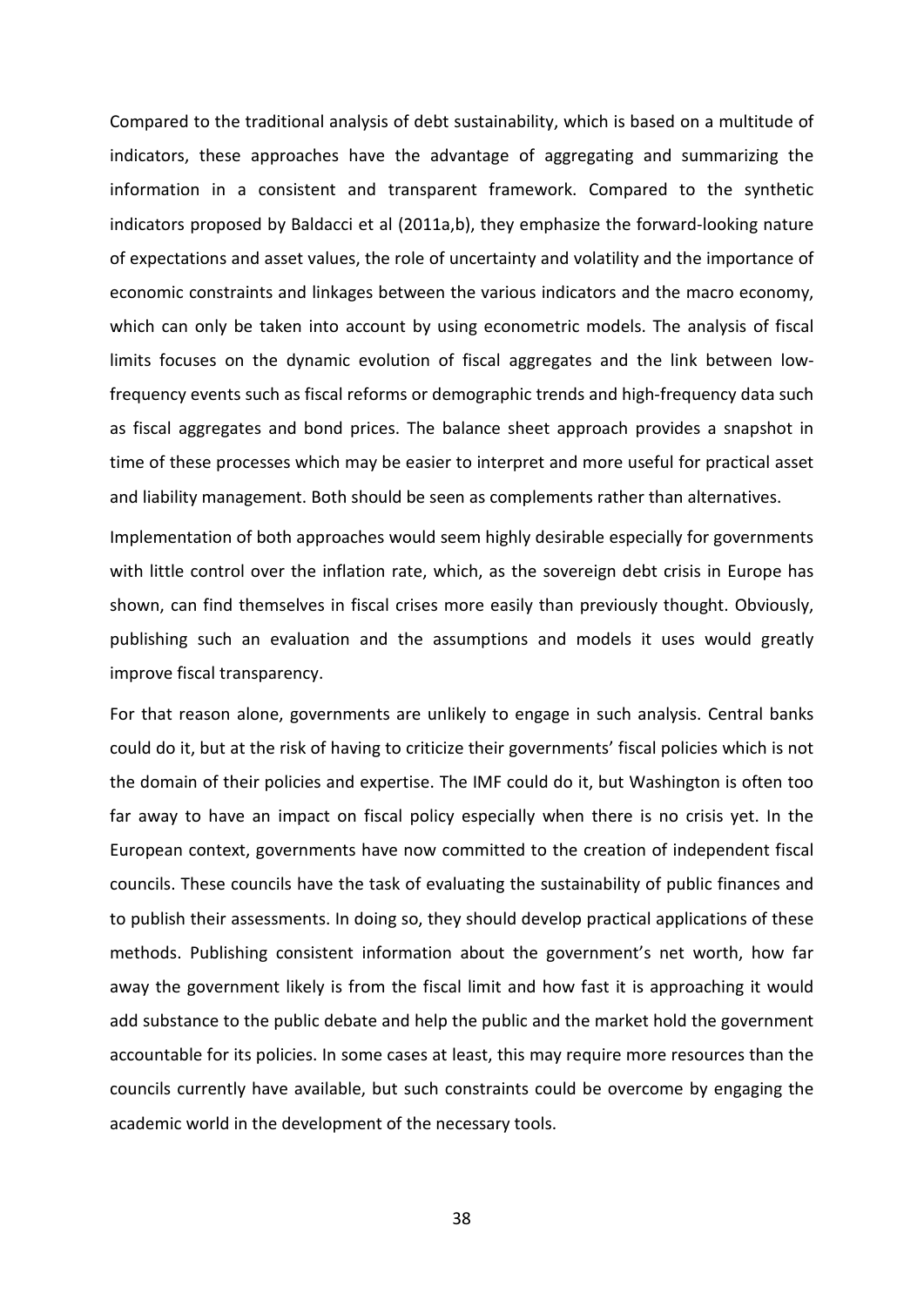## **References**

- Acharya, V., Drechsler, I., & Schnabl, P. (2014). A Pyrrhic Victory? Bank Bailouts and Sovereign Credit Risk. *The Journal of Finance*, 2689–2739
- Alesina, Alberto, and Alan Drazen (1991), "Why are Stabilizations Delayed?" *American Economic Review* 81:5, 1170-1181
- Asonuma, T., Bakhache, S., & Hesse, H. (2015). Is banks' home bias good or bad for public debt sustainability? . *IMF Working Paper 15/44*.
- Asonuma, T., Chamon, M., Erce, A., & Sasahara, A. (2017). Costs of Sovereign Defaults: Restructuring Strategies, Bank Distress and the Credit-Investment Channel. *Workikng paper*
- Arteta, Carlos, and Galina Hale (2008), "Sovereign Debt Crises and Credit to the Private Sector." *Journal of International Economics* 74:1, 63-79
- Baldacci, Emmanuele, James McHugh, and Iva Petrova (2011a), "Measuring Fiscal Vulnerability and Fiscal Stress". Working Paper 11/94, Washington DC: IMF
- Baldacci, Emmanuele, Iva Petrova, Nazim Belhocine, and Gabriela Dobrescu (2011b), "Assessing Fiscal Stress." Working Paper 11/100, Washington DC: IMF
- Bank of International Settlement. (2011). The Impact of Sovereign Credit Risk on Bank Funding Condition. *CGFS Paper, No. 43*
- Barnhill, Theodore M Jr., and George Kopits (2004), "Assessing Fiscal sustainability under Uncertainty." *Journal of Risk* 6, 31-53
- Battistini, Niccolo, "Debt Limits and Sovereign Default in the Euro Area." Mimeo, European central Bank and Rutgers University 2017
- Bernoth, Kerstin, Ludger Schuknecht, and Juergen von Hagen (2012), "Sovereign Risk Premiums in the European Bonds Market." *Journal of International Money and Finance* 31:5, 975-959
- Bi, Huxin, and Eric M. Leeper (2013), "Analyzing Fiscal Sustainability." Mimeo, Indiana University Department of Economics
- Bi, Huxin, and Nora Traum (2013), "Estimating Fiscal Limits: The Case of Greece." Mimeo, Bank of Canada
- Bi, Huixin, and Nora Traum, "Sovereign Risk and Fiscal Inattention: A Look at the U.S. State Default of the 1840s." Mimeo, Federal Reserve Bank of Kansas City and North Carolina State University 2016
- Bolton, Patrick, and Haizhou Huang (2017), "The Capital Structure of Nations." NBER Working Paper 23612, Cambridge: NBER, forthcoming *Review of Finance*
- Bolton, Patrick, and Haizhou Huang (2018), "Optimal Payment Area or Optimal Currency Area?" forthcoming: *American Economic Review Papers and Proceedings*
- Bova, Elva, Robert Dippelsman, Kara Rideout, and Andrea Schaechter (2013), "Another Look at Governments' Balance Sheets: The Role of Nonfinancial Assets." Working Paper 13/95, Washihngton DC: IMF.

Cochrane, John H. (2001), *Asset Pricing.* Princeton: Princeton University Press

Commission of Investigation into the Banking Sector of Ireland (2011), Misjudging Risk: Causes of the Systemic Banking Crisis in Ireland[. http://www.bankinginquiry.gov.ie](http://www.bankinginquiry.gov.ie/)

Consiglio, Andrea, and Stavros A. Zenios (2017), "Stochastic Debt Sustainability Analysis for Sovereigns and the Scope for Optimization Modeling." *Optimization and Engineering* 18, 537-558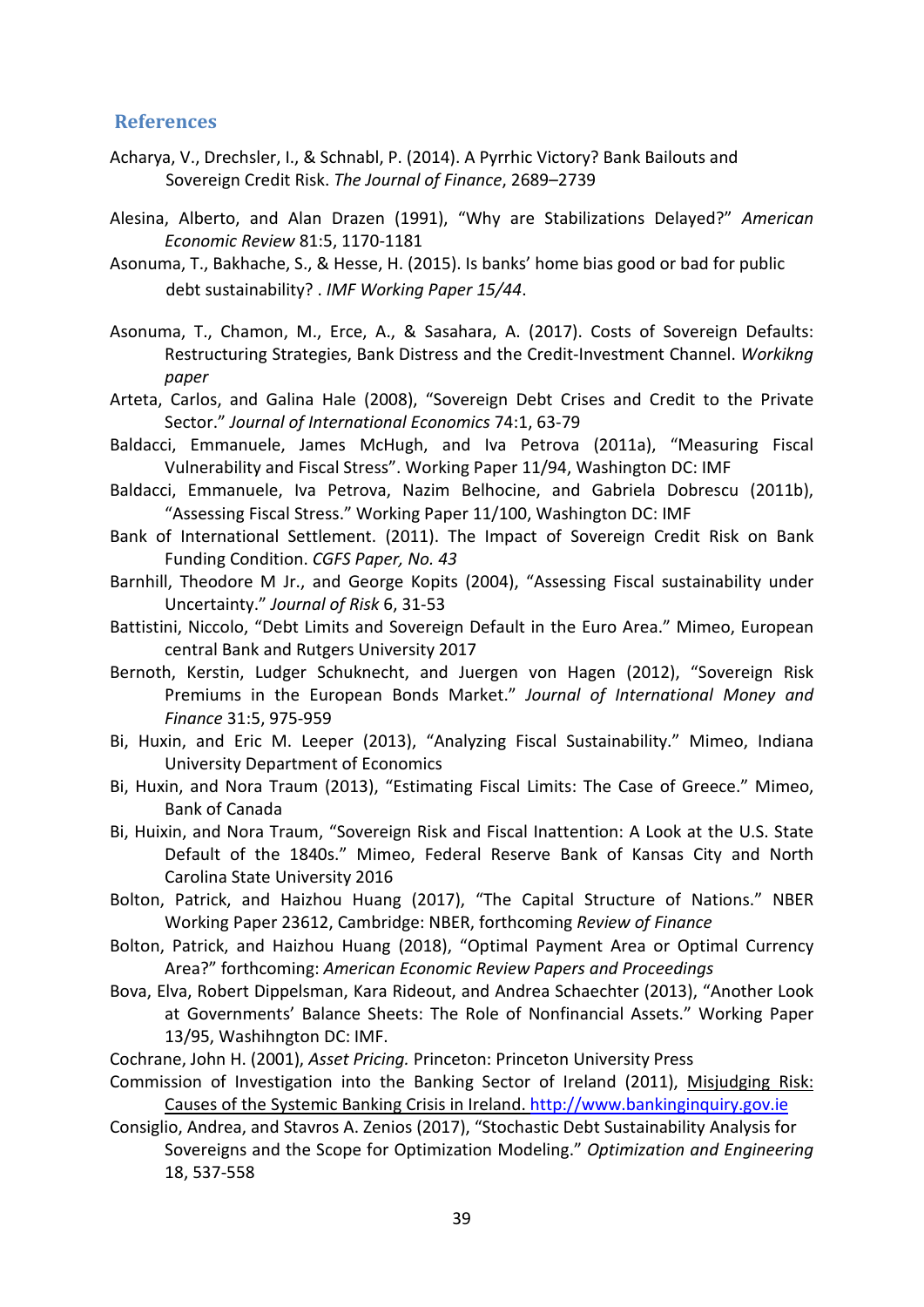- Cottarelli, Carlos (2011), "The Risk Octagon: A Comprehensive Framework for Assessing Sovereign Risks."
	- http://www.imf.org/external/np/fad/news/2011/docs/Cottarelli1.pdf
- Currie, Elizabeth, and Antonio Velandia (2002), "Risk Management of Contingent Liabilities Within a Sovereign Asset-Liability Framework." Working Paper. Washington DC: World Bank
- Das, Udaibir S., Michael G. Papaioannou, and Christoph Trebesch (2010), "Sovereign Default Risk and Private Sector Access to Capital in Emerging Markets." Working Paper 10/10, Washington DC: IMF
- De Bruyckere, V., Gerhardt, M., Schepens, G., & Vennet, R. V. (2013). Bank/sovereign Risk Spillovers in the European Debt Crisis. *Journal of Banking and Finance*, 4793-4809
- Dippelsman, Robert, Claudia Dziobek, and Carlos A. Gutierrez Mangas (2013), "What Lies Beneath: The Statistical Definition of Public Sector Debt." Staff Discussion Note 12/09, Washington DC: IMF
- European Commission (2011), "EU Economic Governance "Six Pack" Enters Into Force". Brussels: Memo/11/898, 11 December
- European Commission (2012), "Fiscal Sustainability Report." *European Economy* 8. Brussels: European Commission
- European Commission (2013), "Two Pack Enters Into Force, Completing Budgetary Surveillance Cycle and Further Improving Economic Governance in the Euro Area." Brussels: Memo/13/457, 27 May
- Fernandez-Villaverde, Jesús, Luis Garicano, and Tano Santos (2013), "Political Credit Cycles: The Case of the Euro Zone." CEPR DP 9404, London: CEPR
- Gabriele, Carmine, Aitor Erce, Marialena Athanasopoulou, and Juan Rojas (2017), "Debt Stocks Meet Gross Financing Needs: A Flow Perspective into Sustainability." Working Paper 24, European Stability Mechanism
- Gennaioli, N., Martin, A., & Rossi, S. (2014). Sovereign Default, Domestic Banks, and Financial Institutions. *The Journal of Finance*, 819–866
- Gerling, Kerstin, Paulo Medas, Tigran Poghosyan, Juan Farah-Yacoub, and Yizhi Xu, "Fiscal Crises." IMF Working Paper 17/86, Washington DC: IMF
- Gray, Dale, Cheng Hoon Lim, Elena Loukoianova, and Samuel Malone (2008), "A Risk-Based Debt Sustainability Framework: Incorporating Balance Sheets and Uncertainty." Working Paper 08/40, Washington DC: IMF
- Honohan, Patrick (2010), The Irish Banking Crisis, Regulatory and Financial Stability Policy, 2003-2008: A Report to the Minister of Finance by the Governor of the Central Bank. [http://www.bankinginquiry.gov.ie](http://www.bankinginquiry.gov.ie/)
- Jaramillo, Laura, Carlos Mulas-Granados, and Elijah Kimani (2016) "The Blind Side of Public Debt Spikes." Working Paper 16/202, Washington DC: IMF
- Jonung, Lars, and Eoin Drea (2010), "It Can't Happen, It's a Bad Idea, It Won't Last: U.S. Economists on the EMU and the Euro, 1989-2002." *Econ Journal Watch* 7:1, 4-52
- Jüssen, Falko, Andreas Schabert, and Ludger Linnemann (2012), Default Risk Premia on Government Bonds in a Quantitative Macroeconomic Model." Working Paper, University of Dortmund
- Kalemli-Ozcan, Sebnem, Emiliano Littini, and Bent E. Sorensen (2013), "Debt Crises and Risk Sharing: The Role of Markets versus Sovereigns." CEPR DP 9541, London: CEPR
- Kanda, David (2010), "Asset Booms and Structural Fiscal Positions: The Case of Ireland." Working Paper 10/57, Washington DC: IMF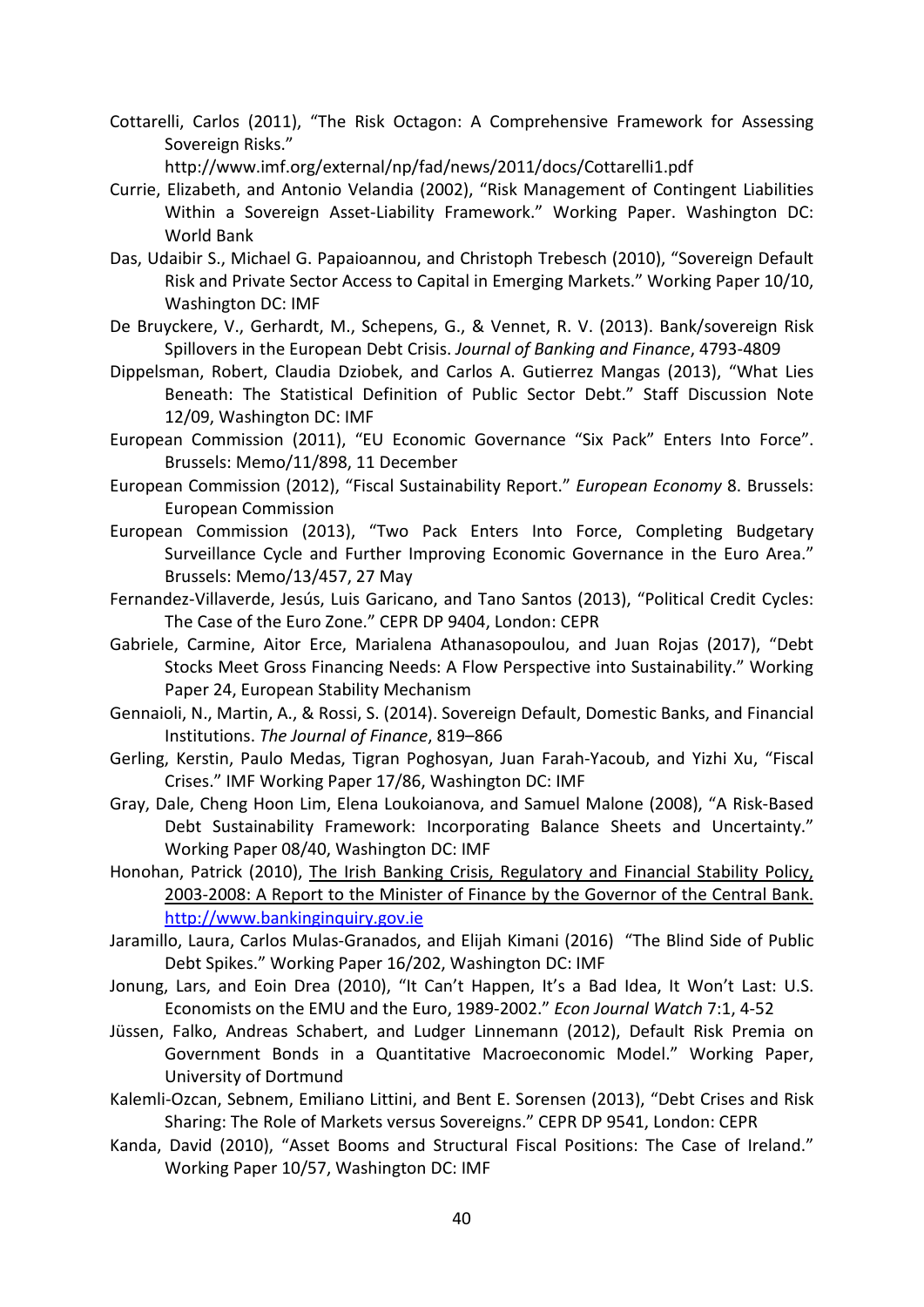- Kilponen, Juha, Helinä Laakkonen, and Jouko Vilmunen (2012), "Sovereign Risk, European Crisis Resolution Policies, and Bond Yields." Research Discussion Paper 22.2012, Helsinki: Bank of Finland
- Lane, Philip R. (2013), "Ireland: Macro-Financial Review." Mimeo, Trinity College Dublin
- Merler, Sylvia, and Jean Pisani-Ferry (2012), "Sudden Stops in the Euro Area." *Bruegel Policy Contributions* 2012/06, Brussels: Bruegel
- Milesi-Ferretti, Gian-Maria, and Kenji Moriyama (2004), "Fiscal Adjustment in EU Countries: A Balance Sheet Approach." Working Paper 04/143, Washington DC: IMF
- Mody, Ashoka, and Damiano Sandri (2012), "The Eurozone Crisis: How Banks and Sovereigns Came to be Joined at the Hip." *Economic Policy* vol. 27, issue 70, 199-230
- Neri, S., & Ropele, T. (2015). The Macroeconomic Effects of the Sovereign Debt Crisis in the Euro Area. *Temi di discussione (Economic working papers) 1007, Bank of Italy, Economic Research and International Relations Area*
- Ostry, Jonathan D., Atish R. Ghosh, Jun I. Kim, and Mahvash S. Qureshi (2010), *Fiscal Space*. IMF Staff Position Note 10/11, Washington DC: IMF
- Paolo, A., Grande, G., & Panetta, F. (2014). The Negative Feedback Loop between Banks and Sovereigns. *Bank of Italy Occasional Papers, No. 213*.
- Persson, Thorsten, and Lars Svensson (1989), "Why a Stubborn Conservative Would Run a Deficit: Policy with Time-Inconsistent Preferences." *Quarterly Journal of Economics* 104:2, 325-345.
- Pisani-Ferry, Jean (2010), "Euro-area Governance: What Went Wrong? How to Repair it?" Policy Contribution 2010/05, Bruseels: Bruegel
- Poghosyan, T. (2015). How Do Public Debt Cycles Interact with Financial Cycles? *Working Paper 15/248*
- Portuguese Ministry of Finance (2013), *Orcamento do Estado para 2014. Relatorio.* Lisbon, October
- Schaechter, Andrea, with C. Emre Alper, Elif Arbatli, Carlos Caceres, Giovanni Callegari, Marc Gerard, Jiri Jonas, Tidiane Kinda, Anna Shabunina, and Anke Weber (2012), "A Toolkit to Assessing Fiscal vulnerabilities and Risks in Advanced Economies." Working Paper 12/11, Washington DC: IMF
- Schubert, Christian (2013), "Wie das Maastricht Kriterium im Louvre entstand." *Frankfurter Allgemeine Zeitung* 26 September 2013
- Schuknecht, Ludger, Juergen von Hagen, and Guido Wolswijk (2009), "Government Risk Premiums in the Bond Market: EMU and Canada." *European Journal of Political Economy* 25, 271-284
- Schuknecht, Ludger, Juergen von Hagen, and Guido Wolswijk (2011), "Government Risk Premiums in the EU Revisited: The Impact of the Financial Crisis." *European Journal of Political Economy* 27:36-43
- Seiferling, Mike (2013), "Stock-Flow Adjustments, Government's Integrated Balance Sheet and Fiscal Transparency." Working Paper 13/63, Washington DC: IMF
- Sinn, Hans-Werner, and Timo Wolmershäuser (2011), "Target-Kredite, Leistungsbilanzsalden [und Kapitalverkehr: Der Rettungsschirm der EZB,](http://ideas.repec.org/a/ces/ifosdt/v64y2011ip01-29.html)" *[Ifo Schnelldienst](http://ideas.repec.org/s/ces/ifosdt.html)*, Ifo Institute for Economic Research at the University of Munich, vol. 64, pages 01-29, 06.
- Thaler, D. (2017). Austerity to Save the Banks? A Quantitative Model of Sovereign Default with Endogenous Default Costs and A Financial Sector. *Working paper*
- Velculescu, Delia (2010), "Some Uncomfortable Arithmetic Regarding Europe's Public Finances." Working Paper 10/177, Washington DC: IMF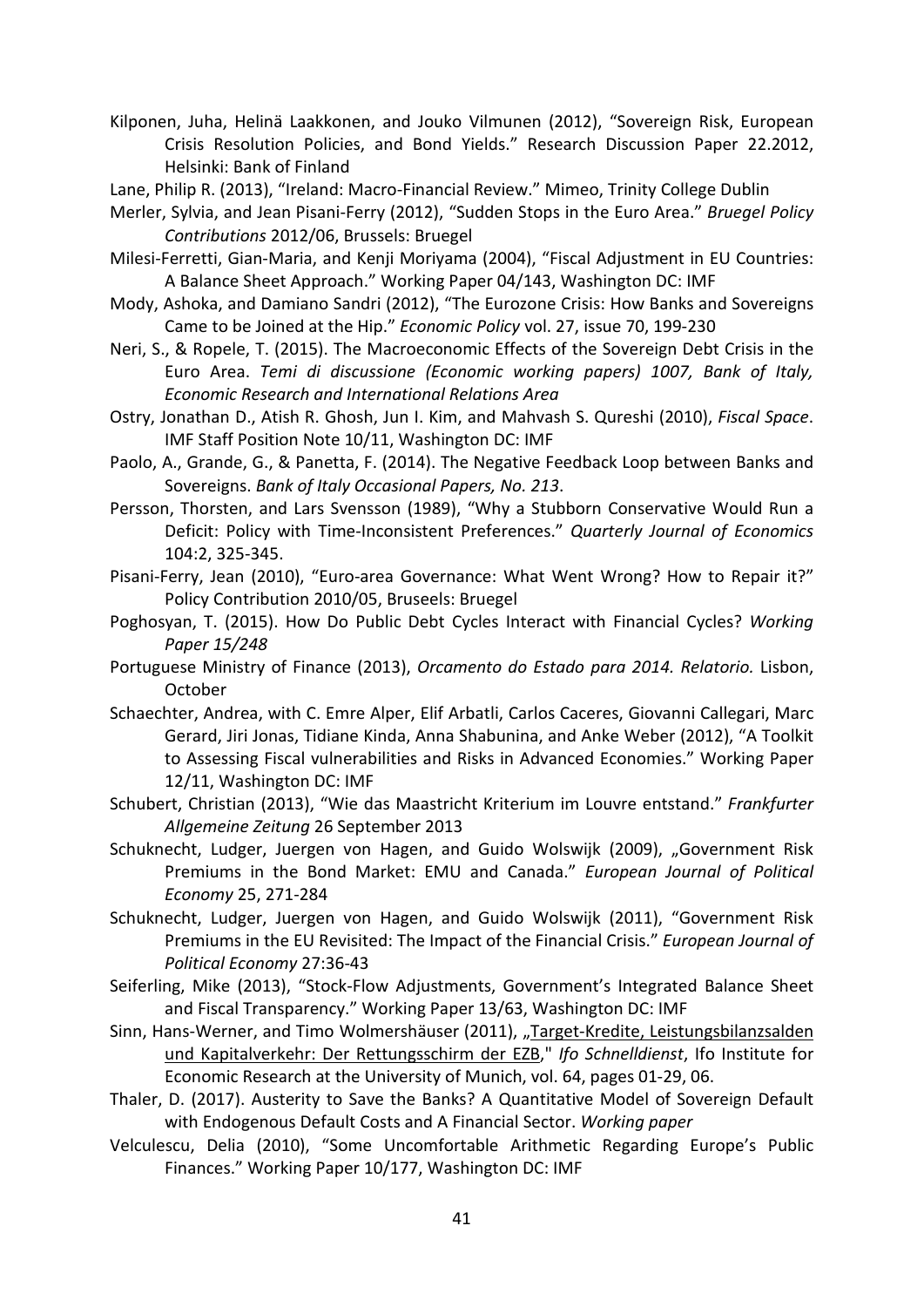Von Hagen, Juergen (2006), "The Political Economy of Fiscal Institutions." In: Barry Weingast and Donald Wittman (eds.), *Oxford Handbook of Political Economy.* Oxford: Oxford University Press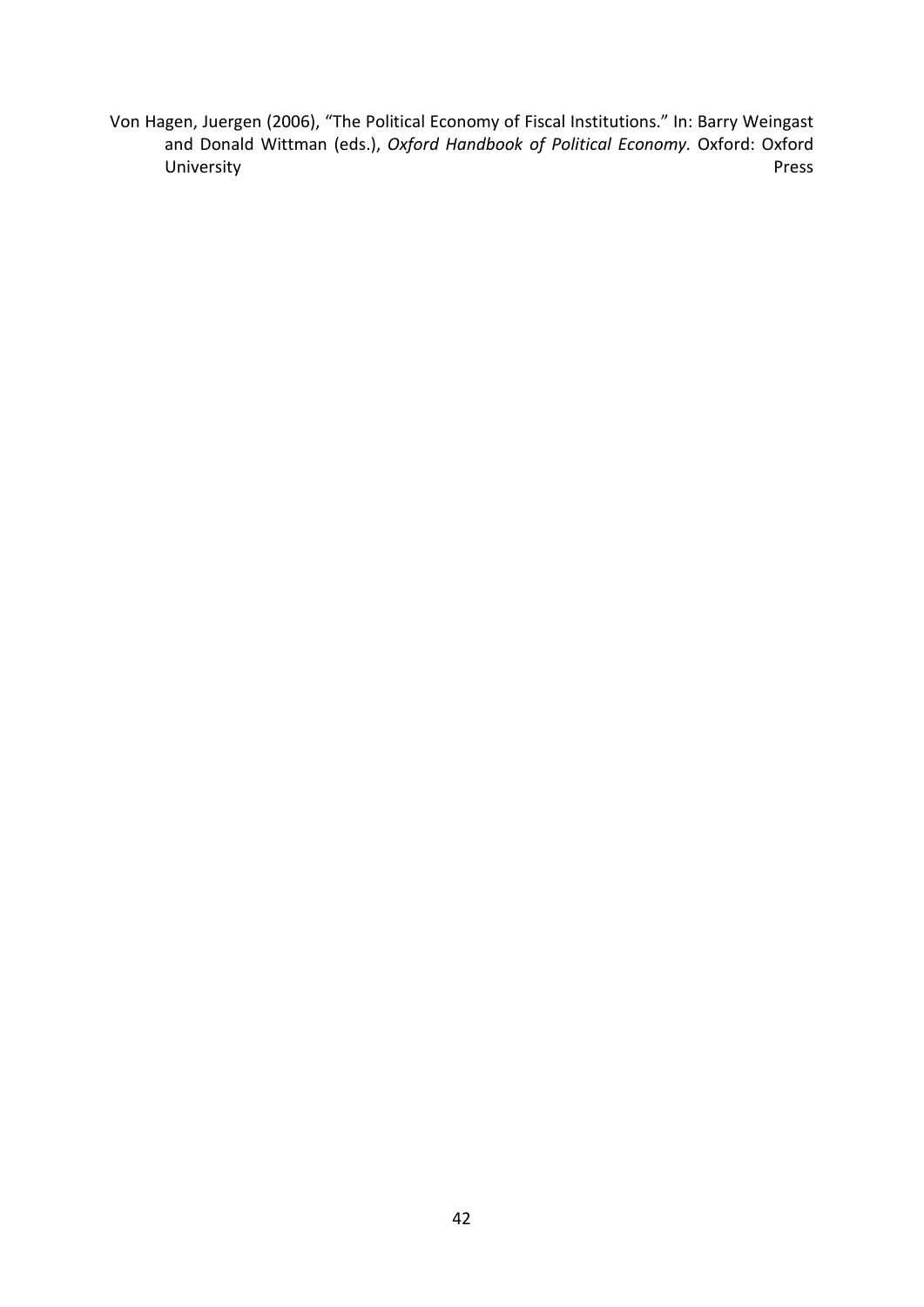|       | Euro | Greece | Ireland | Italy   | Spain | Portugal                             | Cyprus | Euro   | Greece  | Ireland | Italy                  | Spain   | Portugal | Cyprus |
|-------|------|--------|---------|---------|-------|--------------------------------------|--------|--------|---------|---------|------------------------|---------|----------|--------|
|       |      |        |         |         |       | Total Government Revenues (% of GDP) |        |        |         |         | Net Lending (% of GDP) |         |          |        |
| 2002- | 44.8 | 39.2   | 34.9    | $44.0*$ | 39.2  | $40.7*$                              | 38.8   | $-2.5$ | $-5.9$  | 1.2     | $-3.8$                 | 0.6     | $-5.0$   | $-3.8$ |
| 06    |      |        |         |         |       |                                      |        |        |         |         |                        |         |          |        |
| 2007  | 45.3 | 40.7   | 36.9    | 46.0    | 41.1  | 41.1                                 | 44.8   | $-0.9$ | $-6.5$  | 0.1     | $-1.6$                 | 1.9     | $-3.1$   | 3.5    |
| 2008  | 45.0 | 40.7   | 35.7    | 45.9    | 37.0  | 41.1                                 | 43.1   | $-2.4$ | $-9.8$  | $-7.4$  | $-2.7$                 | $-4.5$  | $-3.5$   | 0.9    |
| 2009  | 44.9 | 38.3   | 34.7    | 46.5    | 35.1  | 39.6                                 | 40.1   | $-6.9$ | $-15.6$ | $-13.9$ | $-5.5$                 | $-11.2$ | $-10.2$  | $-6.1$ |
| 2010  | 44.8 | 40.6   | 35.2    | 46.1    | 36.6  | 41.6                                 | 40.9   | $-6.5$ | $-10-7$ | $-30.8$ | $-4.5$                 | $-9.7$  | $-9.8$   | $-5.3$ |
| 2011  | 45.3 | 42.4   | 34.9    | 46.2    | 35.7  | 45.0                                 | 39.7   | $-4.4$ | $-9.5$  | $-13.4$ | $-3.8$                 | $-9.4$  | $-4.4$   | $-6.3$ |
| 2012  | 46.2 | 44.7   | 34.6    | 47.7    | 36.4  | 41.0                                 | 40.0   | $-4.0$ | $-10.0$ | $-7.6$  | $-3.0$                 | $-10.6$ | $-6.4$   | $-6.3$ |
| 2013  | 46.8 | 43.5   | 34.8    | 48.2    | 36.8  | 43.1                                 | 40.6   | $-3.4$ | $-3.8$  | $-7.5$  | $-2.9$                 | $-6.5$  | $-5.5$   | $-6.3$ |

## **Table 1: General Government Revenues and Net Lending**

Source: European Commission, AMECO

#### **Table 2: General Government Total Expenditures and Social Transfers**

|       |      | Greece | Ireland                       | Italy | Spain | Portugal | Cyprus | Euro | Greece | Ireland                                        | Italy | Spain     | Portugal | Cyprus |
|-------|------|--------|-------------------------------|-------|-------|----------|--------|------|--------|------------------------------------------------|-------|-----------|----------|--------|
|       |      |        | Total Expenditures (% of GDP) |       |       |          |        |      |        | Social Transfers other than in kind (% of GDP) |       |           |          |        |
| 2002- | 47.4 | 45.1   | 33.7                          | 48.0  | 38.6  | 45.7     | 42.5   | 16.3 | 15.2   | 9.1                                            | 16.9  | 11.6      | 11.9     | 11.8   |
| 06    |      |        |                               |       |       |          |        |      |        |                                                |       |           |          |        |
| 2007  | 46.0 | 47.2   | 36.8                          | 47.7  | 39.2  | 44.3     | 41.3   | 15.6 | 15.3   | 10.3                                           | 17.0  | 11.6      | 14.6     | 11.5   |
| 2008  | 47.1 | 50.1   | 43.1                          | 48.6  | 41.5  | 44.7     | 42.1   | 15.9 | 16.7   | 12.3                                           | 17.6  | 12.5      | 15.1     | 12.1   |
| 2009  | 51.2 | 54.0   | 48.6                          | 52.0  | 46.3  | 49.7     | 46.2   | 17.6 | 18.1   | 15.2                                           | 19.2  | 14.7      | 17.0     | 13.3   |
| 2010  | 51.0 | 51.3   | 66.1                          | 50.5  | 46.3  | 51.5     | 46.2   | 17.5 | 18.1   | 15.5                                           | 19.2  | 15.4      | 17.1     | 14.2   |
| 2011  | 49.5 | 51.9   | 48.2                          | 50.0  | 45.1  | 49.4     | 46.0   | 17.3 | 19.4   | 15.7                                           | 19.3  | 15.4      | 17.3     | 14.6   |
| 2012  | 49.9 | 54.7   | 42.2                          | 50.7  | 47.0  | 47.4     | 46.3   | 17.6 | 20.0   | 15.0                                           | 19.9  | 16.1      | 18.0     | 15.0   |
| 2013  | 49.7 | 47.3   | 42.3                          | 51.1  | 43.3  | 48.6     | 47.1   | 17.8 | 18.6   | 14.4                                           | 20.4  | $16.4***$ | 19.4     | 15.7   |

\*2004-06, \*\*social transfers in kind also increased by 2 percent of GDP 2007-2009 Source: European Commission, AMECO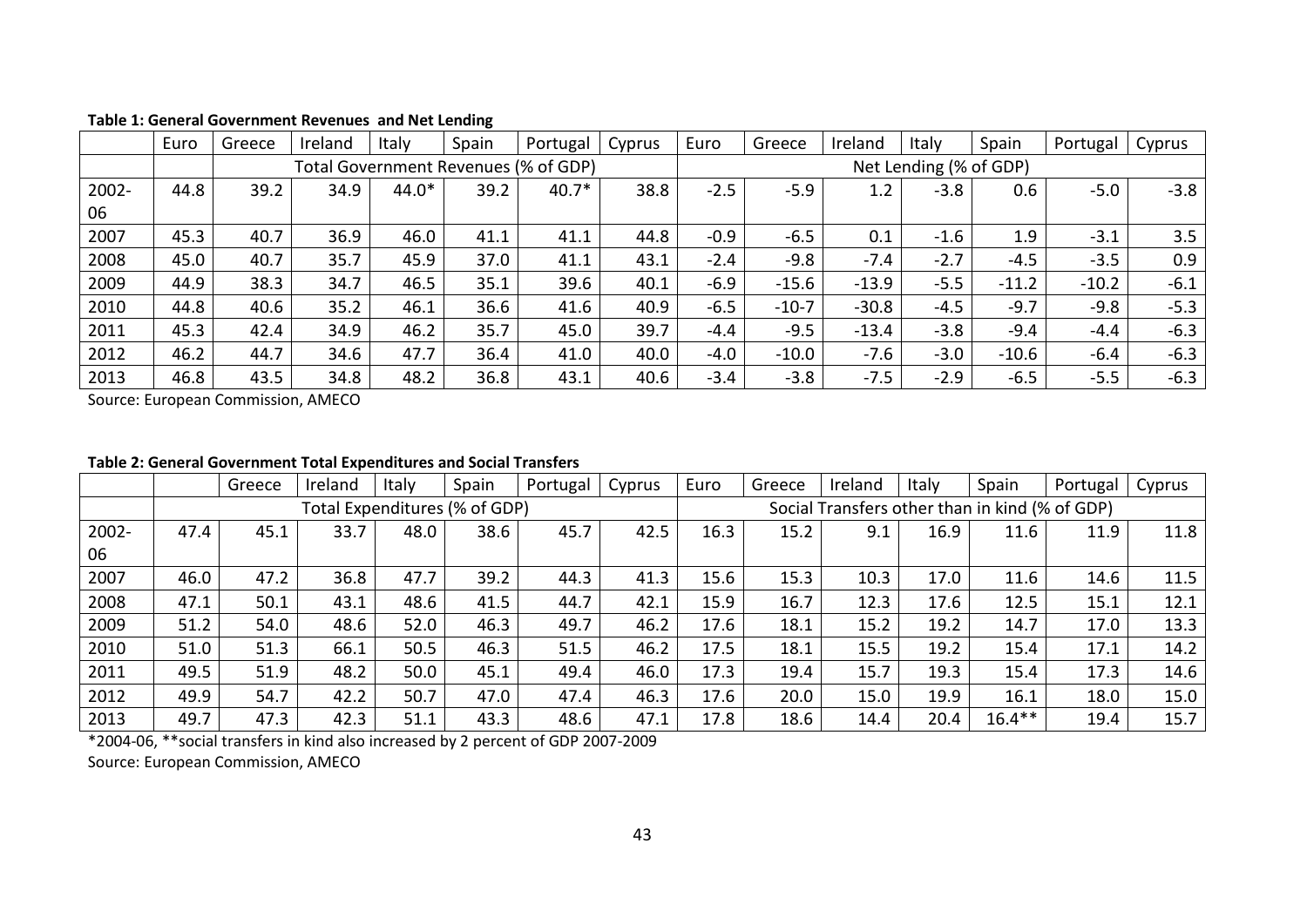|       | Euro | Greece | Ireland | Italy | Spain                         | Portugal | Cyprus  | Euro    | Greece  | Ireland | Italy   | Spain                                    | Portugal | Cyprus  |
|-------|------|--------|---------|-------|-------------------------------|----------|---------|---------|---------|---------|---------|------------------------------------------|----------|---------|
|       |      |        |         |       | Structural Deficit (% of GDP) |          |         |         |         |         |         | Cyclical component of deficit (% of GDP) |          |         |
| 2003- | 2,80 | 6,31   | $-1,48$ | 5,15  | $-0,46$                       | 5,33     | 4,34    | $-0,13$ | $-0,07$ | 0,17    | $-0,60$ | $-0,53$                                  | 0,43     | 0,17    |
| 06    |      |        |         |       |                               |          |         |         |         |         |         |                                          |          |         |
| 2007  | 2,13 | 7,62   | 1,81    | 3,51  | $-0,93$                       | 3,73     | $-2,44$ | $-1,41$ | $-1,37$ | $-1,89$ | 1,72    | $-1,00$                                  | $-0,47$  | $-1,06$ |
| 2008  | 2,95 | 9,62   | 7,57    | 3,84  | 4,46                          | 4,49     | 0,79    | $-0,88$ | $-0,70$ | $-0,21$ | 0,93    | $-0,21$                                  | $-0,06$  | $-1,72$ |
| 2009  | 4,51 | 14,77  | 9,82    | 4,19  | 8,55                          | 8,69     | 6,45    | 1,82    | 0,63    | 2,05    | $-1,97$ | 2,05                                     | 1,21     | $-0,33$ |
| 2010  | 4,46 | 8,83   | 9,11    | 3,70  | 7,41                          | 8,81     | 5,70    | 1,06    | 2,31    | 2,25    | $-0,97$ | 2,25                                     | 0,35     | $-0,41$ |
| 2011  | 3,55 | 5,36   | 7,65    | 3,61  | 7,25                          | 6,56     | 6,59    | 0,63    | 4,43    | 1,49    | $-0,87$ | 1,49                                     | 0,85     | $-0,52$ |
| 2012  | 2,14 | 0,96   | 7,41    | 1,43  | 5,46                          | 4,17     | 6,72    | 1,12    | 5,80    | 0,65    | $-1,71$ | 0,65                                     | 1,60     | $-0,01$ |
| 2013  | 1,39 | 2,04   | 6,92    | 0,49  | 4,36                          | 3,65     | 5,39    | 1,53    | 6,26    | 0,14    | $-2,21$ | 0,14                                     | 2,09     | 2,70    |

## **Table 3: General Government Structural and Cyclical Deficits**

Source: European Commission, AMECO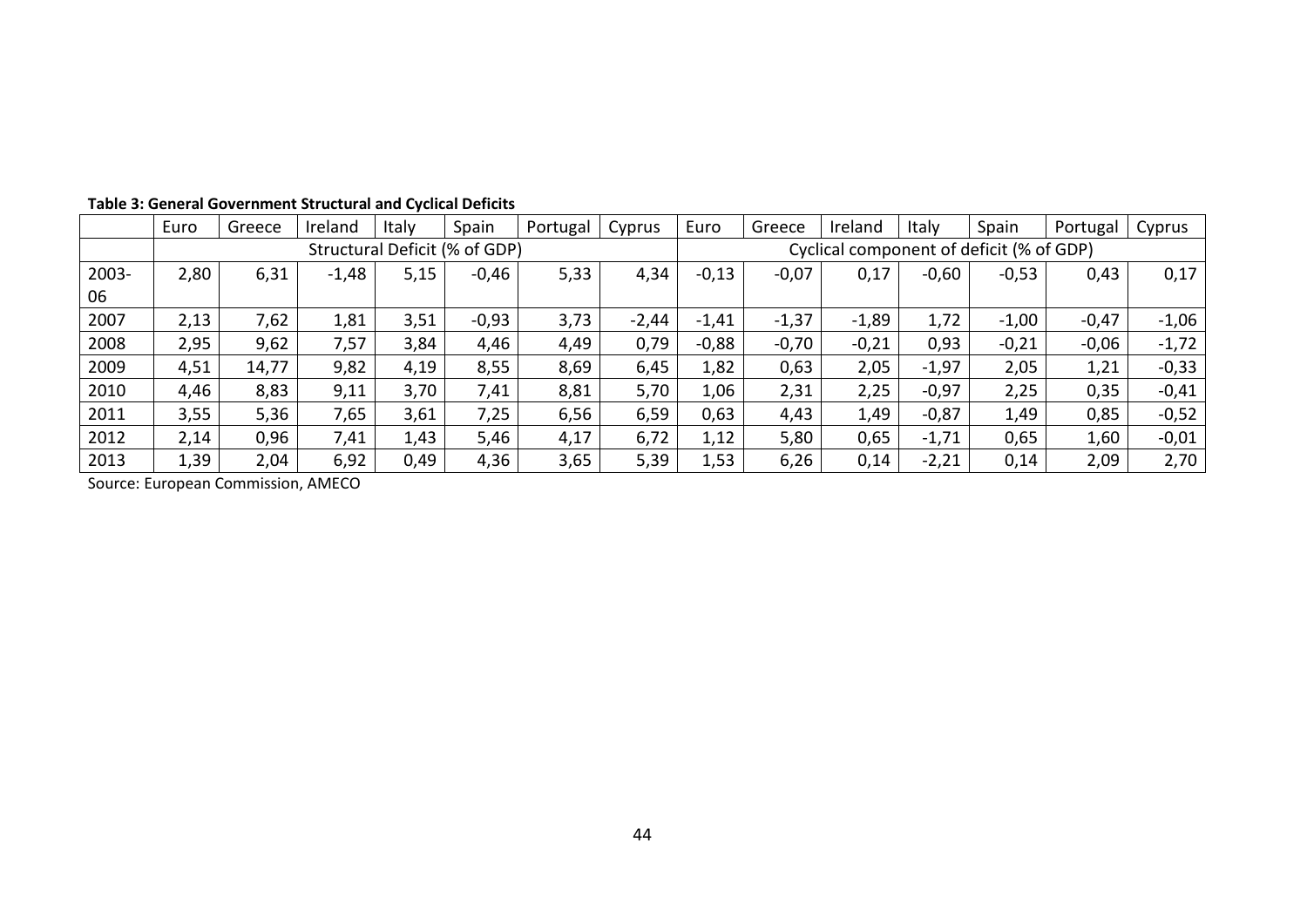|                  | Eur    | Greece | Irelan | Italy     | Spai   | Portuga | Cypru  | Euro   | Greece | Irelan | Italy  | Spain     | Portugal | Cyprus   |
|------------------|--------|--------|--------|-----------|--------|---------|--------|--------|--------|--------|--------|-----------|----------|----------|
|                  | 0      |        | d      |           | n      |         | S      |        |        | d      |        |           |          |          |
|                  |        |        |        | 2007-2009 |        |         |        |        |        |        |        | 2009-2011 |          |          |
| Total            | $-0.4$ | $-2.4$ | $-2.2$ | 0.5       | $-6.0$ | $-1.5$  | $-4.7$ | 0.4    | 4.1    | 0.2    | $-0.3$ | 0.6       | 5.4      | $-0.4$   |
| Revenues         |        |        |        |           |        |         |        |        |        |        |        |           |          |          |
| Total            | 5.2    | 6.8    | 11.4   | 4.3       | 7.1    | 5.4     | 4.9    | $-1.8$ | $-2.0$ | $-0.5$ | $-2.0$ | $-1.1$    | $-0.4$   | $-0.3$   |
| Expenditures     |        |        |        |           |        |         |        |        |        |        |        |           |          |          |
| Social           | 2.0    | 2.9    | 4.9    | 2.2       | 3.1    | 2.4     | 1.8    | $-0.3$ | 1.3    | 0.5    | 0.1    | 0.7       | 0.3      | 1.3      |
| <b>Benefits</b>  |        |        |        |           |        |         |        |        |        |        |        |           |          |          |
| other than in    |        |        |        |           |        |         |        |        |        |        |        |           |          |          |
| kind             |        |        |        |           |        |         |        |        |        |        |        |           |          |          |
| Govt.<br>Gen.    | 2.3    | 3.1    | 3.3    | 1.9       | 3.0    | 2.2     | 2.7    | $-0.7$ | $-3.1$ | $-1.9$ | $-1.0$ | $-0.4$    | $-2.1$   | $-0.1$   |
| Fin. Cons.       |        |        |        |           |        |         |        |        |        |        |        |           |          |          |
| Compensatio      | 1.0    | 2.0    | 2.3    | 0.7       | 1.8    | 0.6     | 1.6    | $-0.5$ | $-1.1$ | $-0.9$ | $-0.6$ | $-0.4$    | $-1.4$   | $-0.2$   |
| of               |        |        |        |           |        |         |        |        |        |        |        |           |          |          |
| <b>Employees</b> |        |        |        |           |        |         |        |        |        |        |        |           |          |          |
| Interest         | $-0.1$ | 0.4    | 1.0    | $-0.3$    | 0.2    | $-0.3$  | $-0.4$ | 0.2    | 1.9    | 1.2    | 0.2    | 0.7       | 1.2      | $-0.2$   |
| Primary          | 5.8    | 8.5    | 12.9   | 4.2       | 12.9   | 7.1     | 10.1   | $-2.4$ | $-8.1$ | $-1.8$ | $-2.0$ | 2.4       | $-7.0$   | 0.4      |
| deficit          |        |        |        |           |        |         |        |        |        |        |        |           |          |          |
| of<br>Share      | 42.5   | 78.1   | 67.0   | 15.6      | 76.1   | 74.6    | 92.5   | 45.6   | 167.9  | 79.4   | 35.7   | 97.9      | 85.5     | $-264.5$ |
| structural       |        |        |        |           |        |         |        |        |        |        |        |           |          |          |
| def.             |        |        |        |           |        |         |        |        |        |        |        |           |          |          |
| Gross debt       | 13.6   | 22.5   | 39.8   | 13.1      | 17.6   | 15.3    | $-0.3$ | 8.0    | 40.6   | 41.6   | 15.3   | 4.4       | 24.6     | 12.5     |

**Table 4: Changes in Selected Budgetary Aggregates (percent of GDP), 2007-2009 and 2009-2011**

Note: Bold figures denote deviations from euro-area average in excess of one cross-section standard deviation among the non-crisis countries. Source: European Commission, AMECO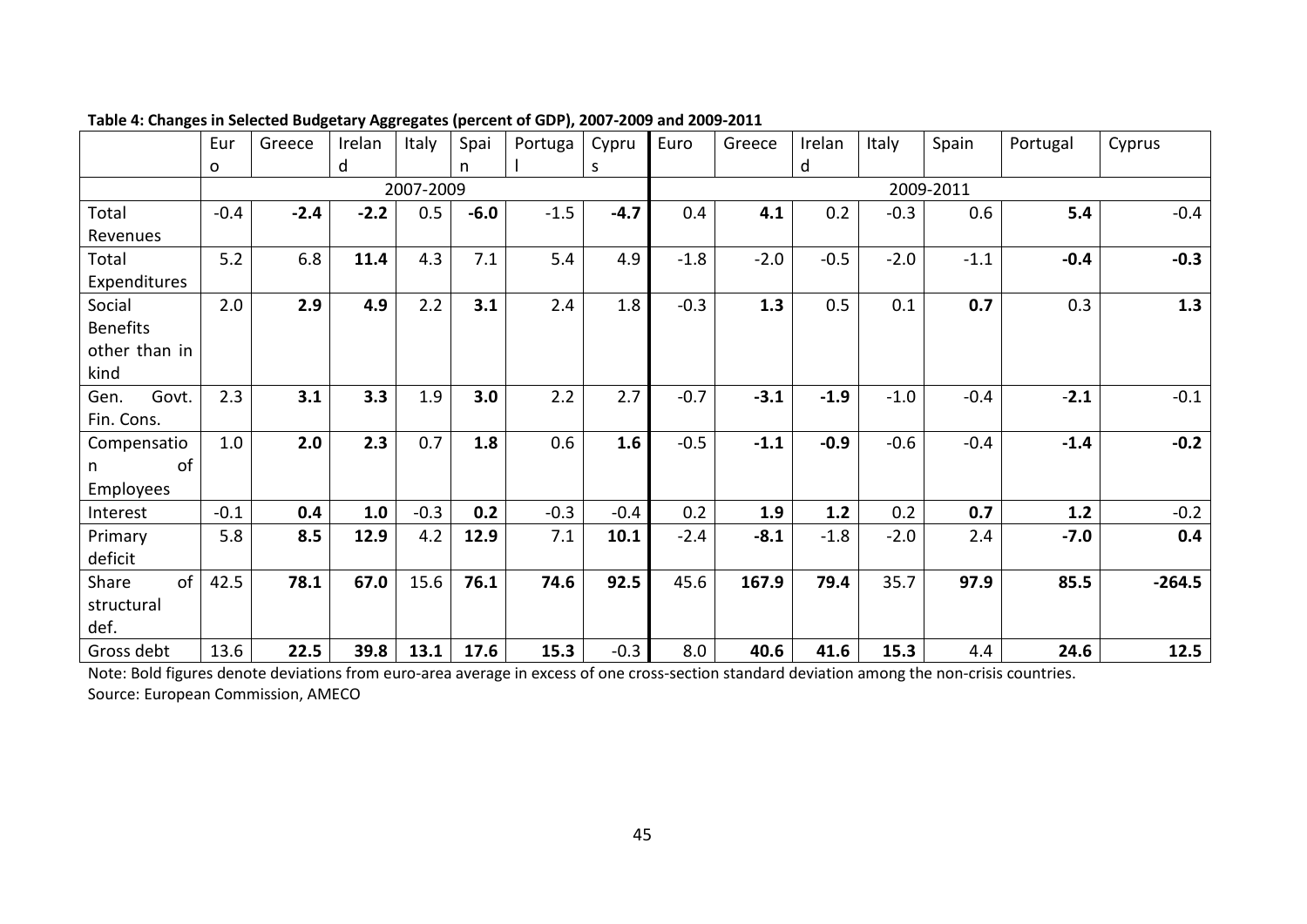|                |                                                                                                 |         | <b>Real GDP Growth</b> |         |         |         |         |         | Change in Real GDP<br>2009-<br>2011<br>0.44<br>$-3.43$<br>$-9.79$<br>0.71 |  |  |
|----------------|-------------------------------------------------------------------------------------------------|---------|------------------------|---------|---------|---------|---------|---------|---------------------------------------------------------------------------|--|--|
|                |                                                                                                 |         |                        |         |         |         |         | Growth  |                                                                           |  |  |
|                | 2002-06                                                                                         | 2007    | 2008                   | 2009    | 2010    | 2011    | 2012    | 2007-   |                                                                           |  |  |
|                | Average                                                                                         |         |                        |         |         |         |         | 2009    |                                                                           |  |  |
| <b>Cyprus</b>  | 1,49                                                                                            | 2,09    | 3,21                   | 2,53    | $-0,68$ | $-0,90$ | $-1,82$ |         |                                                                           |  |  |
| Greece         | 2,55                                                                                            | 0,54    | $-0,59$                | 1,25    | $-6,93$ | $-8,54$ | $-5,77$ |         |                                                                           |  |  |
| <b>Ireland</b> | 3,28                                                                                            | 2,45    | $-2,48$                | $-1,07$ | $-2,76$ | 0,00    | 1,55    | $-3.52$ | 1.07                                                                      |  |  |
| <b>Italy</b>   | $-0,71$                                                                                         | $-1,32$ | $-1,53$                | $-1,11$ | $-0,27$ | $-1,06$ | $-1,76$ | 0.21    | 0.05                                                                      |  |  |
| Portuga        | $-1,03$                                                                                         | $-0,63$ | $-0,38$                | 1,48    | $-0,05$ | $-2,99$ | $-2,56$ | 2.11    | $-4.47$                                                                   |  |  |
|                |                                                                                                 |         |                        |         |         |         |         |         |                                                                           |  |  |
| <b>Spain</b>   | 1,58                                                                                            | 0,48    | 0,52                   | 0,64    | $-2,31$ | $-1,02$ | $-0,81$ | 0.16    | $-1.66$                                                                   |  |  |
| <b>Euro</b>    | 1,76                                                                                            | 3,00    | 0,38                   | $-4,39$ | 1,99    | 1,44    | $-0,61$ | $-7.39$ | 5.82                                                                      |  |  |
| Area           |                                                                                                 |         |                        |         |         |         |         |         |                                                                           |  |  |
| Std.Dev.       | 2.00                                                                                            | 2,40    | 2,50                   | 3,30    | 1,00    | 2,00    | 1,40    | 4.9     | 5.0                                                                       |  |  |
|                | Note: Individual country data are growth rate differentials relative to the euro area. Std.Dev. |         |                        |         |         |         |         |         |                                                                           |  |  |
|                | is the cross-section standard deviation for the 11 non-crisis euro-area countries. Boldface     |         |                        |         |         |         |         |         |                                                                           |  |  |
|                | entries indicate growth rates which are at least one standard deviation below the euro-area     |         |                        |         |         |         |         |         |                                                                           |  |  |
| average        |                                                                                                 |         |                        |         |         |         |         |         |                                                                           |  |  |

**Table 5: Real and Nominal GDP Growth**

Source: European Commission, AMECO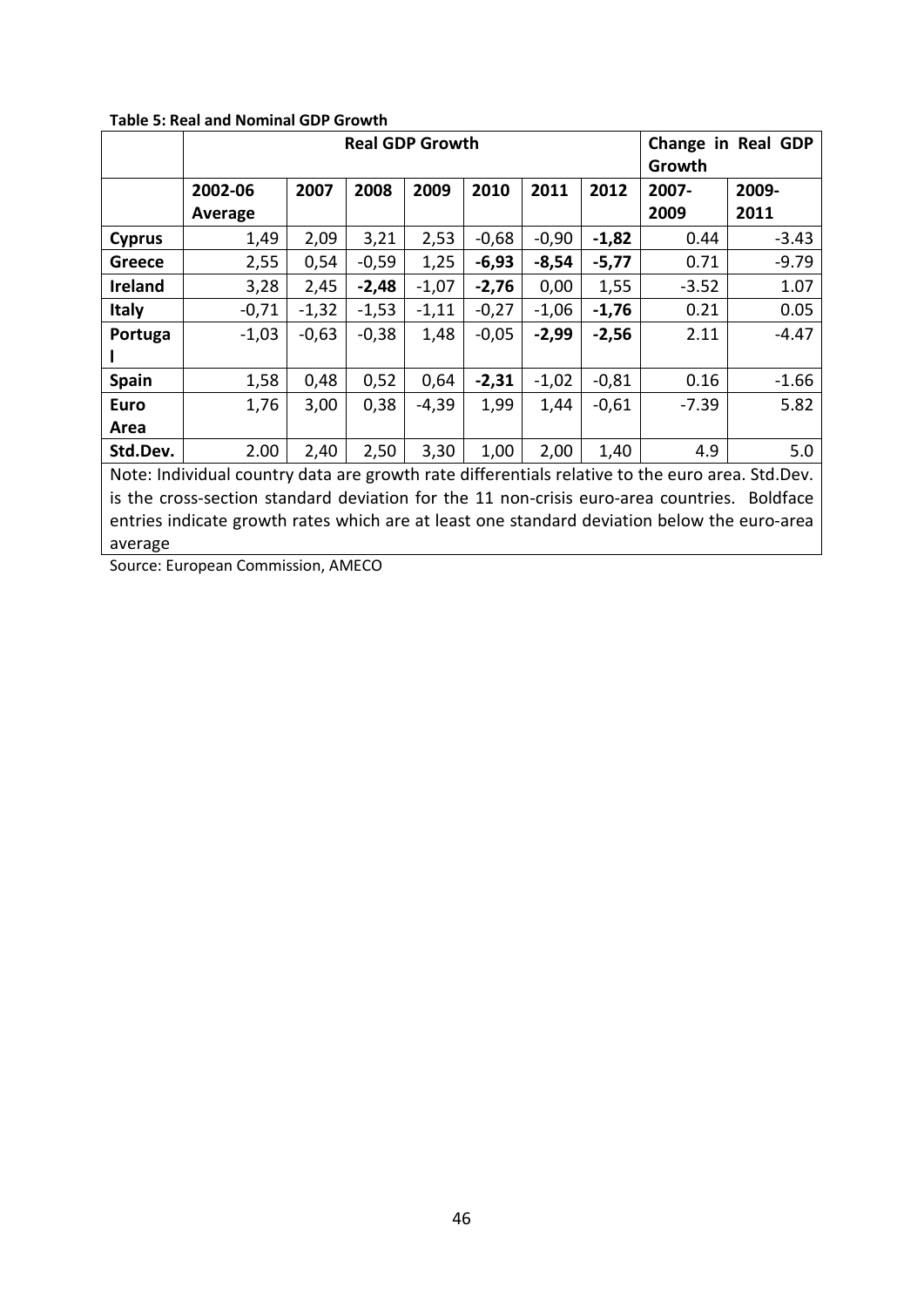|          | 2006    | 2007    | 2008                                           | 2009    | 2010   | 2011   | 2012   |  |  |  |  |  |  |
|----------|---------|---------|------------------------------------------------|---------|--------|--------|--------|--|--|--|--|--|--|
|          |         |         | Balance on Financial Account (Net borrowing -) |         |        |        |        |  |  |  |  |  |  |
| Cyprus   | $-6.8$  | $-11.5$ | $-16.5$                                        | $-10.9$ | $-9.5$ | $-4.3$ | $-4.3$ |  |  |  |  |  |  |
| Greece   | $-9.8$  | $-12.3$ | $-12.9$                                        | $-10.6$ | $-9.4$ | $-8.6$ | $-2.1$ |  |  |  |  |  |  |
| Ireland  | $-2.7$  | $-19.1$ | $-9.1$                                         | 0.7     | $-4.6$ | $-3.8$ | 1.3    |  |  |  |  |  |  |
| Italy    | $-1.7$  | $-1.7$  | $-2.0$                                         | $-2.5$  | $-5.6$ | $-4.6$ | $-0.5$ |  |  |  |  |  |  |
| Portugal | $-9.5$  | $-8.5$  | $-11.2$                                        | $-10.4$ | $-9.0$ | $-5.7$ | 1.1    |  |  |  |  |  |  |
| Spain    | $-8.6$  | $-9.6$  | $-9.2$                                         | $-5.0$  | $-4.1$ | $-2.7$ | 0.1    |  |  |  |  |  |  |
|          |         |         | Net Portfolio Inflows                          |         |        |        |        |  |  |  |  |  |  |
| Cyprus   | $-8.0$  | $-4.9$  | $-23.4$                                        | 6.0     | $-8.3$ | $-4.8$ | $-0.3$ |  |  |  |  |  |  |
| Greece   | $-3.5$  | $-8.0$  | $-7.2$                                         | $-12.4$ | 9.6    | 9.1    | 51.1   |  |  |  |  |  |  |
| Ireland  | $-11.9$ | $-11.3$ | $-21.3$                                        | $-1.4$  | $-2.3$ | 3.7    | 3.2    |  |  |  |  |  |  |
| Italy    | $-3.0$  | $-1.2$  | $-4.8$                                         | $-1.8$  | $-2.5$ | 2.2    | $-1.9$ |  |  |  |  |  |  |
| Portugal | $-2.4$  | $-5.9$  | $-9.0$                                         | $-9.0$  | 5.6    | 2.7    | 12.7   |  |  |  |  |  |  |
| Spain    | $-18.9$ | $-8.5$  | 0.1                                            | $-4.8$  | $-3.4$ | 3.0    | 4.0    |  |  |  |  |  |  |
|          |         |         |                                                |         |        |        |        |  |  |  |  |  |  |

## **Table 6: Financial Account Balances (%of GDP)**

Note: Source: IMF and European Commission DG ECFIN. For Ireland and Cyprus, net portfolio flows include "other investments" since the individual series are implausibly large and volatile. For Greece 2012 net portfolio investment is offset by "other investments" of 52.5 percent of GDP, reflecting the effect of the bond restructuring.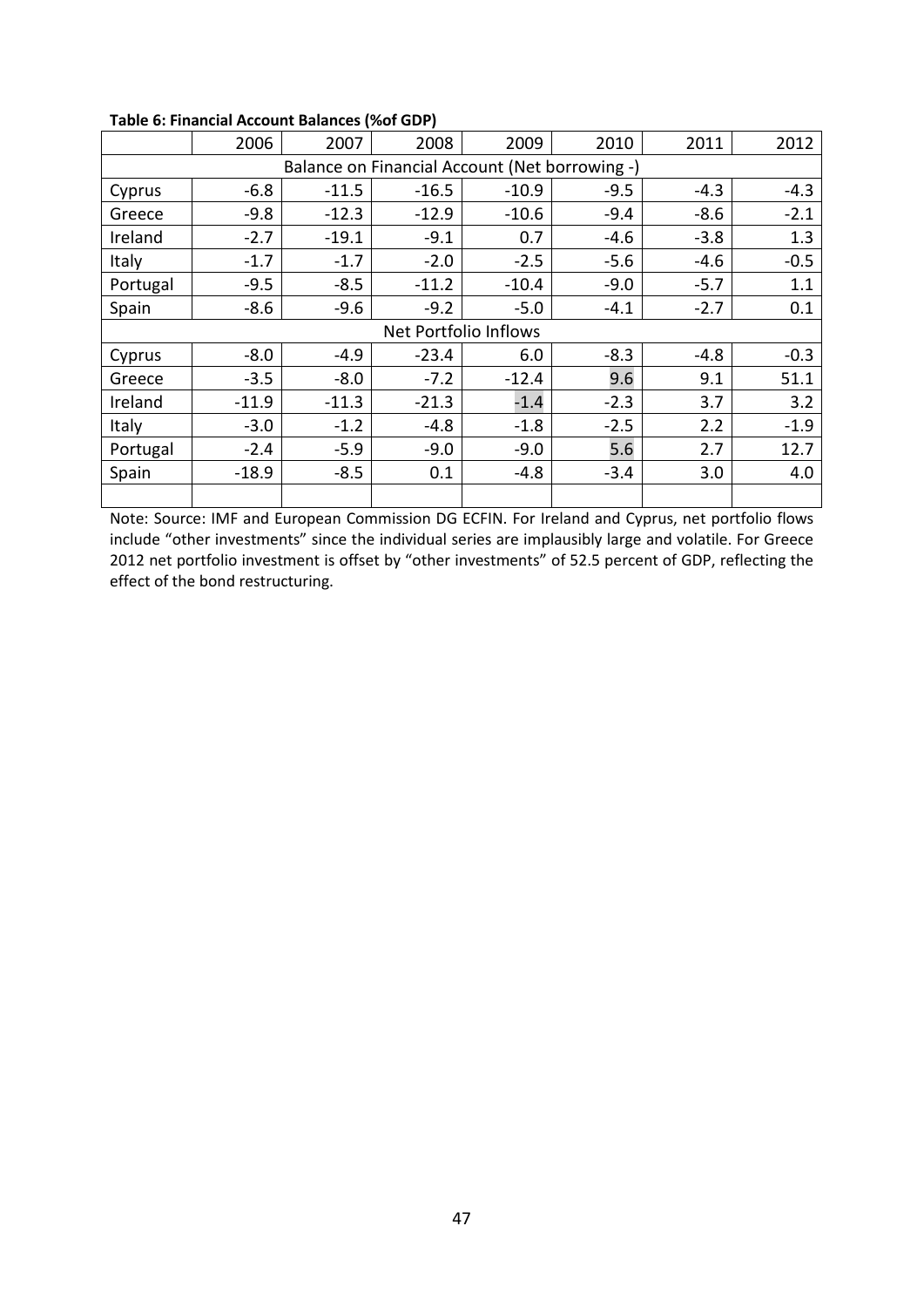#### **Table 7 Calibration**

|                                                  | Greece   |         |              |         |         | <b>Netherlands</b> |         |       |         |           |
|--------------------------------------------------|----------|---------|--------------|---------|---------|--------------------|---------|-------|---------|-----------|
|                                                  | average  | Persis- | <b>StDev</b> | Corr.   | Corr.   | average            | Persis- | StDev | Corr.   | Corr.     |
|                                                  | (%<br>of | tence   |              | output  | Consump | (%<br>of           | tence   |       | output  | Consumpti |
|                                                  | GDP)     |         |              |         | tion    | GDP)               |         |       |         | on        |
| <b>GDP</b>                                       |          | 0.81    | 0.02         |         |         |                    | 0.83    | 0.02  |         |           |
| Stochastic<br>discount<br>factor component $z_t$ |          | 0.82    | 0.02         | $-0.13$ |         |                    | 0.81    | 0.01  | $-0.30$ |           |
| Social contribution                              | 10.98    | 0.84    | 0.04         | 0.70    | $-0.31$ | 15.58              | 0.77    | 0.05  | 0.65    | $-0.43$   |
| Other revenues                                   | 6.38     | 0.63    | 0.12         | 0.55    | $-0.19$ | 7.27               | 0.89    | 0.05  | 0.31    | $-0.28$   |
| transfers<br>and<br>Social<br>benefits           | 13.84    | 0.63    | 0.03         | $-0.12$ | $-0.24$ | 20.26              | 0.84    | 0.03  | $-0.49$ | 0.16      |
| employee<br>Government<br>compensation           | 10.66    | 0.80    | 0.04         | $-0.07$ | 0.10    | 10.86              | 0.86    | 0.02  | $-0.59$ | 0.50      |
| Government                                       |          |         |              |         |         |                    |         |       |         |           |
| intermediate                                     | 5.17     | 0.32    | 0.08         | 0.46    | $-0.12$ | 5.11               | 0.87    | 0.02  | $-0.30$ | 0.50      |
| consumption                                      |          |         |              |         |         |                    |         |       |         |           |
| Other expenditures                               | 7.89     | 0.59    | 0.13         | 0.38    | $-0.45$ | 8.44               | 0.63    | 0.13  | $-0.15$ | 0.57      |

<span id="page-49-0"></span>Data source: AMECO spring 2017 and spring 2011 releases; eurostat.

Note: StDev: standard deviation, corr: correlation coefficient with. Other revenues: other current revenue inducing sales and capital transfers received. Other expenditures: subsidies, other current expenditure, gross fixed capital formation, and other capital expenditure including capital transfers. All parameters are estimated using yearly, log-linear detrended, GDP deflator deflated, per capita time series. Sample period for government revenues and expenditures in Greece starts in 1988 due to data availability. It ends in 2009, just before the first bailout. Analogously, the sample for government revenues and expenditures in the Netherlands covers 1968-2009. The stochastic discount factor is calculated using the euro area (12 countries) consumption and the country-specific real effective exchange rate with respect to other euro-area member states. Due to data availability, the sample for stochastic discount factor covers 1995-2009. The standard deviations and correlations are based on the estimated covariance matrix of  $\varepsilon_{y,t}$ ,  $\eta_t$ ,  $\{\varepsilon_{i,t}\}_i$  for each country. The log-linear trend is calculated based on the within sample periods that cover full in the wi business cycles (peak-to-peak): Greece 1990-2008; the Netherlands 1970-2008.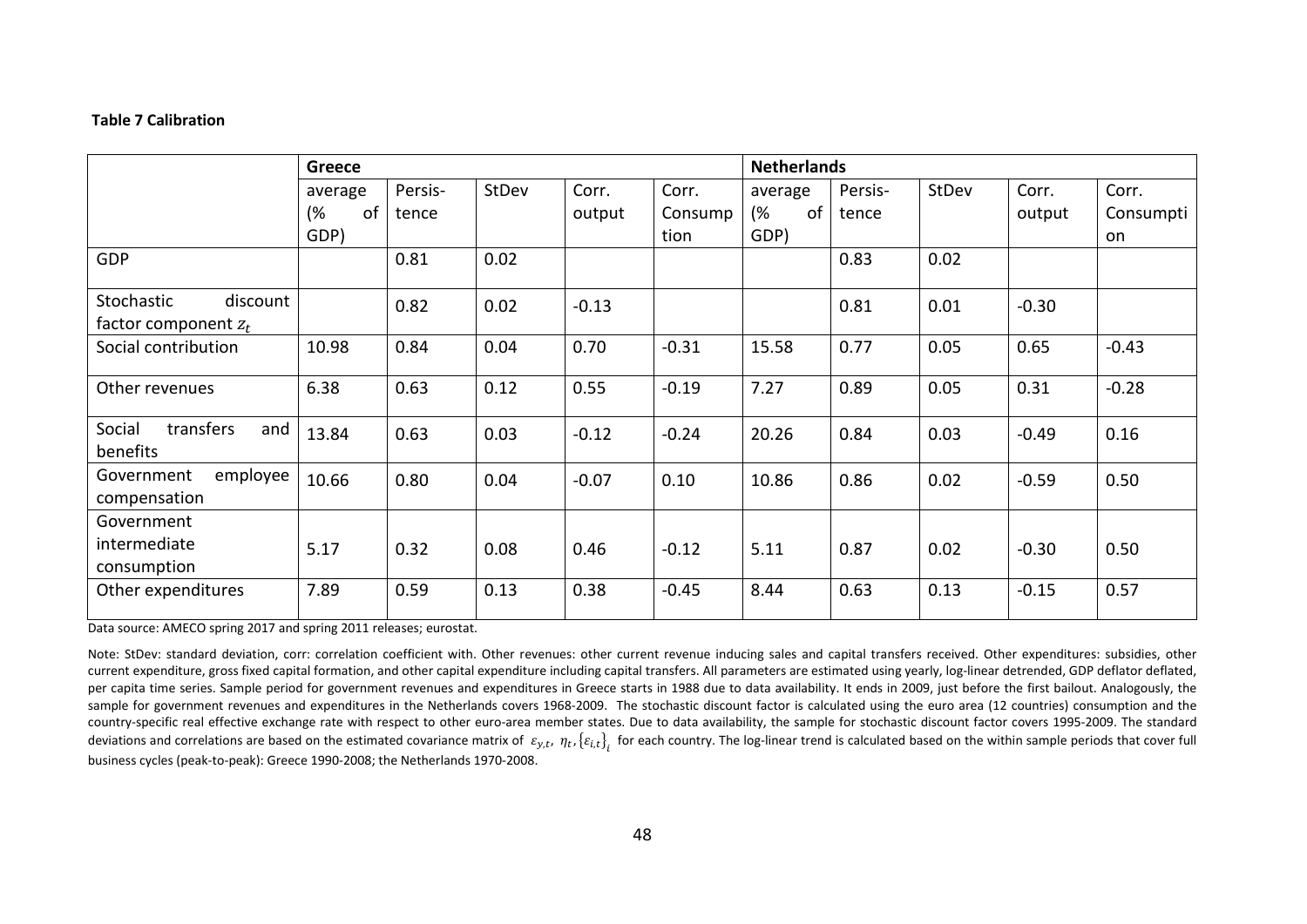## **Table 8: Output Fluctuations and NPV Distributions: Greece**

|                      |            | unconditional |          |           |                                              |
|----------------------|------------|---------------|----------|-----------|----------------------------------------------|
|                      |            | distribution  |          |           | distribution conditional on large recessions |
|                      |            |               |          |           | οf<br>Prob.<br>a                             |
|                      |            |               |          |           | realization                                  |
|                      |            |               |          |           | worse than the                               |
|                      |            |               |          |           | unconditional                                |
|                      | mean       | CVaR          |          | CVaR      | 5 <sup>th</sup><br>$95^{\text{th}}$<br>or    |
|                      | <b>NPV</b> |               | mean NPV | recession | percentile                                   |
| Indirect taxes       | 3.74       | 3.55          | 3.73     | 3.54      | 7.2%                                         |
| Direct taxes         | 2.47       | 2.34          | 2.45     | 2.33      | 7.2%                                         |
| Social contribution  | 2.64       | 2.45          | 2.62     | 2.43      | 7.0%                                         |
| Other revenues       | 1.55       | 1.40          | 1.53     | 1.39      | 7.6%                                         |
| Social transfers and |            |               |          |           |                                              |
| benefits             | 3.33       | 3.48          | 3.34     | 3.49      | 7.3%                                         |
| Government           |            |               |          |           |                                              |
| employee             |            |               |          |           |                                              |
| compensation         | 2.56       | 2.72          | 2.58     | 2.73      | 7.2%                                         |
| Government           |            |               |          |           |                                              |
| intermediate         |            |               |          |           |                                              |
| consumption          | 1.25       | 1.31          | 1.25     | 1.31      | 4.8%                                         |
| Other expenditures   | 1.92       | 2.12          | 1.91     | 2.10      | 4.4%                                         |
| Net worth            | 0.35       | $-0.05$       | 0.26     | $-0.14$   | 11.1%                                        |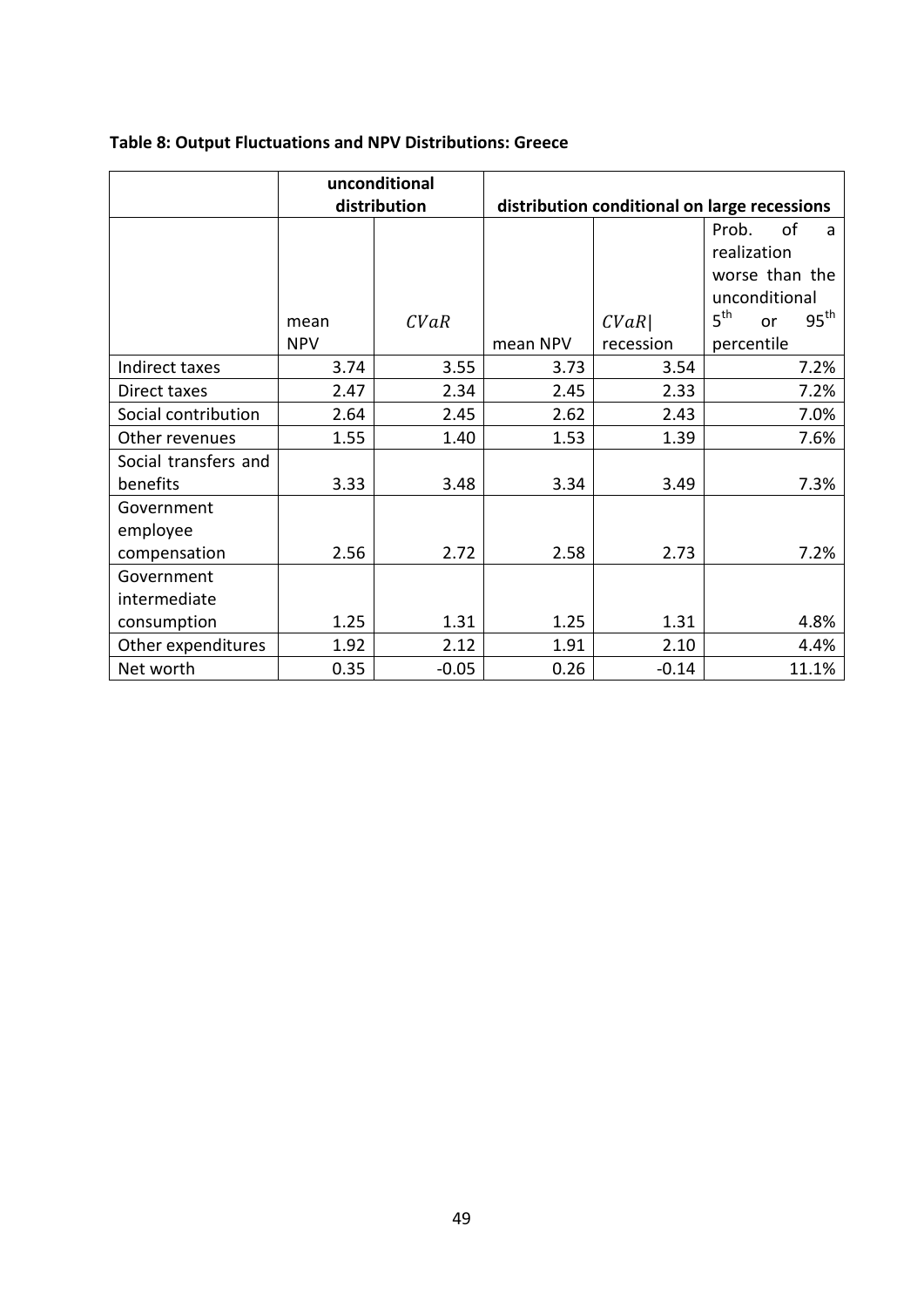



Source: Eurostat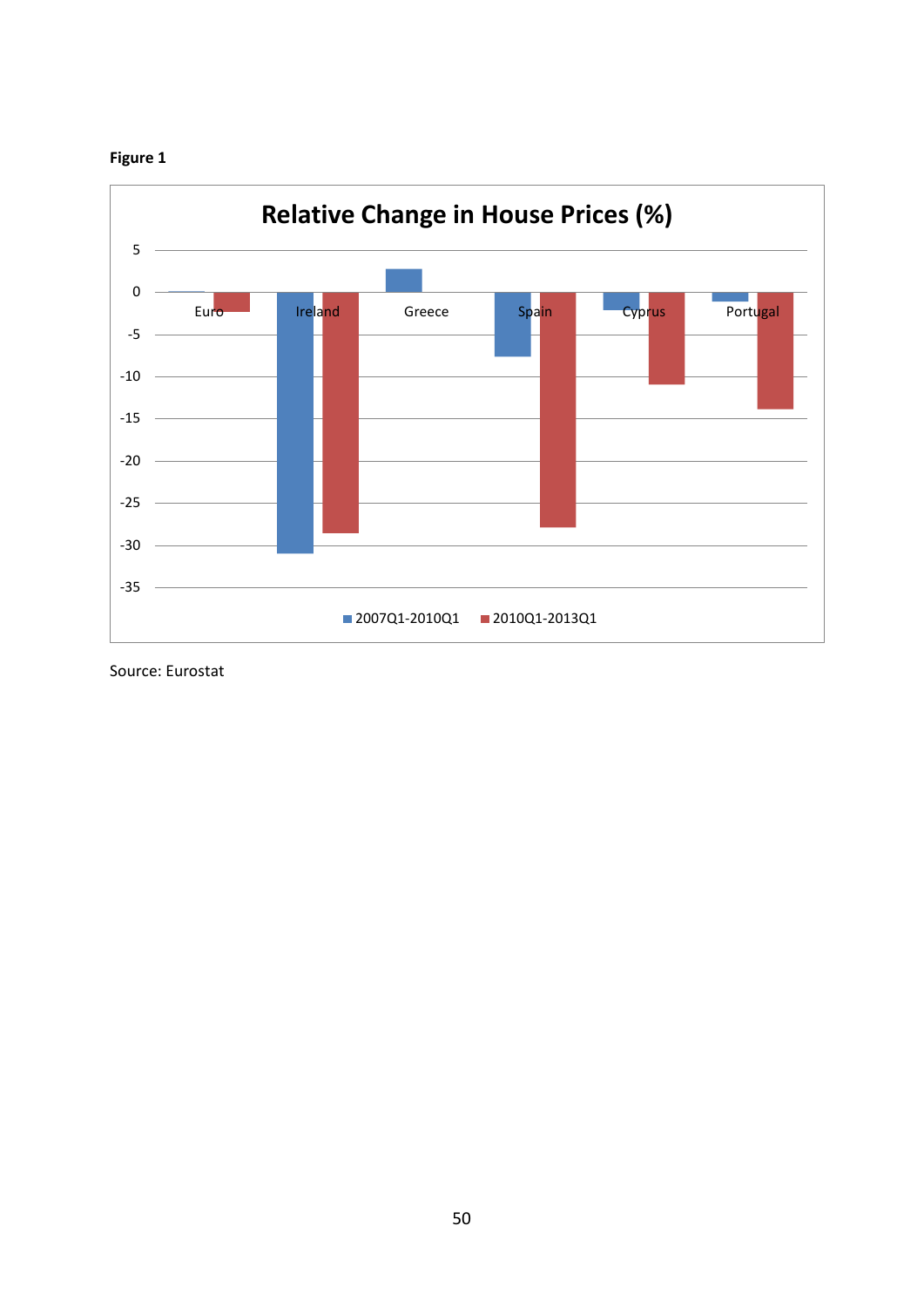#### **Figure 2: Social Transfers and Benefits**

<span id="page-52-1"></span><span id="page-52-0"></span>